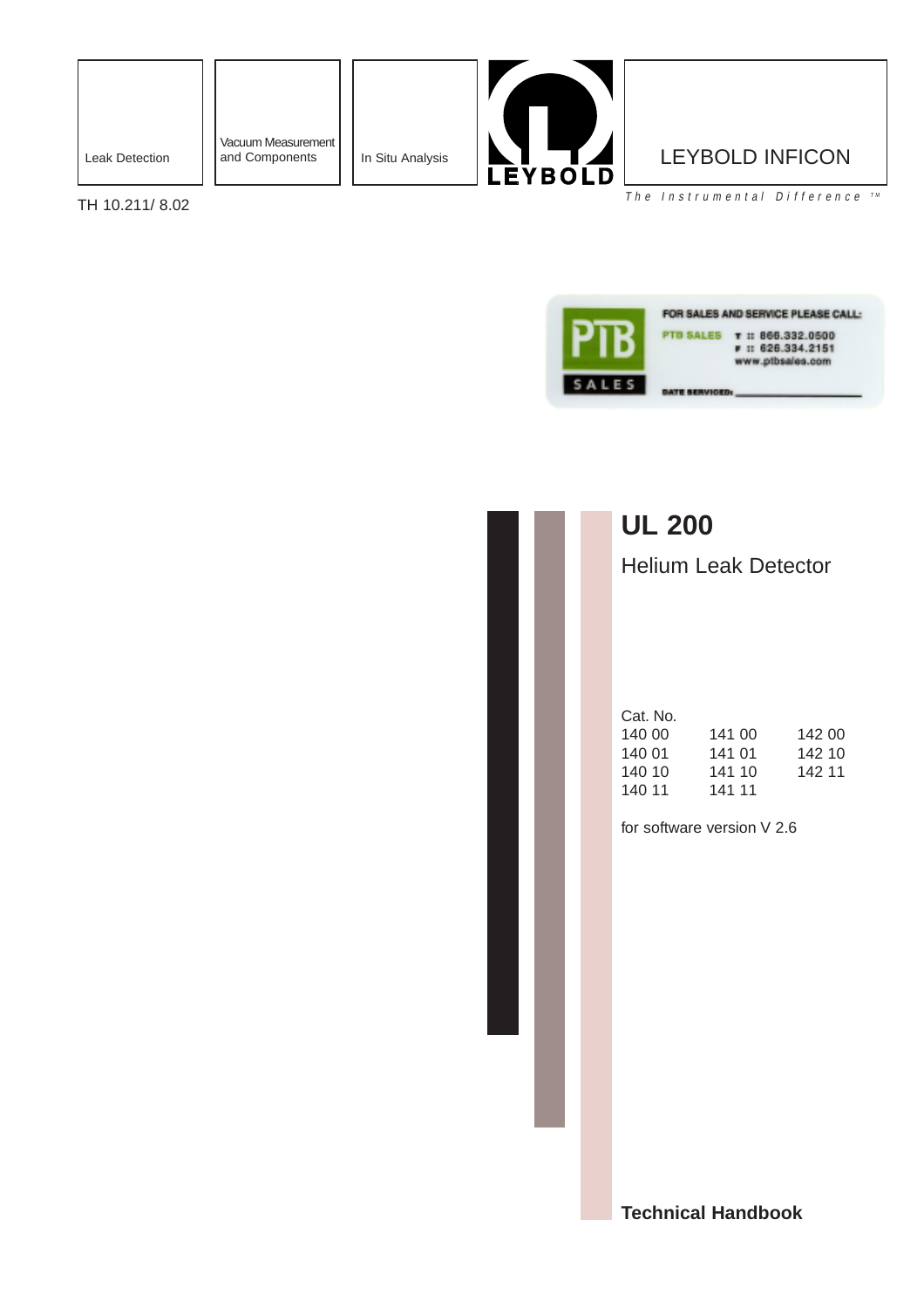#### **Leybold Service**

If equipment is returned to LEYBOLD, indicate whether the equipment is free of substances damaging to health or whether it is contaminated. If it is contaminated also indicate the nature of the hazard. LEYBOLD must return any equipment without a Declaration of Contaminationî to the sender's address (refer also to Chapter 3.1).

#### **General**

We reserve the right to alter the design or any data given in this handbook.

The illustrations are not binding.

#### **Notes on how to use this handbook**

Important remarks concerning operational safety and protection are emphasized as follows:



**Warning** Indicates procedures that must be strictly observed to prevent hazards to persons.

**Caution** Indicates procedures that must strictly be observed to prevent damage to, or destruction of the UL 200 helium leak detector.

#### **Note**

Indicates special requirements the user must comply with.

The references to diagrams, e.g. (2/5) consist of the Fig. No. and the Item No. in that order.

#### **Contents**

|                | Page                    |  |
|----------------|-------------------------|--|
| 1              |                         |  |
| 1 <sub>1</sub> | General information 3   |  |
| 111            |                         |  |
| 1.2            |                         |  |
| 1.2.1          |                         |  |
| 1.2.2          |                         |  |
| 1.2.3          |                         |  |
| 1.3            | Equipment 4             |  |
| 1.3.1          | Supplied equipment  4   |  |
| 1.3.2          | Accessories  4          |  |
| 14             | Technical description 5 |  |
| 1.4.1          |                         |  |
| 1.4.2          | Turbomolecular pump 5   |  |

|          |                                                                        | Page |
|----------|------------------------------------------------------------------------|------|
| 1.4.3    |                                                                        |      |
| 1.4.4    | Ion source $\ldots \ldots \ldots \ldots \ldots \ldots \ldots \ldots 5$ |      |
| 1.4.5    | Separation system  6                                                   |      |
| 1.4.6    | $\ln$ collector $\ldots \ldots \ldots \ldots \ldots \ldots \ldots 6$   |      |
| 1.4.7    | Electrometer amplifier  6                                              |      |
| 1.4.8    | Mass spectrometer supply  6                                            |      |
| 1.4.9    |                                                                        |      |
| 1.4.10   | Operation and remote control  6                                        |      |
| 1.5      | Description of the functions of the UL 200 7                           |      |
| 1.5.1    |                                                                        |      |
| 1.5.2    |                                                                        |      |
| 1.5.3    |                                                                        |      |
|          |                                                                        |      |
| 2<br>2.1 | <b>Operation</b><br>Installation of the instrument 10                  |      |
| 2.1.1    | Installation                                                           |      |
| 2.1.2    |                                                                        |      |
|          | Preparations for initial start-up 10                                   |      |
| 2.2      | Electrical connections  10                                             |      |
| 2.3      | Start-up (first pump-down cycle) 11                                    |      |
| 2.4      | The controls and their functions  12                                   |      |
| 2.4.1    | Overview of the controls and displays 12                               |      |
| 2.4.2    | The mains switch                                                       |      |
| 2.4.3    | Controls on the control panel  12                                      |      |
| 2.4.4    | Controls on the hand unit  13                                          |      |
| 2.4.5    | Displays on the hand unit  14                                          |      |
| 2.5      | Equipment settings (menu structure) 15                                 |      |
| 2.5.1    | Entry of equipment parameters  15                                      |      |
| 2.5.2    | Password  15                                                           |      |
| 2.5.3    | Menu functions (overview) 16                                           |      |
| 2.5.4    | Description of the individual menu functions 16                        |      |
| 2.6      | Equipment connections 27                                               |      |
| 2.6.1    | RS 232 C interface (SERIAL) 27                                         |      |
| 2.6.2    | Chart recorder outputs (RECORDER) 27                                   |      |
| 2.6.3    | Control inputs and outputs (CONTROL) 27                                |      |
| 2.6.4    | Connection for accessories (OPTION) 28                                 |      |
| 2.7      | Calibration                                                            |      |
| 2.7.1    |                                                                        |      |
| 2.7.2    | External calibration 29                                                |      |
| 2.7.3    | External calibration for sniffer applications 29                       |      |
| 2.8      |                                                                        |      |
| 3        | Maintenance 31                                                         |      |
| 3.1      |                                                                        |      |
| 3.2      |                                                                        |      |
| 3.2.1    | Opening the UL 200 31                                                  |      |
| 3.2.2    | Exchanging the filter mats 32                                          |      |
| 3.2.3    | Exchanging the oil 32                                                  |      |
| 3.2.4    |                                                                        |      |
| 3.2.5    | Exchanging the fuses 33                                                |      |
|          |                                                                        |      |
| 4        |                                                                        |      |
| 4.1      | Equipment messages 35                                                  |      |
| 4.2      | Warnings and error messages 37                                         |      |
| 4.2.1    | Warnings                                                               |      |
| 4.2.2    |                                                                        |      |
| 4.2.3    | List of all warnings and error messages 38                             |      |
| 5        | Definition of terms 42                                                 |      |
|          |                                                                        |      |

**Page**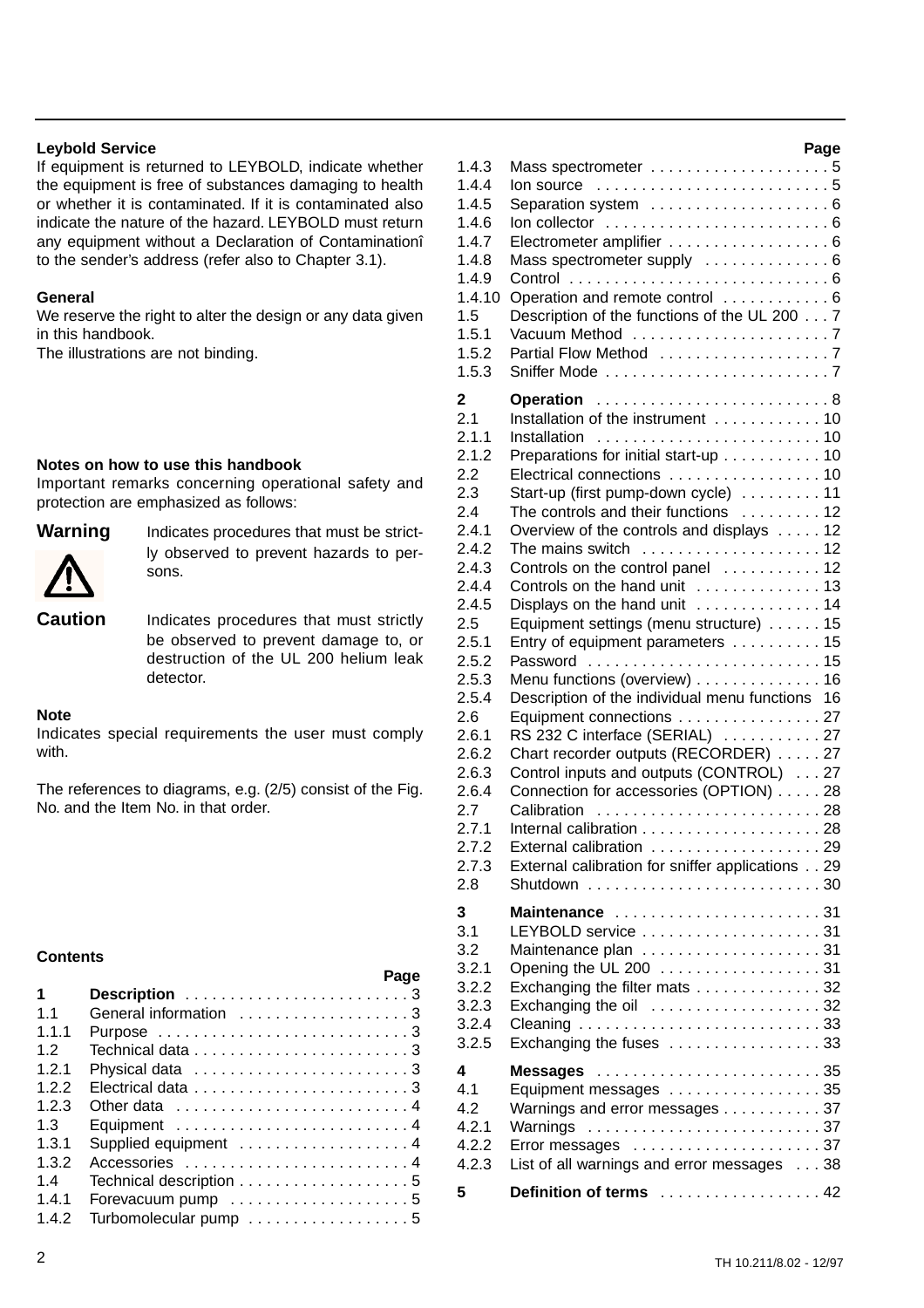# **1 Description**

## **1.1 General Information**



The UL 200 helium leak detector is supplied ready for operation. Even so, we recommend that you carefully read the Operating Instructions and the Technical Handbook so as to ensure optimum operating conditions right from the start.

This handbook contains important information on functions, installation, start-up and operation of the UL 200.

Unpack the UL 200 helium leak detector immediately after it has been received even if it is to be put into operation at some later date.

Examine the shipping container for any external damage.

Completely remove all packaging materials.

#### **Note**

Retain the shipping container and the packaging materials in the event of possible complaints concerning any damages.

Check that the UL 200 helium leak detector is complete (see Section 1.4) and Carefully subject to a visual inspection.

If any damage is discovered please immediately inform the forwarding agent and the insurers. If it is required to exchange the damaged part please contact our orders department.

## **1.1.1 Purpose**

The ULTRATEST UL 200 is a helium leak detector. This instrument may be used to localise and quantify leaks in test samples.

- when these have been evacuated first and are sprayed with helium on the outside. For this it is required that a vacuum connection is provided between the UL 200 and the test sample.
- In the case of small test samples, these may be evacuated by the UL 200 alone (vacuum method); in the case of larger volumes, the test samples must be evacuated together with a further pump system (partial flow vacuum method).
- when there is present in the test samples a helium overpressure and when the test sample is searched from the outside with a sniffer probe (sniffer method).

**Caution** The UL 200 must not be operated while standing in water or when exposed to drip water. The same applies to all other kinds of liquids.

Vacuum mode  $\leq 5.10^{-11}$  mbar $\cdot$ l·s<sup>-1</sup> Sniffer mode  $\leq 1.10^{-7}$  mbar-l·s<sup>-1</sup> Greatest helium leak rate which can be displayed

|                                                                                                                               | $0.1$ mbar $\cdot$ l $\cdot$ s <sup>-1</sup>                                 |  |
|-------------------------------------------------------------------------------------------------------------------------------|------------------------------------------------------------------------------|--|
| Measurement range                                                                                                             | 9 decades                                                                    |  |
| Detectable masses                                                                                                             | 2, 3 and 4                                                                   |  |
| Mass spectrometer                                                                                                             | 180 $^{\circ}$ sector field                                                  |  |
| lon source                                                                                                                    | 2 cathodes; iridium / yttrium                                                |  |
| Max. inlet pressure (in measurement mode)<br>3 mbar                                                                           |                                                                              |  |
| Equipment-specific processing time<br>time constant of the leak rate signal<br>(blanked off, 63 % of the final value) $<$ 1 s |                                                                              |  |
| Pumping speed at the inlet                                                                                                    | $S > 1$ I.s <sup>-1</sup> FINE<br>$S \geq 0.6$ $\cdot$ s <sup>-1</sup> GROSS |  |
| Temperature coefficient                                                                                                       | ≤ 1 % / $\degree$ C (10 to 40 $\degree$ C)                                   |  |
| Test port                                                                                                                     | <b>DN 25 KF</b>                                                              |  |
| Time until ready for operation                                                                                                | < 3 minutes                                                                  |  |

**Caution** Avoid contact of the UL 200 with bases,

Operation of the UL 200 helium leak detector is - as a

**1.2 Technical Data**

rule - based on the counterflow principle.

Lowest detectable helium leak rate

**1.2.1 Physical Data**

to extreme climatic conditions.

acids and solvents as well as exposure

## **1.2.2 Electrical Data**

| Mains voltage (fixed) | 100 V $\pm$ 10 %; 50 / 60 Hz<br>110 - 120 V $\pm$ 10 %; 60 Hz |
|-----------------------|---------------------------------------------------------------|
|                       | 220 - 240 / 230 V ± 10 %; 50 / 60 Hz                          |
| Power consumption     | $\leq$ 350 W                                                  |
| Type of protection    | IP 30                                                         |
| Mains cord            | 2.5 m                                                         |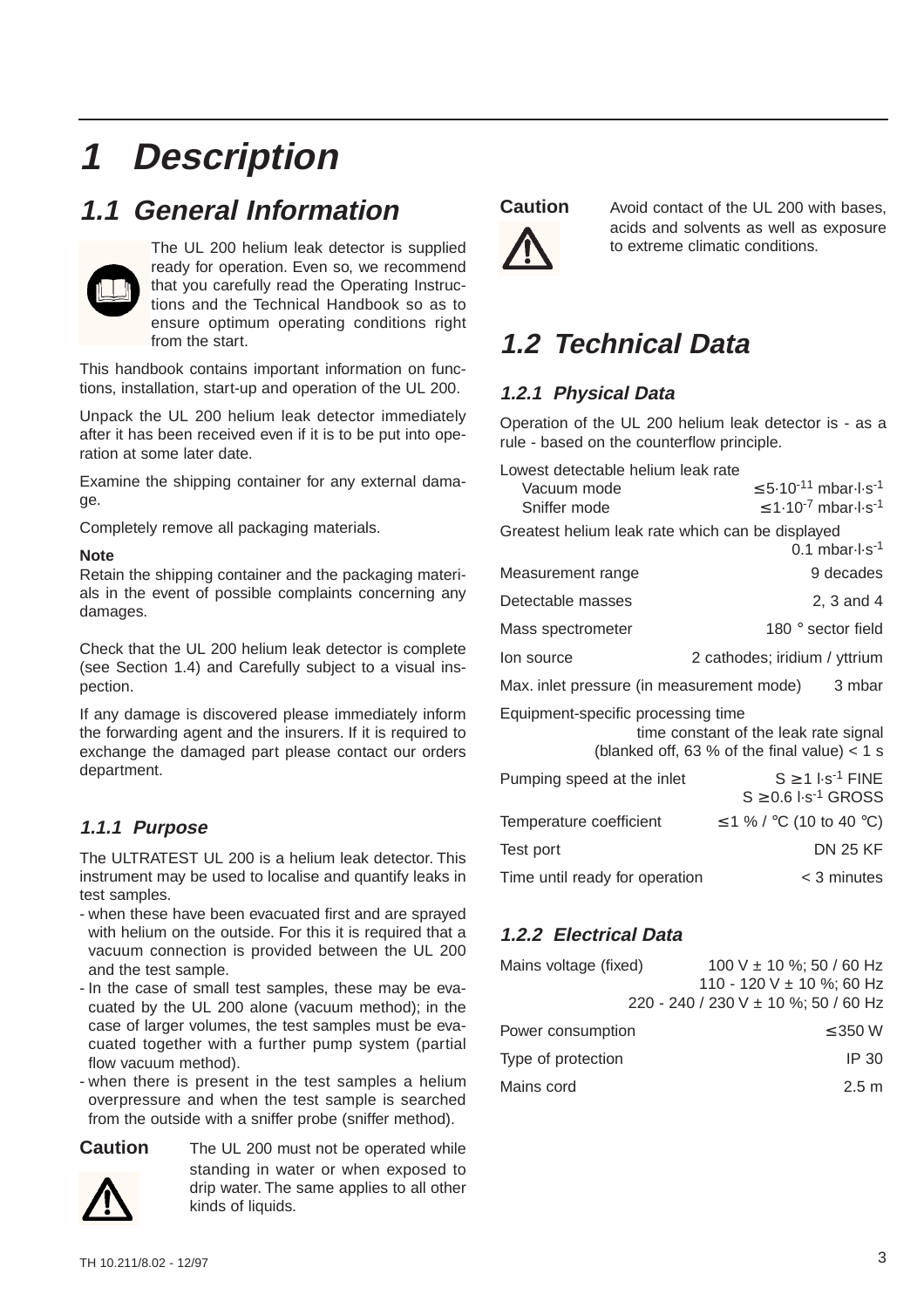## **1.2.3 Other Data**

| Noise level                                           | < 54 dBA            |
|-------------------------------------------------------|---------------------|
| Valves                                                | solenoid            |
| Dimensions (W $\times$ H $\times$ D) in mm            | 490 x 430 x 250     |
| Weight                                                | 37 kg               |
| Permissible ambient temperature<br>(during operation) | 10 °C to 40 °C      |
| Permissible storage temperature                       | - 40 °C to 60 °C    |
| Max. rel. humidity                                    | 80 % non-condensing |

# **1.3 Equipment**

## **1.3.1 Supplied Equipment**

UL 200 helium leak detector, ready for operation.

Mains cord, 2.5 m long

| <b>Operating Instructions</b>         |           |
|---------------------------------------|-----------|
| - ULTRATEST UL 200                    | GA 10.211 |
| - Technical Handbook                  | TH 10.211 |
| - Spare Parts List                    | ET 10.211 |
| - Interface Description UL 200        | SB 10.211 |
| - TRIVAC D 2,5 E                      | GA 01.600 |
| - Forms, Declaration of Contamination |           |
| Blank flange DN 25 KF                 |           |
| Quick clamping ring DN 25 KF          |           |
|                                       |           |

DN 25 KF gasket DN 25 KF centering ring

- 1 set of fuses
- 1 set of filter mats
- 2 L-type screwed connections (hose connections)
- 1 hose nozzle

### **1.3.2 Accessories**

|                                       | Cat. No. / Ref. No.                      |
|---------------------------------------|------------------------------------------|
| Sniffer line for UL 200, 4 m          | 140 21 or 140 24                         |
| Retrofit calibrated leak              | 140 23                                   |
| Extension cord for the hand unit, 8 m | 140 22                                   |
| Partial flow pump set                 | 140 20: 140 25<br>140 26; 140 27; 140 28 |
| QT 100 helium sniffer                 | 155 94                                   |
| Sniffer line for QT 100, 20 m long    | 155 76                                   |
| Transport boy                         | 140 97                                   |
| <b>Cart 200</b>                       | 140 93                                   |
| Transport case                        | 140 96                                   |
| Set of connection plugs               | 200 28 782                               |
| PC software "LeakWare"                | 140 90                                   |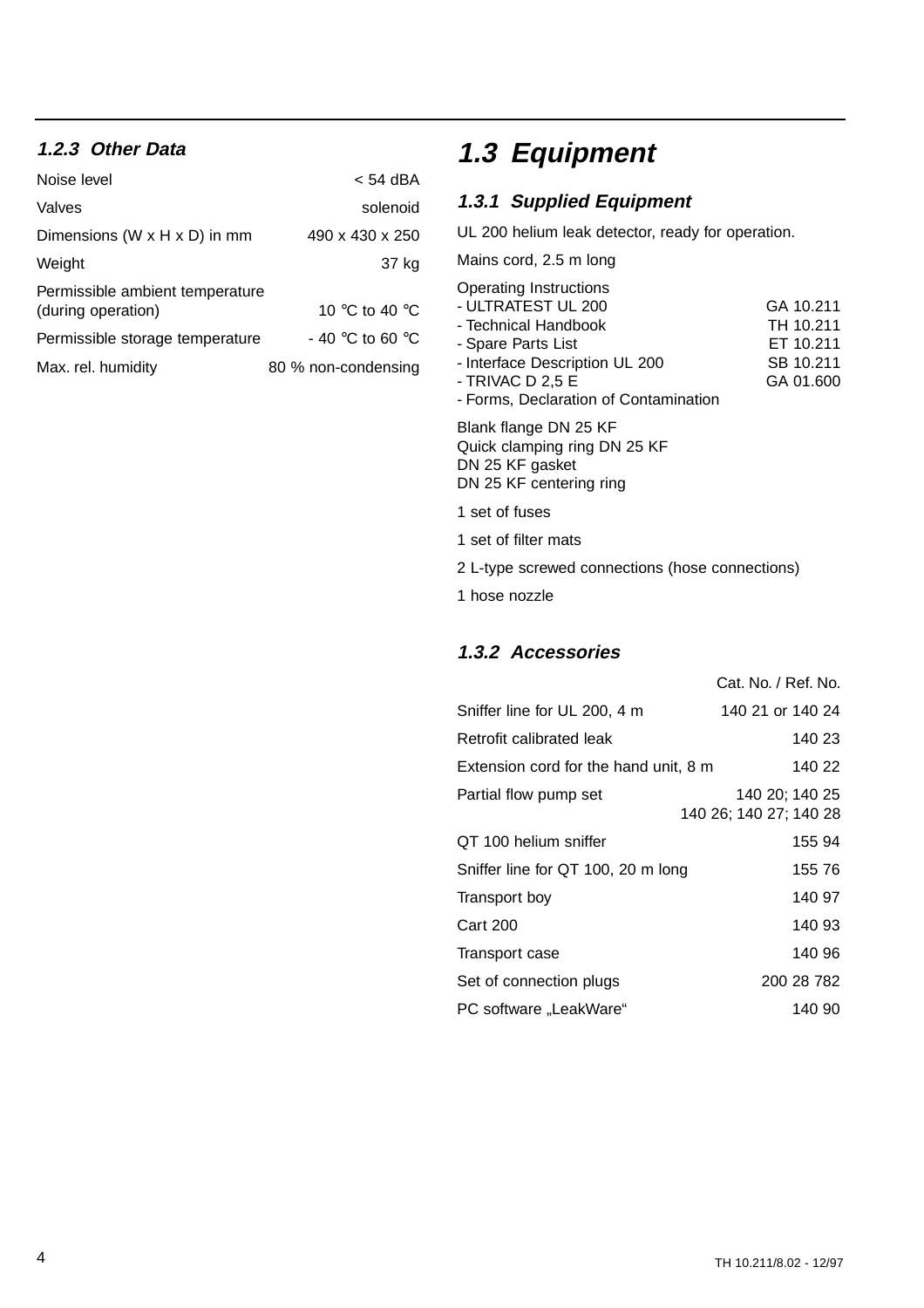## **1.4 Technical Description**

The UL 200 is capable of detecting and quantifying helium test gas flowing into a test sample having a leak by means of a selective mass spectrometer. Its operation is based on the counter flow principle, i.e. inflowing helium diffuses against the gas flow being pumped by the turbomolecular pump into the mass spectrometer whereas heavier gases, water vapour in particular, are held back. A cold trap using liquid nitrogen is thus not required.

The ULTRATEST UL 200 is composed of the following principal subassemblies:

- a 180 ° magnetic sector field mass spectrometer -the detection system
- a high vacuum pump system
- a valve block for controlling the gas flow
- the corresponding electrical and electronic subassemblies for supplying power and for signal conditioning. A detachable hand unit and a control panel on the instrument itself belong to this category.

### **1.4.1 Forevacuum Pump**

A TRIVAC D 2.5 E rotary vane pump in the UL 200 serves as the forevacuum pump (2/16). All data and further information on this pump are given in the Operating Instructions GA 01.600.

The backing pump generates the forepressure required for operation of the turbomolecular pump.

In the vacuum mode the test sample is also evacuated, whereas in the sniffer mode the necessary gas flow is generated.

### **1.4.2 Turbomolecular Pump**

A TURBOVAC TMP 35 LS is used in the ULTRATEST UL 200. The turbomolecular pump generates the high vacuum necessary for operation of the mass spectrometer.

Heavier gases are evacuated owing to the high compression, whereas the helium test gas is able to diffuse upstream into the mass spectrometer.

- This pump offers two special features:
- a) Ahead of the turbomolecular stage (high pumping speed) there is a screw-type stage which provides a high compression. Thus the UL 200 may switch to the measurement mode already at high intake pressures.
- b) The TMP 35 LS has a side connection. Thus the high pumping speed may be utilised in the FINE mode at the inlet of the leak detector. This considerably reduces the response time of the leak detector. (Response time = volume of the test sample / effective pumping speed for helium)

The compression capacity of the TMP and the pumping speed of the forevacuum pump determine the sensitivity of the entire arrangement.

### **1.4.3 Mass Spectrometer**

The mass spectrometer, MS (2/7) is chiefly composed of the ion source, the magnetic separator and the ion collector (1/5).

The ion source ionizes neutral gas particles and generates from these an ion beam. The positively charged ions are accelerated out of the ion source and then enter the magnetic field. Here they are deflected along a circular path, the radius of which depends and the mass-to-charge ratio of the ions. Only the helium ions are able to meet the separating conditions and arrive at the ion collector, where their presence can be measured as a current by an electrometer amplifier.

### **1.4.4 Ion Source**

Electrons having an energy of 80 eV are used in the ion source.

The electrons which are emitted by the hot cathode (1/1)

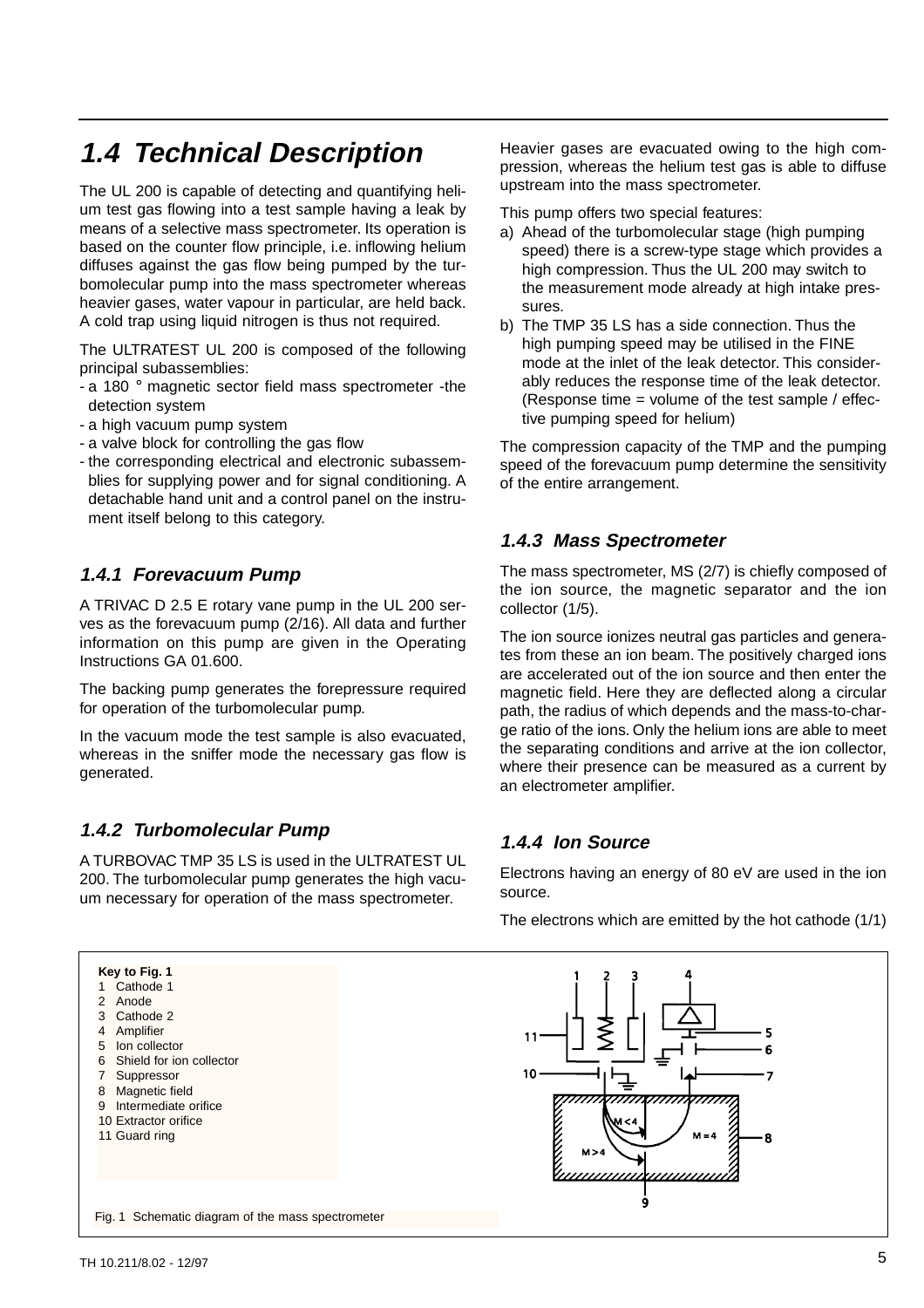are attracted by the positively charged anode (1/2). But they do not immediately impinge on the anode (1/2); instead they oscillate to and fro several times until they finally arrive at the filament of the anode (1/2).

On this path they ionize the gas atoms by impact. These ions are extracted from the ion source by a groundconnected extractor orifice (1/10) and enter the magnetic separation system.

In order to avoid deposits of polymerized hydrocarbons (insulating layers which may impair sensitivity) the anode is heated while the UL 200 runs up.

Due to the operating temperature of the ion source (cathode heater), this is no longer required after the instrument has run up and the anode heater is then switched off for this reason.

Cathodes (1/1) and (1/3) are made of iridium tape which is coated with yttrium oxide. Due to this coating, the operating temperature of the iridium filaments is much lower compared to tungsten filaments, and these offer excellent resistant to burnout, imbrittlement, oxygen, water vapour and hydrocarbons.

### **1.4.5 Separation System**

A magnetic sector field (1/8) with 180 ° deflection is used as the separating system. Due to the inhomogeneous magnetic field perpendicular to the ion beam, additional focusing of the ions is attained in this direction (Z-focusing) resulting in a high sensitivity.

Unwanted ions from other gases are kept away in addition by means of the intermediate orifice (1/9).

### **1.4.6 Ion Collector**

The ion collector (1/5) is composed of a tube-shaped suppressor and the actual collecting plate.

The suppressor (1/7) carries a positive potential which is slightly less than the anode potential. It is the purpose of the suppressor to prevent scattered ions which have a lower nominal energy from arriving at the collector. This improves resolution at low detection rates.

The impinging ions are collected by the collecting plate where they are neutralized. The corresponding current flows into the connected amplifier.

## **1.4.7 Electrometer Amplifier**

The electrometer amplifier amplifies the current which is generated on the ion collector of the mass spectrometer. Gain of this amplifier can be switched over in four stages. The control assembly is responsible for the switching over and processing of the analogue output signal. The detection limit in the most sensitive range amounts to approximately 1·10-15 A.

### **1.4.8 Mass Spectrometer Supply**

The subassembly generates all the voltages and currents required for operation of the mass spectrometer:

- anode heating voltage
- cathode heating voltage
- anode voltage
- suppressor voltage

Errors in the mass spectrometer are detected and signalled to the control assembly. The control assembly monitors the mass spectrometer supply.

## **1.4.9 Control**

The control assembly is the central assembly of the leak detector's electronics. All other subassemblies are controlled and monitored by this assembly. The microprocessor which is located here is thus continuously informed about the status of the entire leak detector and can respond accordingly. In order to accept commands from the operator and to output measured values and messages, the control subassembly is linked to the operating and display subassembly.

## **1.4.10 Operation and Remote Control**

These two subassemblies are used to communicate with the operator. They accept commands from the key pad and output measurement results and messages via the display components.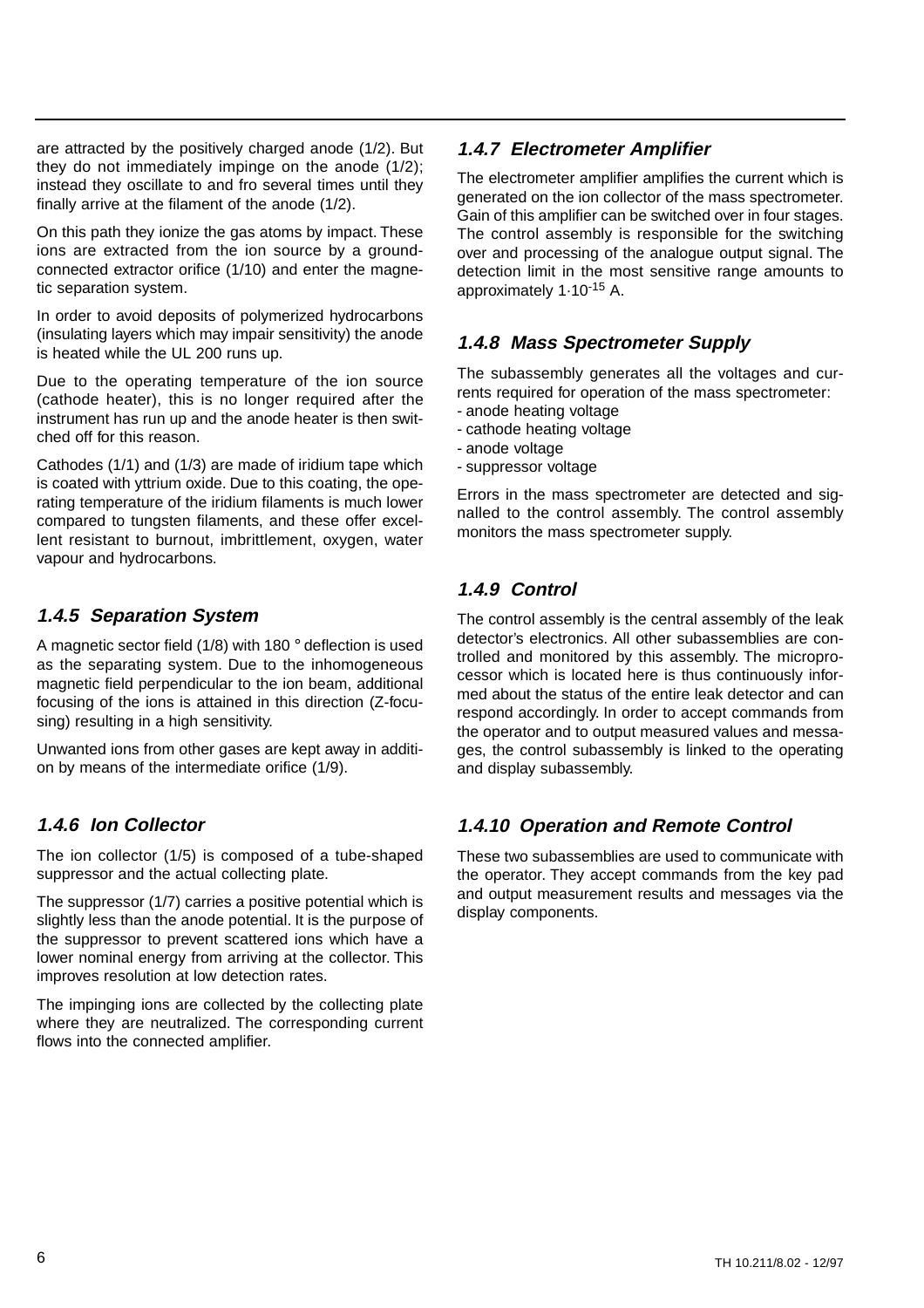## **1.5 Description of the Functions of the UL 200**

The mass spectrometer (2/7) only operates under high vacuum conditions, i.e. the pressure here must always remain below 10<sup>-3</sup> mbar. This vacuum is generated by the turbomolecular pump (2/6) with the support of the rotary vane pump (2/16). Except during the evacuation phase, the valve (2/3) between these two pumps always remains open so that this is ensured. In this state the UL 200 reverts to the standby mode; after completion of run-up, for example. All other valves are then closed. The pressure pV between the two pumps is measured with a Pirani gauge (2/4) and this pressure lies in the range between 3 to  $10^{-3}$  mbar while in the measurement mode. This pressure must not exceed a value of 3 mbar as otherwise the turbomolecular pump will not be capable of maintaining the vacuum in the mass spectrometer.

## **1.5.1 Vacuum Method**

For the purpose of leak detection on a test sample (vacuum method), the sample has to be evacuated so that helium which is sprayed on to the outside, can enter through any leaks due to the pressure differential for detection by the leak detector.

The test sample is evacuated - START push-button (5/3) - by the rotary vane vacuum pump (2/16). In the case of larger test samples an additional external partial flow pump (2/15) with a corresponding linking valve (2/12) may be connected in parallel as required.

Inlet valve (2/14) is opened so that the evacuation may take place. At the same time valve (2/3) is closed in order to prevent an unacceptable pressure increase in the mass spectrometer.

In this context (valve (2/3) closed) the turbomolecular pump is operated without being supported by the rotary vane pump. Since generally no gas is pumped out of the mass spectrometer,  $p_V$  remains constant or increases only slowly.

The condition for the evacuation process described here is maintained until the inlet pressure  $p_F$  (2/13) has drop $ped \leq 3$  mbar. Now the valves (2/5) and (2/3) are opened and (2/14) is closed. Possibly present helium may now flow upstream against the pumping direction of the turbomolecular pump (2/6) into the mass spectrometer where it is detected. This measurement mode is called GROSS. In this mode, leak rates down to 10-9 mbar·l·s-1 can be detected.

Since the rotary vane vacuum pump (2/16) continues to evacuate the test sample via valves (2/3) and (2/5) the inlet pressure  $p_E$  will continue to drop. When the pressure drops below  $p_F < 0.2$  mbar, the UL 200 will switch to

the FINE mode, i.e. valve (2/5) closes and valve (2/8) opens so that the gas flow enters the turbomolecular pump (2/6) at the side. This offers two advantages:

- a) A part of the high pumping speed of the turbomolecular pump remains available for further evacuation of the test sample. The response time of the leak detector is reduced (response time is inversely proportional to pumping speed).
- b) The advantages offered by the counterflow principle can still be utilized.

In the FINE mode the full sensitivity of the UL 200 is reached.

When the leak detection process is stopped - STOP push-button (5/2) - all valves except valve (2/3) are closed.

Valve (2/10) is opened during venting.

### **1.5.2 Partial Flow Method**

In the partial flow mode the test sample is additionally evacuated by an auxiliary pump. Using the optional partial flow pump set (see Chapter 1.3.2) offers to the user the following advantages:

- faster response
- entry into the measure mode already at an inlet pressure of the 1000 mbar
- faster venting of large test objects

## **1.5.3 Sniffer Mode**

The UL 200 may simply be converted into a sniffer leak detector via two rugged sniffer lines (Cat. No. 140 21 or 140 24).

For this the KF flange of the sniffer line is connected to the inlet flange (3/2) and the sniffer mode is selected through menu item 2 (see Chapter 2.5.4). After pressing START, the inlet valve (2/14) opens. The sniffer lines have been designed in such a way that the UL 200 is operated in the FINE mode (as described in Chapter 1.5.1).

A calibration according to Chapter 2.7.3 is recommended.

In the measurement mode the helium present in the ambient air is now indicated as the leak rate (about  $2.10^{-6}$  mbar $\cdot$ l $\cdot$ s<sup>-1</sup>). Smaller leaks may be detected by pressing the ZERO push-button (Chapter 2.4.4).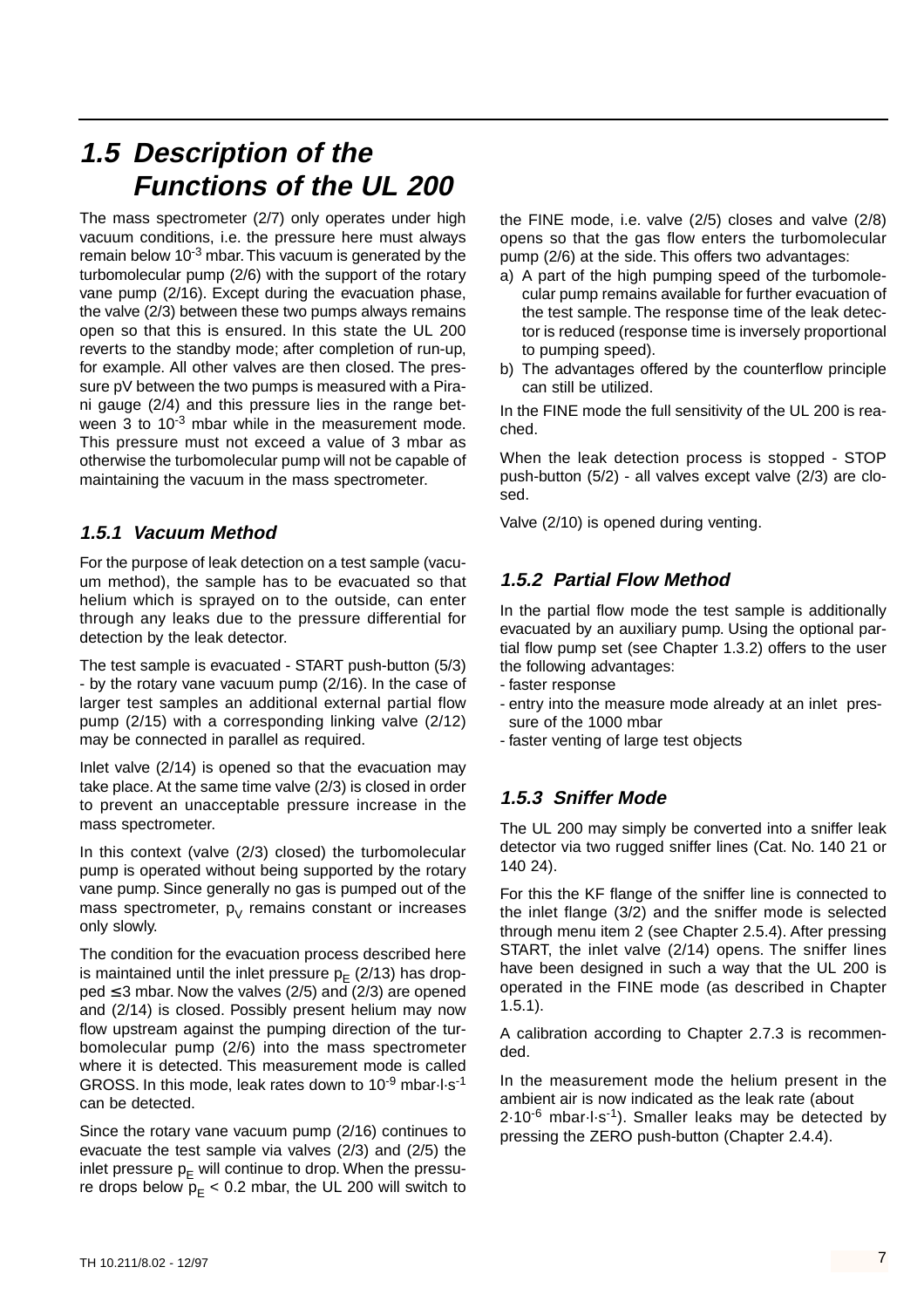# **2 Operation**



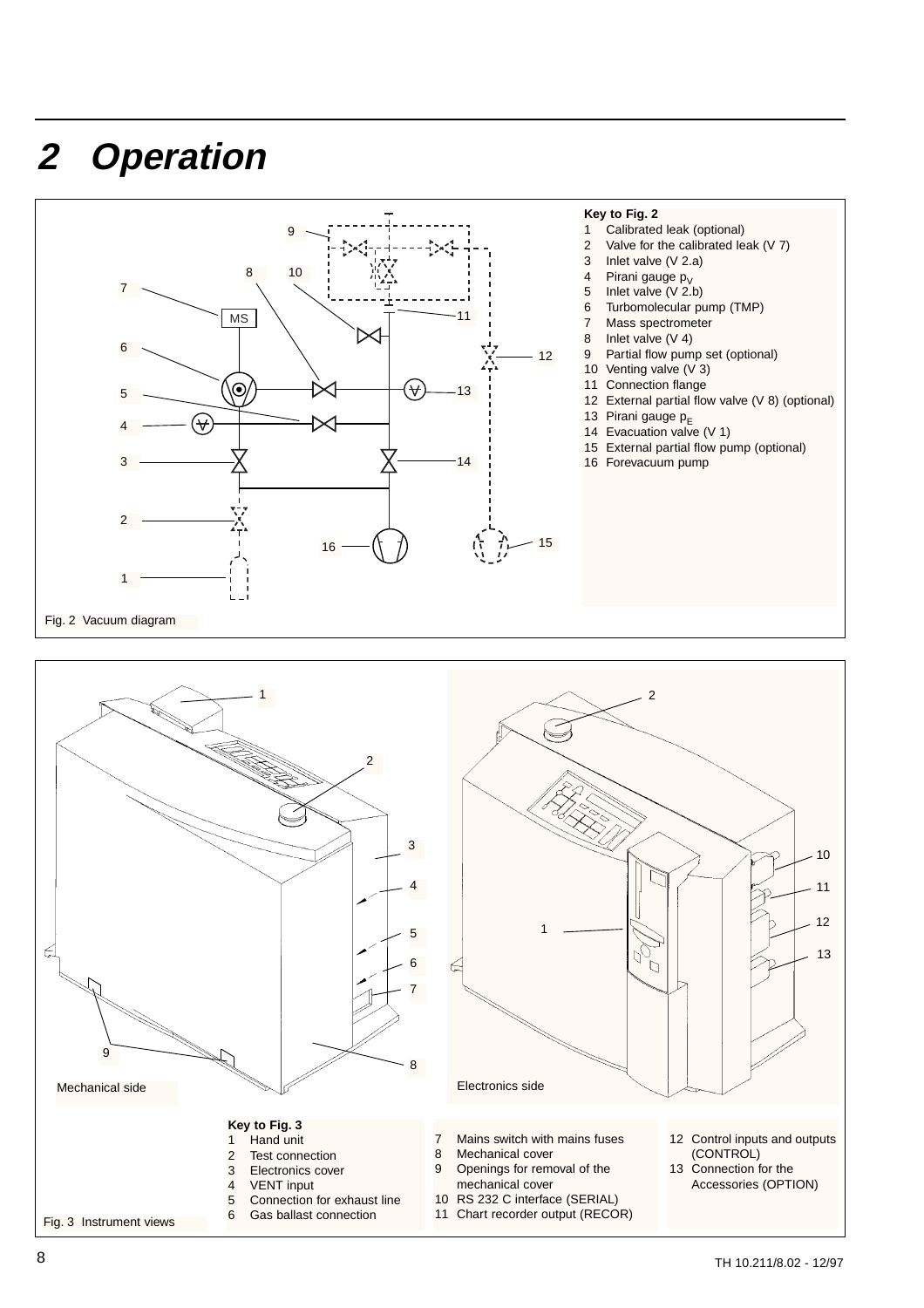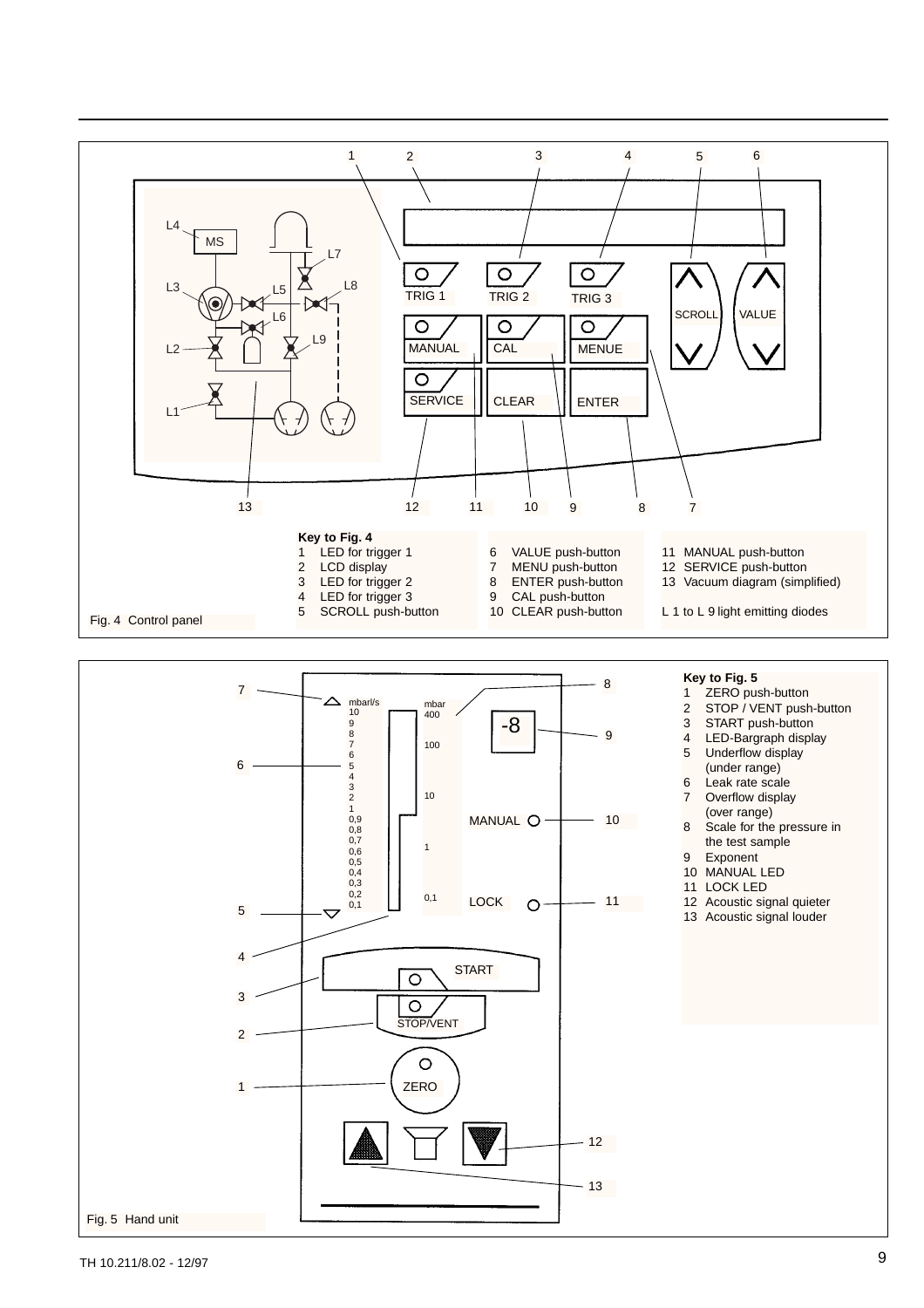## **2.1 Installation of the Instrument**

### **2.1.1 Installation**



**Caution** In order to ensure adequate ventilation of the UL 200, a space of at least 10 cm must be kept unobstructed to the sides. Also the clearance at the rear must be no less than 10 cm. Moreover, the ventilation slits at the holder for the hand unit under the UL 200 as well as under the recess for the handles must not be covered. For this reason you must never place the UL 200 on thick and soft mats (foam rubber, for example).

The UL 200 is capable of reliable operation under normally encountered industrial conditions (for these refer also to Chapter 1.2.3).

## **2.1.2 Preparations for Initial Start-Up**

The UL 200 is supplied ready for operation.



**Caution** Before operating the instrument for the first time, you must remove the yellow shipping seals on the gas ballast connection (3/6) and the exhaust connection (3/5). Retain the shipping seals in case you want to ship the equipment at some later date.

When operating the UL 200 in closed rooms and especially when detecting leaks in the sniffer mode on large test objects or when actuating the pump's gas ballast, you should connect the "EXHAUST" (3/5) connection to a line leading to the outside of the building. In rooms where the helium concentration significantly exceeds 5 ppm, the connection of fresh air feed lines is also recommended. Air which is free of helium should be supplied via a hose line which is connected to the "VENT" connection (3/4). Additionally, the gas ballast connection "GAS BALLAST" (3/6) should also be supplied with fresh air.

With the aid of the angled bracket which is supplied with the instrument it is possible to easily connect plastic tubes (6 mm outside diameter and 4 mm inside diameter).

### **Note**

Before starting the instrument for the first time, check the oil level in the forevacuum pump.

In order to remove the mechanical cover, turn the UL 200 first in the way as shown in the left part of Fig. 3. Insert a flat blade screwdriver into the openings (3/9) in order to disengage the mechanical cover (3/8) at the lower side.

For this also refer to Chapter 3.2.1 with figures 6 and 7.

Then pull the mechanical cover upwards to the stop and take it away to the front (please refer to the enclosed operating instructions for the pump when wanting to check the oil level).

# **2.2 Electrical Connections**

### **Note**

In general, the regulations as laid down in the currently valid VDE 0100 must be observed.



**Caution** Before connecting the instrument to the mains you must make sure that the mains voltage rating of the instrument coincides with the locally available mains voltage.

The mains voltage rating for the instrument can be read off from the name plate under the handle at the mains switch.

The mains voltage setting of the UL 200 is fixed and can not be changed.

A separate fuse for each of the mains conductors has been integrated into the mains socket (3/7).

The mains voltage is applied to the instrument via the detachable mains cable which is supplied with the instrument. A mains socket is available for this purpose at the left hand side of the instrument.



**Caution** Only 3-core mains cables having a protective ground conductor must be used. Operation of the instrument where the ground conductor has been left unconnected is not permissible.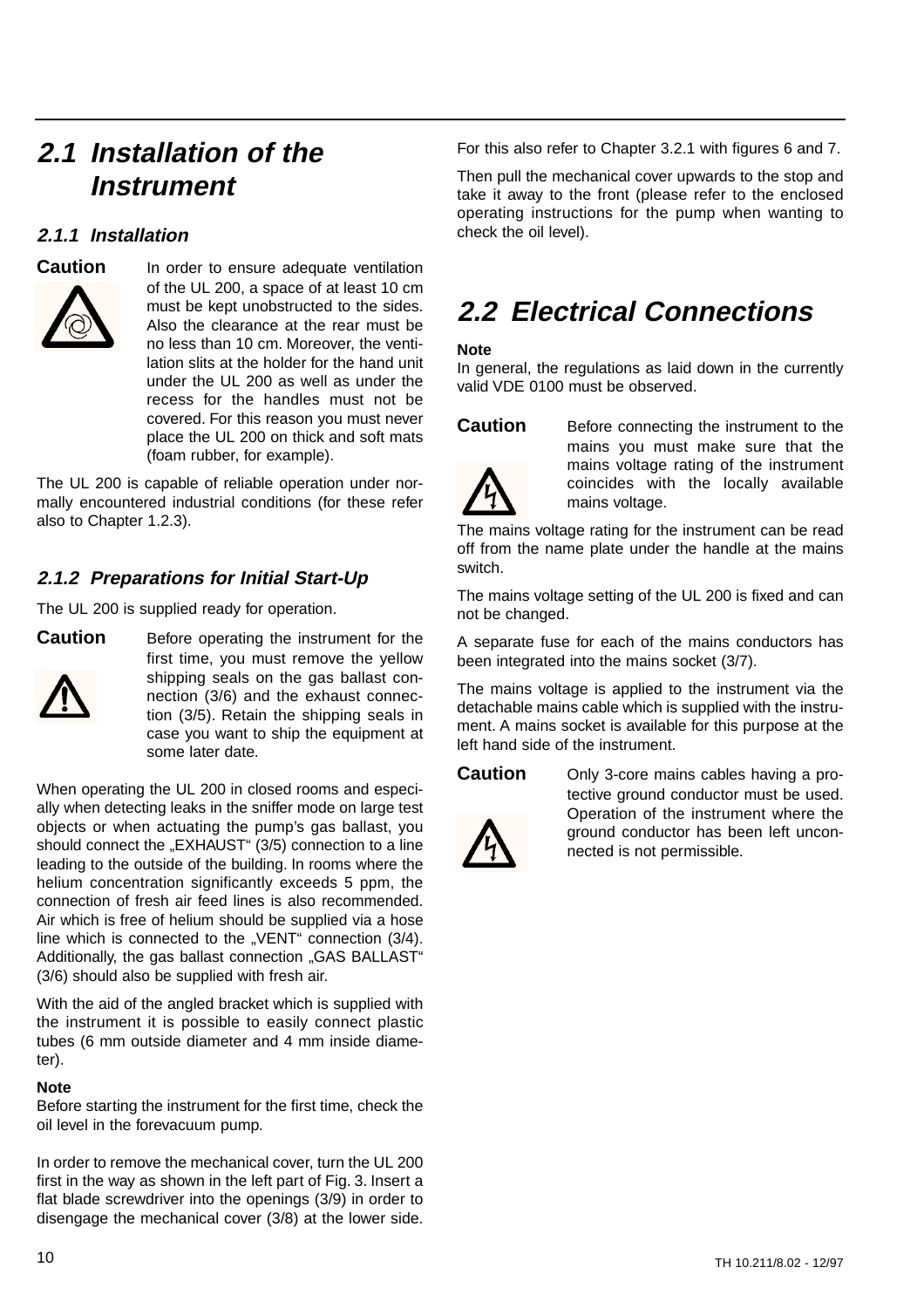#### 1 -- -- -- -- -- -- -- --  $\mathfrak{p}$ 3 4 5 6 7 9 10 11 12 Spray the test sample with 13 8 Check the mains voltage and connect the mains cable; Set the mains switch (3/7) to the "1" position Press the START push-button (5/3) briefly -- -- -- -- -- -- -- Press the STOP push-button (5/2) for over 1.5 s Open the test port (3/2) Connect the test sample Press the START push-button (5/3) briefly Press the STOP push-button (5/2) for over 1.5 s Indication of operational readiness by an acoustic signal. The first measurement readout is obtained at an inlet pressure for p<sub>E</sub> < 3 mbar<br>(GROSS mode).) When the inlet pressure  $p_E < 0.2$  mbar the instrument changes to the FINE mode. Starting of the stopping process. Starting of the venting process. Display of the leak rate The first measurement readout is obtained at an inlet pressure for p<sub>E</sub> < 3 mbar<br>(GROSS mode).) When the inlet pressure  $p_E < 0.2$  mbar the instrument changes to the FINE mode. Starting of the measurement process. Pumpdown of the dead volume at the inlet. Initiation of the measurement process. Pumpdown of the dead volume at the inlet. Starting of the stopping process. Starting of the venting pro-Running up of the forevacuum pump and the turbomolecular pump. Pumpdown of the detection system. The automatic self test starts. The emission is switched on. "LEYBOLD INFICON" "UL 200 Version x.x" Light emitting diode L2 (4/13) is on. Light emitting diode L3 (4/13) flashes. "Running Up TMP: 1050 Hz" "Emission OFF ==> ON" Light emitting diode L4 (4/13) flashes. "Standby" Light emitting diodes L2, L3 and L4 (4/13) are on.  $LR = 3.1E-09$  PE = 1.5 E+0" Light emitting diodes L2, L3, L4 and L9 are on. Light emitting diode L9 is off. Light emitting diodes L2, L3, L4 and L5 are on. "Vent" Light emitting diode L5 is off. Light emitting diode L7 is on. Light emitting diodes L2, L3 and L4 are on. "Vent" Light emitting diode L5 is off. Light emitting diode L7 is on. Light emitting diodes L2, L3 and L4  $, LR = 5.1 E-07$  PE = 1.5 E-1  $R = 3.1E-09$  PE = 1.5 E+0" Light emitting diodes L2, L3, L4 and L9 are on. Light emitting diode L9 is off. Light emitting diodes L2, L3, L4 and L5 are on. Light emitting diode L7 is off. "Evacuation  $PE = 3.5 E+1$ " Light emitting diodes L3 and L4 are on. Light emitting diode L2 is off. Light emitting diode L9 is on. "Evacuation  $PE = 3.5+1$ " Light emitting diodes L3 and L4 are on. Light emitting diode L2 is off. Light emitting diode L9 is on. All display components are on. ROM and RAM test. Decimal point (5/9) flashes. Test of the display components. TMP speed is indicated on the bargraph display (5/4). Display of helium background or the detection limit on the bargraph display (5/4) and exponent (5/9). START display (5/3) is on; Display of leak rate (5/6) on the bargraph display (5/4) and exponent (5/9). -- Display of helium background on the bargraph display (5/4) and exponent (5/9); Vent LED (5/2) is on. Display of helium background on the bargraph display (5/4) and exponent (5/9); START display (5/3) is on; Display of leak rate (5/6) on the bargraph display (5/4) and exponent (5/9). START display (5/3) flashes; Display of inlet pressure (5/8) on the bargraph display (5/4). START display (5/3) flashes; The pressure in the test sample (5/8) is indicated on the bar graph display (5/4). Blank off the connection flange (3/2) Leak rate on bargraph display (5/4) and exponent (5/9).

Response **Display on the control panel Fig. 4** Display on the hand unit Fig. 5

## **2.3 Start-Up (First Pump-Down Cycle)**

No. Activity

14 Disconnect the test sample

Vent LED (5/2) is on.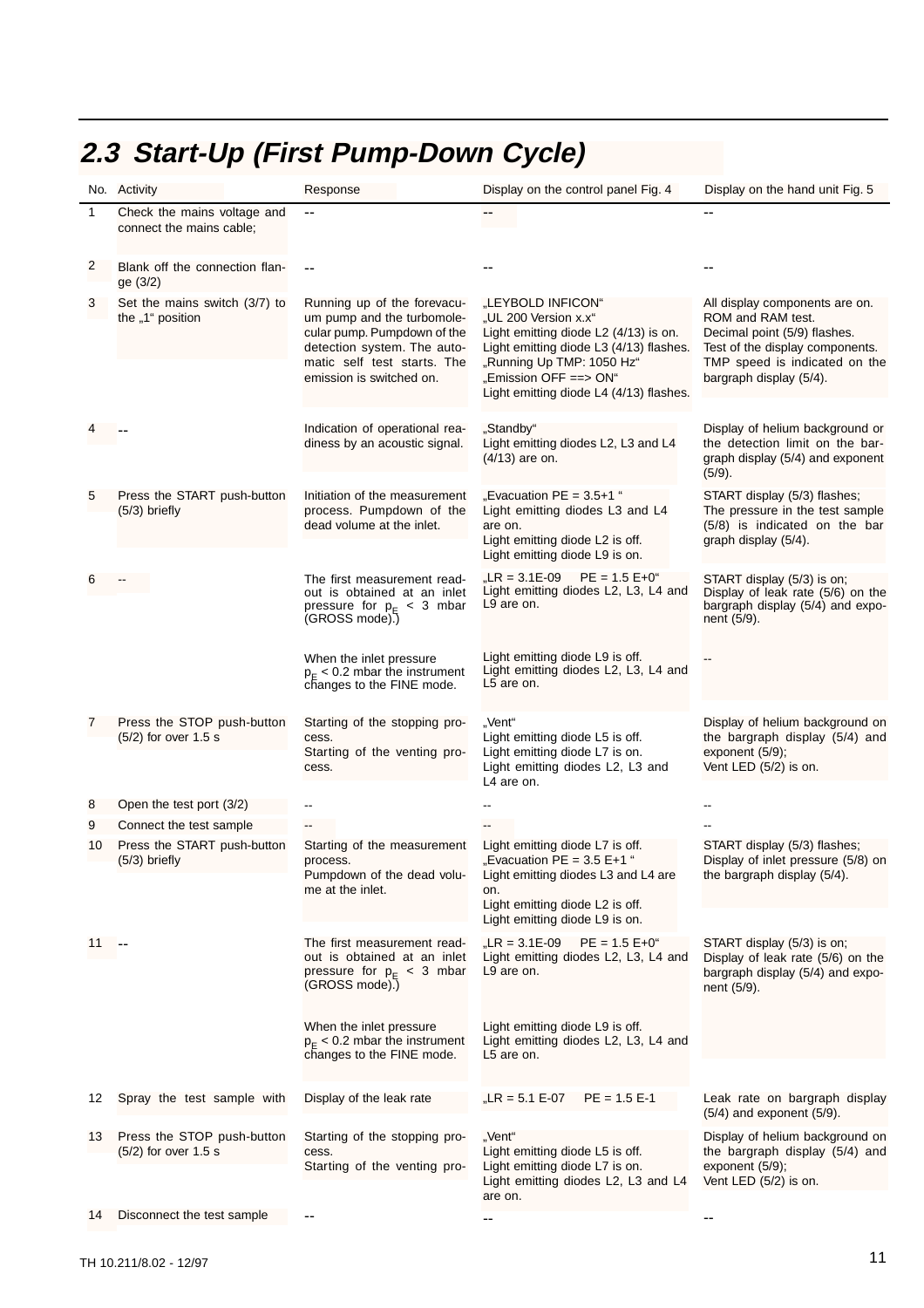## **2.4 The Controls and their Functions**

## **2.4.1 Overview of the Controls and Displays**

Except for the mains switch, all controls and displays are located on the control panel (Fig. 4) and on the hand unit (Fig. 5)

The hand unit is detachable and linked to the instrument via a connecting cable. Magnets have been built into the hand unit, so that it may easily be attached to any magnetizable surface. If required, the connection cable of the hand unit leading to the UL 200 can be extended (extension cable Cat. No. 140 22).

The controls and displays are shown in Fig. 5.

The control panel on the UL 200 (Fig. 4) also contains the corresponding menu and function push-buttons. These are described in Chapter 2.4.3.

### **2.4.2 The Mains Switch**

Operation of the mains switch (3/7) switches the entire instrument on or off.

### **2.4.3 Controls on the Control Panel**

### **MANUAL push-button**

Via the **MANUAL** push-button (4/11) it is possible to switch the manual ranging feature on and off. Once this function has been selected it is then possible to enter the display range for the leak rates (exponent) through the VALUE push-button (4/6).

When pressing the MANUAL push-button (4/11) the following happens:

The LED in the MANUAL push-button (4/11) and the MANUAL LED (5/8) on the hand unit come on.

The exponent (5/9) on the hand unit is frozen. When the leak rate changes it is only required to observe the bargraph display (5/4).

In case of a range overflow, the upper arrow (5/7) at the bargraph on the hand unit comes on and in the case of range underflow, the lower arrow (5/5) at the bargraph on the hand unit comes on.

The range of the exponent displayed by the LCD display (4/2) is also restricted. The same applies to the dynamic range of the chart recorder signal at the RECORDER output (3/11) (see description for menu item 13). The analogue voltage at pin 4 is constant. Only the signal at pin 1 may be used for logging of the change in the leak rate.

### **Note**

The trigger thresholds (menu item 1) should fall into the range of the bargraph display. Trigger levels outside the range of the bargraph display are not usable in the case of manual range selection.

The LED in the MANUAL push-button is not on and the MANUAL status indicator (5/10) is off:

The range is selected automatically. The full measurement range is available.

### **SERVICE push-button**

Pressing of the **SERVICE** push-button (4/12) activates or deactivates the service menu (see Chapter 2.5). When the service menu has been selected, the status indicators (4/7) and (4/12) come on. If the automatic functions have been switched off in the service menu (service menu item 70) the UL 200 will be restarted after the service menu has been exited, i.e. all monitoring and automatic functions are switched on again. After this, the UL 200 will be running in the Standby mode.

### **CAL push-button**

Pressing the **CAL** push-button (4/9) starts a calibration process which may be run either in connection with an internal calibrated leak (optional) or an external calibrated leak (see Chapter Calibration).The UL 200 will then control everything else on its own and will inform the operator via the LCD display (4/2). The UL 200 autonomously decides whether to use the internal calibrated leak or external calibrated leak which is connected to the test port (3/2), depending on the instrument mode at the time of the key-press.

Pressing of the CAL push-button in the measurement mode: external calibration.

Pressing the CAL push-button in the Standby/Vent mode: runs an internal calibration, provided an internal calibrated leak has been built-in.

The process differs for the different operating modes. If the calibration process is to be performed with an external calibrated leak, then the calibrated leak must be connected to the inlet or the test sample before operating the push-button. Switchover between external and internal calibrated leak is possible by operating the START (5/3) and STOP / VENT (5/2) push-buttons.

The calibration process may be cancelled by pressing the CAL push-button (4/9) or the CLEAR push-button  $(4/10)$ .

LED in the push-button is on: calibration process is active.

LED in the push-button is off: calibration process is inactive.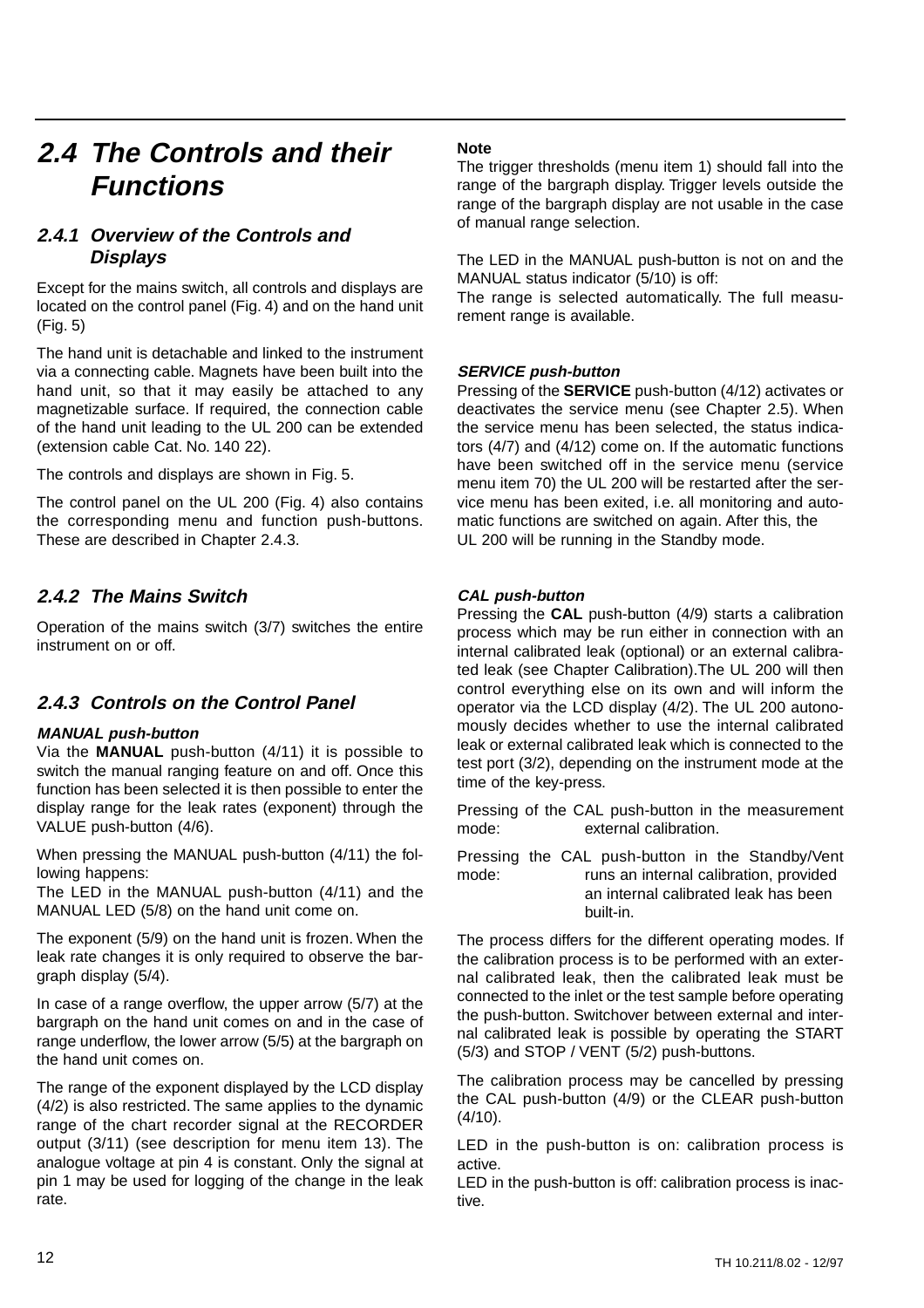#### **CLEAR push-button**

The **CLEAR** push-button (4/10) is used to cancel processes and functions which have been started. Moreover, this push-button may be used to acknowledge warnings and error messages.

Also this push-button may be used to reset a value which has been changed through VALUE in a menu.

#### **ENTER push-button**

The **ENTER** push-button (4/8) is used to acknowledge and accept parameters which have been set up on the UL 200.

If several parameters can be changed in a single menu line, pressing of this push-button advances to the next parameter.

When the parameter is being accepted, the message "Updating Parameter" is displayed briefly or the next parameter is indicated.

#### **MENU push-button**

The **MENU** push-button (4/7) permits many entries though which instrument settings can be made or for running of special instrument functions. For this also refer to Chapter 2.5.

Pressing the MENU push-button (4/7) lets the instrument enter the menu mode and this mode can be exited by pressing the MENU push-button once more.

After pressing the MENU push-button, that menu line which was active upon leaving the menu mode before is displayed. The desired menu line is selected by pressing the SCROLL push-button (4/5).

Within a menu line, the settings or values are changed by pressing the VALUE push-button (4/6).

Each change which is made within a menu line must be acknowledged by pressing the ENTER push-button (4/8). Otherwise the changed value will not be accepted by the UL 200.

LED is the push-button is on: menu mode is active. LED in the push-button is off: menu mode is inactive.

### **SCROLL push-button**

The **SCROLL** push-button (4/5) permits the selection of a menu items. Also refer to Chapter 2.5.1.

#### **VALUE push-button**

With the aid of the **VALUE** push-button (4/6) it is possible to change settings or values. Only the parameters which flash can be changed by operating the VALUE push-button. Also refer to Chapter 2.5.1.

### **2.4.4 Controls on the Hand Unit**

An overview of the controls on the hand unit is given in Fig. 5.

### **START push-button**

Based on the operating modes Standby or Vent of the UL 200, the START push-button (5/3) is used to start the measurement mode by evacuating the connected test sample. Here the UL 200 will operate either with automatic ranging or it will only display the measured values within a fixed range which has been selected by the operator (Manual).

The status of measurement readiness is indicated to the operator by a green LED at the START push-button. During the pumpdown phase this LED flashes. As soon as the status of measurement readiness has been reached, this LED stays on continuously.

When pressing the START push-button in the Standby mode, the internal Zero level is taken over anew, provided the UL 200 has been running in the Standby or Vent status for at least 10 s.

### **STOP / VENT push-button**

The STOP / VENT push-button (5/2) has two different functions, depending on how long it is pressed:

#### STOP function

Based on the measurement mode of the UL 200, a brief press of the STOP push-button (5/2) interrupts the evacuation process of the test sample and the measurement mode is interrupted.The duration of this key press must be no longer than the time which is defined in menu item 22 (see Chapter 2.5.4). The default time is 1.5 s. The UL 200 will return to the Standby mode, i.e. all valves except valve V2a (2/3) are closed. This condition is indicated to the operator by the green LED in the START push-button (5/3) which is turned off.

After pressing the STOP / VENT push-button (5/2) the LCD display (4/2) will indicate the message "Standby".

### VENT function

When pressing the STOP / VENT push-button (5/2) for a period of time which exceeds the time as defined in menu item 22 (1.5 s default), the connected test sample is vented as soon as this time has elapsed. This is done by opening of the venting valve V3 (2/10). This operating mode is indicated to the operator by the green LED in the STOP / VENT push-button which comes on.

The venting valve may be closed again by pressing the STOP / VENT push-button briefly once more. The UL 200 will then return to the Standby mode. The .. VENT" display is turned off.

In the Standby mode and after a transitional period of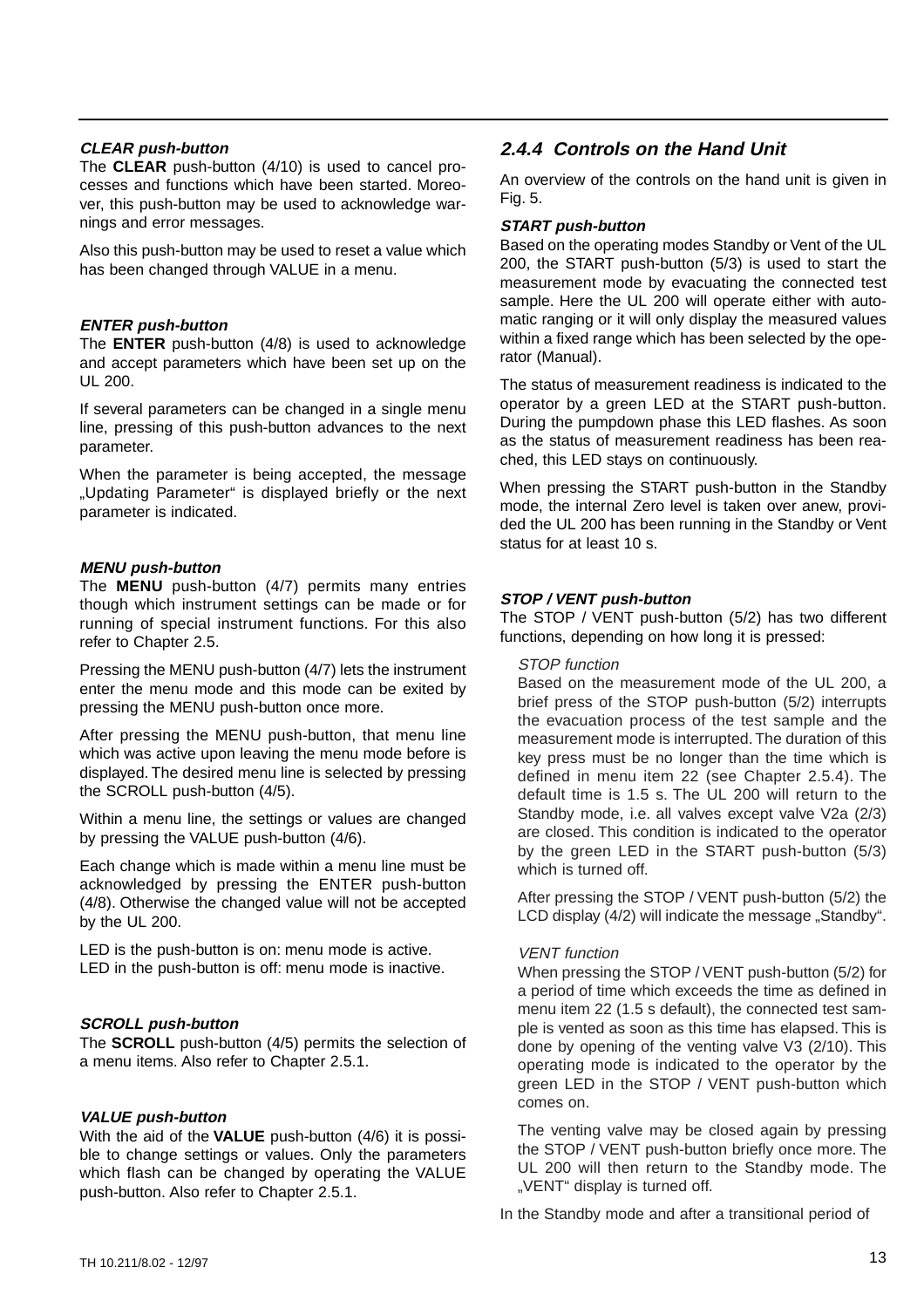10 s, the helium background of the UL 200 is continuously monitored. This helium background may be indicated when selecting menu function .. 21: System BG display on". The helium background determination process takes up to 10 s depending on the sensitivity setting.The helium background serves as the Zero level for the subsequent measurements.

When the START push-button (5/3) is pressed before this process has been completed, the Zero determination process is cancelled and the previous Zero value will be used once more.

The automatic gas ballast control is also monitored during the Standby mode. The monitoring facility to control the gas ballast valve will start 30 s after the UL 200 has returned to the Standby mode (see description for menu item 3).

### **ZERO push-button**

A constant leak rate reading may be suppressed by pressing the ZERO push-button (5/1), i.e. a constant helium background within a test sample. This push-button is only active in the measurement mode.

The exponent on the hand unit is retained in the case of ..Zero" when the leak rate display always remains at the upper decade of the bargraph display. If the leak rate is indicated in the lower decade, the exponent is decremented by one in the case of "Zero". Thus the displayed leak rate can always be suppressed by at least one decade so as to increase resolution.

#### **Example**

A leak rate of  $4.1 \cdot 10^{-8}$  mbar $\cdot$ l $\cdot$ s-1 can be displayed in two ways on the hand unit:

- a) The exponent indicates -8 and the narrow part of the bargraph display is fully on and the wider section is on up to number 4.
- b) The exponent indicates -7 and only the lower narrow section of the bargraph display is on up to number 0.4.

In both cases the exponent -8 and the bargraph display is dark after pressing of ZERO.

After the ZERO push-button (5/1) has been pressed, the currently indicated leak rate is stored as the ... Zero level" without changing the internal Zero level which has been determined by the Zero determination process.

Only values above this Zero level are indicated so that resolution of the displayed measurement signal is improved.

#### **Note**

It is not possible to reduce the detection limit of the instrument by pressing the ZERO push-button (5/1).

The ZERO function is cancelled by pressing the ZERO push-button once more. The Zero function is also cancelled automatically as soon as the STOP / VENT pushbutton (5/2) is pressed.

The ZERO function has an effect on all output devices such as remote control, LCD display, chart recorder, triggers and RS 232 interface.

Should the helium background which has been suppressed with the aid of the ZERO push-button change in such way that no measured value is indicated for over  $t = 5$  s, then the Zero level is readjusted automatically.

#### **Acoustic signal**

The acoustic signal is used to indicate the leak rate. An acoustic signal is also generated in the case of error messages. For details please refer to the description of menu item 18 in Chapter 2.5.4 and in Chapter 4.2.

The volume of the acoustic signal can be increased by operating the push-button (5/13) to the left of the loudspeaker. With the push-button (5/12) to the right of the loudspeaker the volume of the acoustic signal may be reduced.

### **2.4.5 Displays on the Hand Unit**

#### **Measurement range display**

Here the leak rate is indicated by way of a bar (5/4). In case of a range overflow, the upper arrow (5/7) at the bargraph on the hand unit comes on and in the case of range underflow, the lower arrow (5/5) at the bargraph on the hand unit comes on.

The corresponding exponent (5/9) is indicated at the top to the right of the bargraph display.

Depending on the kind of hand unit which is supplied, the measured leak rate (bargraph display together with the exponent display) is indicated in mbar $\cdot$ l·s<sup>-1</sup> or Pa m<sup>3</sup>·s<sup>-1</sup>.

Two leak rate decades can be indicated by the bargraph display (5/4). The panel for the upper leak rate decade (1 ... 10) is twice as wide as that for the lower decade  $(0.1 ... 1).$ 

### **LOCK LED**

The LOCK LED (5/11) comes on when the hand unit has been locked. For details on this please refer to the description for the menu line in Chapter 2.5.4.

### **MANUAL LED**

The MANUAL LED (5/10) comes on when the manual ranging mode has been selected by pressing the MANUAL push-button (4/11) on the control panel.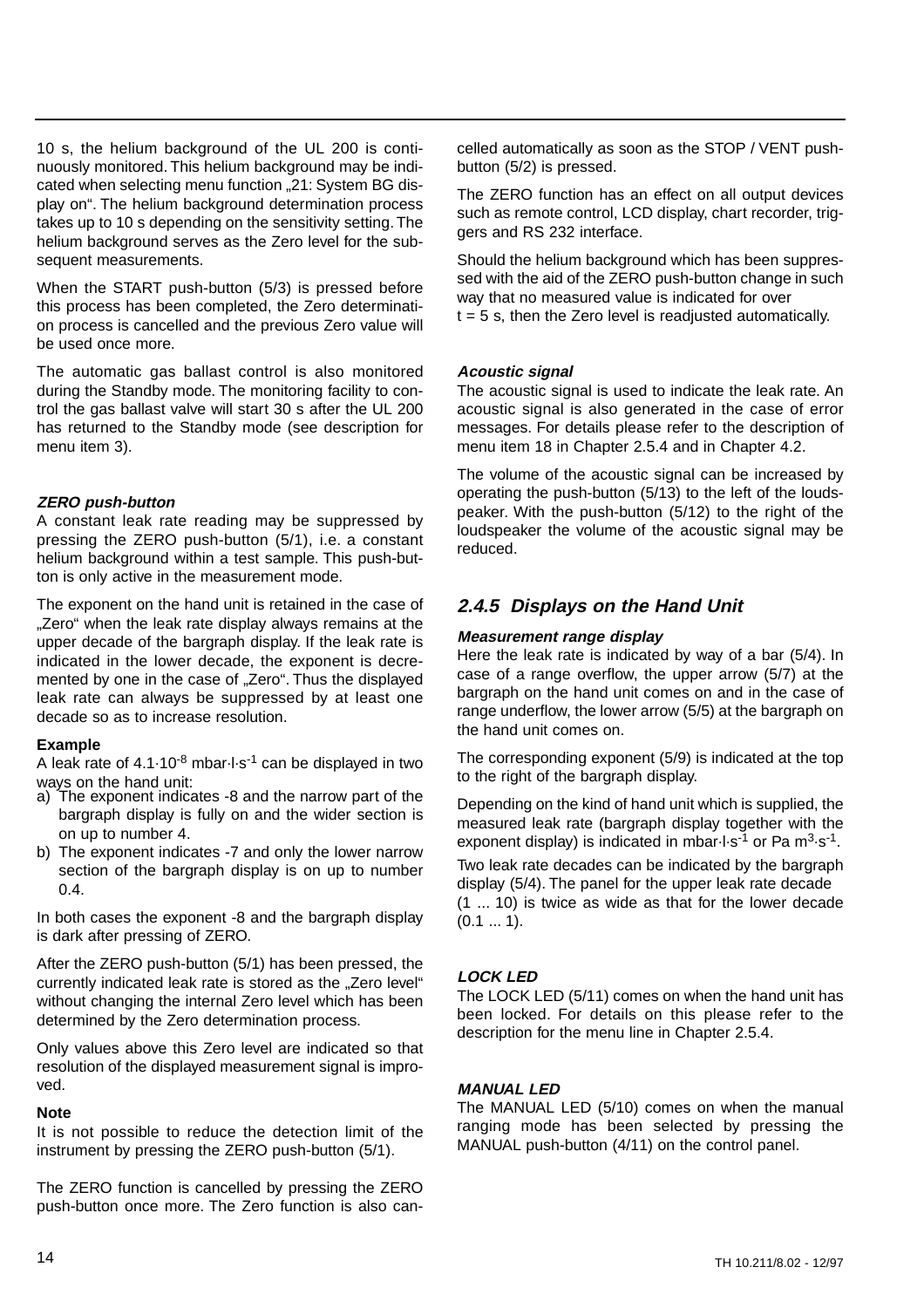## **2.5 Equipment Settings (Menu Structure)**

Via the menu, the UL 200 may be adapted to prevailing ambient and operating conditions in a flexible manner. In order to provide a better overview, the menu has been divided into three parts. The individual menu items are numbered consecutively.

The first part - the basic menu - contains functions (No. 1 ... 9) which can be changed frequently and quickly when running a particular application.The second part - the extended menu - (No. 10 ... 49) permits access to those parameters which may have to be changed only once during initial start-up or in the case of changed ambient conditions, i.e. parameters which have to be changed only rarely. The third part - the service menu - (No. 50 ... 99) is used for servicing the UL 200 or for assistance during troubleshooting.

For reasons of clarity, only the basic menu is generally accessible. The extended menu can be accessed after entering a password in menu item No. 9.

The service menu can be accessed by pressing the Service push-button (4/12). When only wanting to display internal parameters of the instrument, the scroll pushbutton may be operated to move between the menu items of the service menu without necessarily having to enter the second password. However, if modifications are to be made here or for access to further test modes, the entry of the correct second password is required (with the exception of menu item 81). This password will only be made available after suitable training by Leybold.

## **2.5.1 Entry of Equipment Parameters**

Pressing the MENU push-button (4/7) enters the menu mode. Refer also to Chapter 2.4.3.

The menu items are selected by operating the SCROLL push-button (4/5). The individual menu items are numbered consecutively. Pressing the upper symbol of the push-button decrements the menu item number by 1 (i.e. visually one passes through the menu table to the top) and operation of the lower symbol of the push-button increments the menu item level by one. When arriving at the end of the menu items, menu item "1" is then selected automatically.

Those parameters which can be modified within a menu item are displayed flashing. At first the currently valid value of the parameter is displayed. The corresponding values may then be changed through the VALUE pushbutton (4/6). Each value which has been changed must then be acknowledged by operating the ENTER pushbutton (4/8) so that the UL 200 accepts and stores the newly changed value. At the same time, the next parameter which can be changed is selected or the message "Updating Parameter" is displayed.

Pressing the MENU push-button (4/7) once more exits the menu mode.

All parameters which are essential for proper operation remain stored when the instrument is disconnected from the mains.

A detailed example describing the way in which a parameter is changed is given in Chapter 2.5.4 under **"01: Trigger"**.

#### **Note**

If the message "Keyboard locked" is displayed when trying to change a parameter, this means that access to the keyboard has been restricted. At this moment further entries can not be made. The keyboard must be unlocked first. For this refer to menu item "14: Control by".

### **2.5.2 Password**

In menu item 09 the operator is asked for the entry of a password in order to be able to access the further menu items (10 to 49).

The default password as entered in the factory is **0013**.

### **Note**

The password may be changed by the operator at any time. The password should be kept at a secure place.

### **Entry of the password**

This entry is performed digit by digit through the VALUE push-button (4/6) and the ENTER push-button (4/8).

When selecting menu item 09 for the first time, the message "locked" will be displayed flashing to the right.

Pressing the VALUE push-button (4/6) lets the first digit of the password which is to be changed, flash. Pressing this push-button once more increments or decrements the displayed number starting at "0". Acknowledge the desired number by operating the ENTER push-button (4/8). As soon as this has been done, the next digit is shown flashing. This number too, is changed by operating the VALUE push-button and acknowledged by operating the ENTER push-button.

All four digits are entered in this manner.

After having operated the ENTER push-button (4/8) for the fourth time, the check starts. The message "Password OK" or "Password failed" will appear for 2 seconds. In the case of an incorrect password, "locked" will be displayed once more. In the case of the right password the message "opened" will appear.

Access to the protected functions remains possible until the password is changed. Access to protected functions remains possible even if the instrument has been disconnected from the mains in the mean time.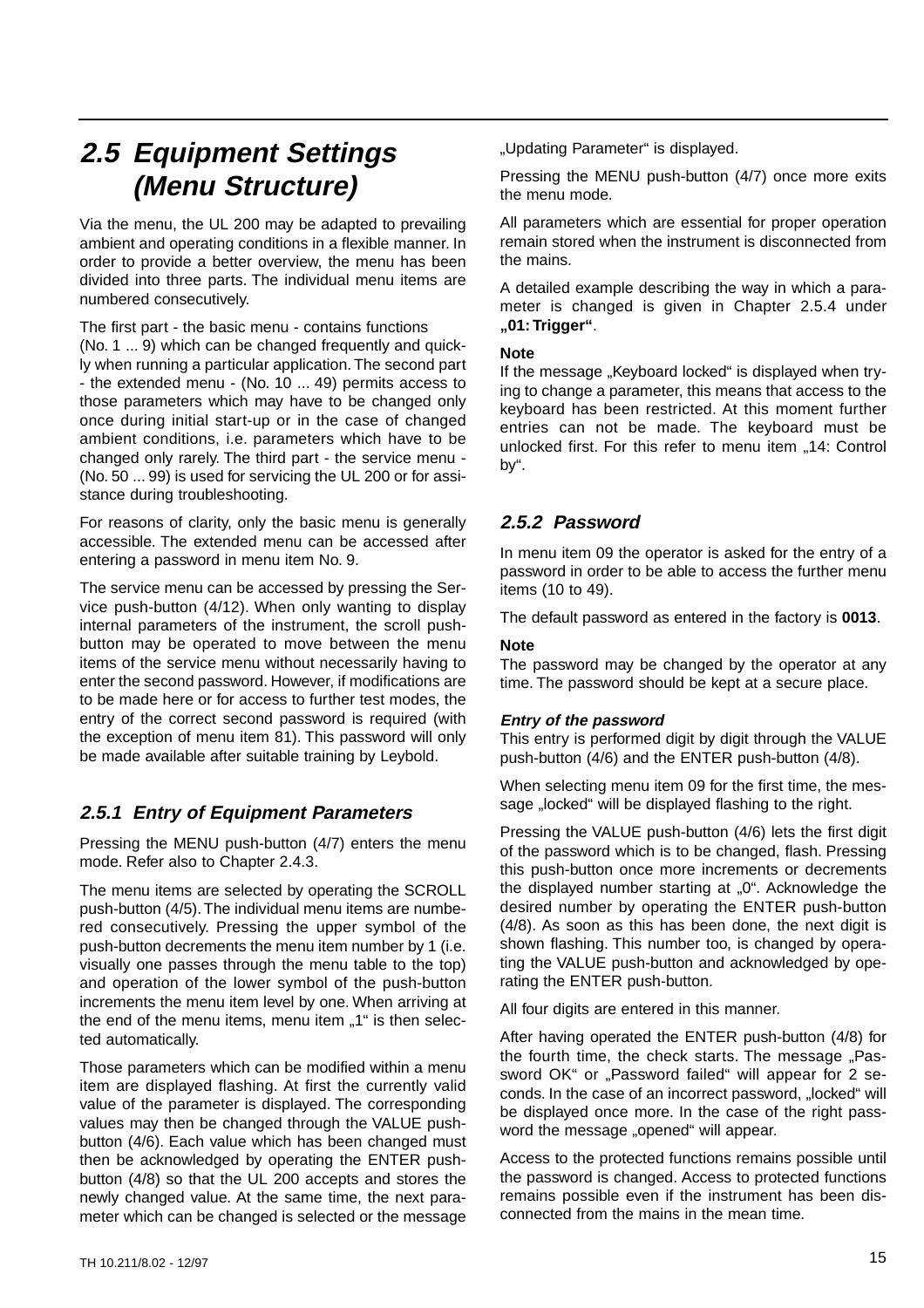**Caution** This type of locking will not protect the instrument against a fully intentional act of sabotage.

### **2.5.3 Menu Functions (Overview)**

All menu functions of the UL 200 are described briefly in the following list. For detailed information on each menu item please refer to Chapter 2.5.4.

| Display example (4/2)                               | <b>Brief description</b>                                                       |
|-----------------------------------------------------|--------------------------------------------------------------------------------|
| <b>Basic menu:</b>                                  |                                                                                |
| $3.0E + 05$<br>01: Trigger 1                        | Set leak rate trigger values                                                   |
| 02:Mode Vacuum                                      | Select leak detection mode (vacuum,<br>partial flow or sniffer leak detection) |
| 03: Gas Ballast closed                              | Remove helium background with the<br>gas ballast facility                      |
| 04: Test <enter></enter>                            | Check the measurement signal for<br>helium                                     |
| 09:Password 1 locked                                | Enter password for access to the<br>extended menu                              |
| <b>Extended menu:</b>                               |                                                                                |
| 10:EVAC Time 1<br>30s                               | Monitoring of gross leaks                                                      |
| 11:Sensitivity normal                               | Select sensitivity                                                             |
| 12:Display LR + PE                                  | Select information which is to be dis-<br>played on the LCD (4/2)              |
| 13:Recorder LR                                      | Select chart recorder function (3/11)                                          |
| 14: Control by Keyboard 1                           | Select control means<br>(START / STOP / VENT)                                  |
| 15.RS232 Baud rate 9600                             | SERIAL connection (3/10), setting up<br>of parameters                          |
| 16: Relay Mode 1                                    | Definition of the function output                                              |
| 18: Alarm Trigger off                               | Select acoustic warning                                                        |
| 19:LCD Contrast<br>8                                | Change contrast for the LCD text<br>display line (4/2)                         |
| 21:System BG display off                            | Display / suppress helium background<br>during Standby                         |
| 22: Vent Delay 1.5s                                 | Set venting delay time                                                         |
| 23: System integration off                          | Switch systems leak detection mode<br>on $/$ off                               |
| 24: Request for CAL off                             | Automatic request for calibration<br>on $/$ off                                |
| 25:Mass 4                                           | Select mass                                                                    |
| 26:Date 09.Apr.96                                   | Set date and time                                                              |
| english<br>27:Language                              | Language select                                                                |
| 28: Power Frequency 50Hz                            | Set mains frequency                                                            |
| 29: Pumping Speed 25 m <sup>3</sup> h <sup>-1</sup> | Entry of the pumping speed for the<br>partial flow pump.                       |
| 30:Cal Leak 6.9E-7 mbar I s <sup>-1</sup>           | Entry of the value of the calibrated<br>leak (internal)                        |
| 31:Only GROSS off                                   | Locks the FINE mode                                                            |

| Display example (4/2)            | <b>Brief description</b>                                                 |
|----------------------------------|--------------------------------------------------------------------------|
| 32:ZERO-time<br>1 s              | Entry of time constant for sliding Zero                                  |
| 33:QUICK-Pump time               | Entry of time defining sequences in<br>partial flow mode                 |
| 49: Change Password 1?           | Change password 1                                                        |
| Service menu:                    |                                                                          |
| 50:Password 2 locked             | Permit changes in the service menu                                       |
| 51:2.4 14000 D970000000          | Display software version number, cata-<br>logue number and serial number |
| 52:01 E53 03.07.96 13:00         | List error log                                                           |
| 53: Status to RS232 < Enter>     | Output status report through RS 232                                      |
| 54:Scan To Rec <enter></enter>   | Output mass spectrum                                                     |
| 55. Value PE 1.2E+2 mbar         | Display (internal) measurement quan-<br>tities                           |
| 56: Cycles V1 0012354            | Display valve cycle counter                                              |
| 57:Operat.Time<br>111111h        | Operating hours counter                                                  |
| 58:Task 00.00.00                 | Display process status                                                   |
| 59:Offset 00.000V                | Display characteristic quantities for<br>leak rate calculations          |
| 70:Automatic on                  | Switch automatic functions on / off                                      |
| 71: Valve Supply Auto            | Select valve supply voltage                                              |
| 72:2a<br>V <sub>1</sub>          | Display valve status                                                     |
| 73:Emission On                   | Switch emission on / off                                                 |
| 74:Anode M4 462V                 | Run manual mass alignment                                                |
| 75:Amp Emi 500G 0.0035V          | Display preamplifier voltage                                             |
| 76: Gain A 16 0.087V             | Display A/D converter voltage                                            |
| 77:Cathode 1                     | Select cathode                                                           |
| 78: Unit mbarl/s                 | Select unit of measurement                                               |
| 79:Default Reset <enter></enter> | Reset parameters to default                                              |
| 82:Cal Leak Factor 3.39          | Factor for the calibrated leak (internal)                                |
| 90:Amp-Test <enter></enter>      | Preamplifier test                                                        |
| 91:Burn In On <enter></enter>    | Burn-in test                                                             |
| 92: Adjust Resistor              | Auxiliary alignment functions                                            |
| 99: Change Password 2?           | Change password 2                                                        |

Via menu item 14 it is possible to lock the keyboard. This ensures that parameters of menu items 01 to 08 can not be changed.

### **2.5.4 Description of the Individual Menu Functions**

The individual menu items are described in the following. The number and the general term of the menu item are printed in bold face, followed by the status of the text line as set up in the factory (default status).

**01: Trigger 1** 3.0E+05 Set leak rate trigger values

Here three trigger threshold levels can be entered independently of each other. The two-digit factor and the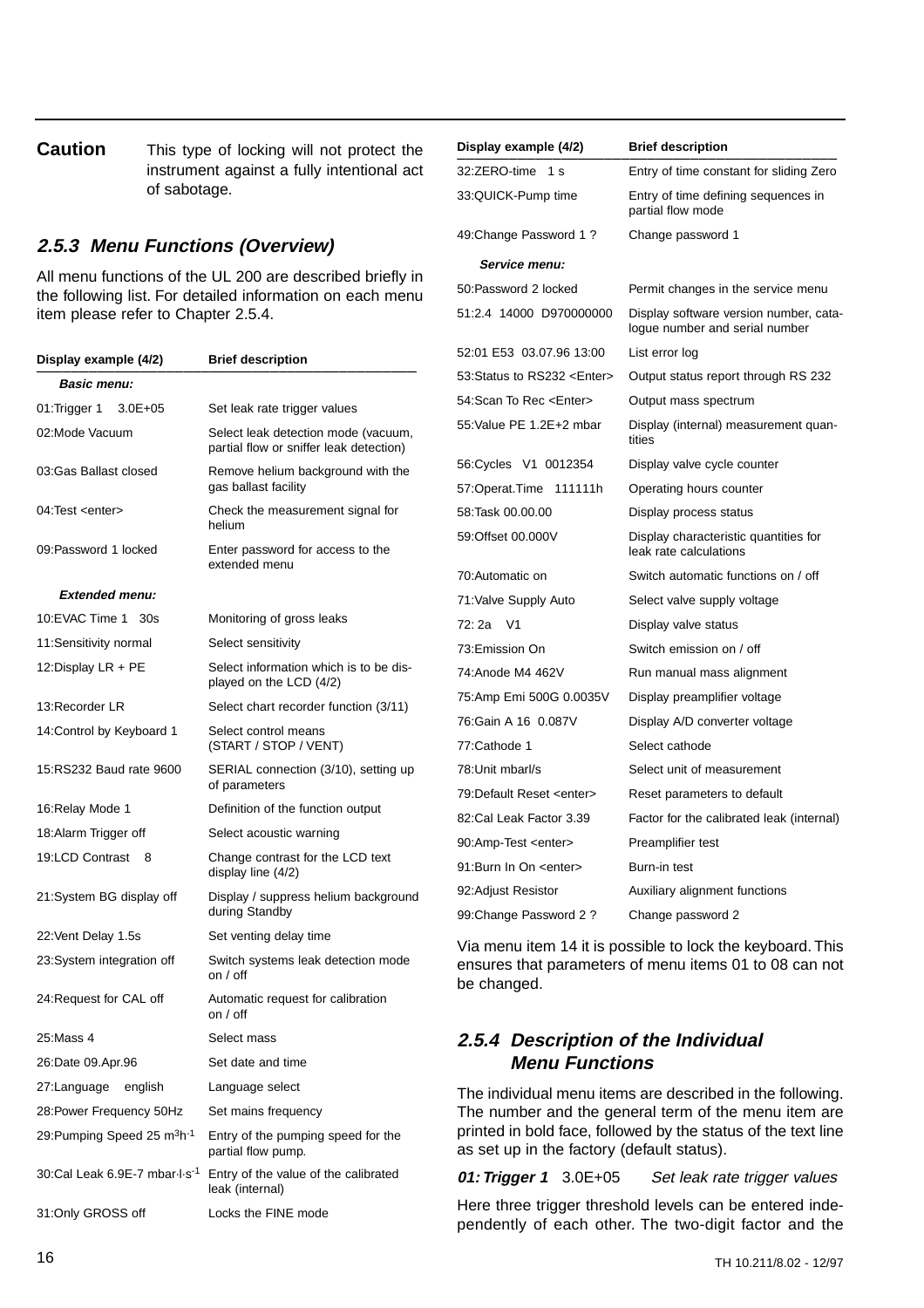exponent may be modified separately by operating the VALUE push-button (4/6).

As soon as the leak rate drops below one of these thresholds, the corresponding LED (4/1), (4/2) or (4/3) will come on. At the same time, the corresponding relay contacts at the "CONTROL connection" (3/12) are switched.

Changeover relay contacts at CONTROL (3/12):

| Leak rate exceeds the                               | Leak rate drops below         |
|-----------------------------------------------------|-------------------------------|
| trigger threshold level,                            | the threshold level,          |
| relay inactive                                      | relay active                  |
| Trigger 1<br>Pins 5 and 6<br>are not linked.        | Pins 5 and 6<br>are linked.   |
| Pin 5 is linked                                     | Pin 5 is not linked           |
| to pin 7.                                           | to pin 7.                     |
| <b>Trigger 2</b><br>Pins 8 and 9<br>are not linked. | Pins 8 and 9<br>are linked.   |
| Pin 8 is linked                                     | Pin 8 is not linked           |
| to pin 10.                                          | to pin 10.                    |
| Trigger 3<br>Pins 11 and 12<br>are not linked.      | Pins 11 and 12<br>are linked. |
| Pin 11 is linked                                    | Pin 12 is not linked          |
| to pin 13.                                          | to pin 13.                    |

When the measurement mode is not active, the three triggers are set to the inactive state.

The three trigger also influence the automatic control of the gas ballast (see explanations for menu item 3).

Trigger 1 causes sounding of the acoustic warning signal provided "Alarm trigger ON" has been selected in menu item 18 (see explanations for menu item 18).

If the relay mode 3 is selected in menu item 16, only the treshold values 1 and 2 are availabe.

#### **Note**

In the case of manual ranging (MANUAL push-button (4/11)) only trigger values which fall within the bargraph display range can be detected.

### **The trigger threshold level for Trigger 1 is adjusted as follows:**

Press MENU push-button (4/7).

Pressing the upper  $( \wedge )$  or the lower ( $\vee$ ) symbol on the SCROLL push-button (4/5) selects the desired menu item 01. The display will indicate the following, for example:

01: Trigger 1 2.5E-10

#### **Note**

The flashing 1 indicates that trigger threshold 1 has been selected. The currently stored trigger threshold level is indicated to the right.

By pressing the VALUE push-button (4/6) one may select the desired trigger 1, 2 or 3.

If it is required to change the corresponding trigger level (numerical value), then you must press the ENTER push-button (4/8).

If the message "Keyboard locked" is displayed when trying to change a parameter, this means that access to the keyboard has been restricted. The parameters for this trigger can not be changed in such a case.The keyboard may be unlocked by selecting menu item 14. Otherwise the display will indicate:

### 01: Trigger 1 2.5E-10

The factor  $(2.5)$  flashes and can be changed through the VALUE push-button as required. Acknowledge the change by pressing the ENTER push-button. The display will indicate the following, for example:

### 01: Trigger 1 4.3E-10

The exponent (-10) flashes and can be changed in the same way as described above. Pressing of the ENTER push-button acknowledges the changed exponent. Then display will then display the newly entered trigger threshold level.

### 01: Trigger 1 4.3E-9

The trigger threshold levels for triggers 2 and 3 may be changed in the same way.

**02: Mode** Vacuum Select leak detection mode (vacuum, partial flow or sniffer leak detection)

**Vacuum** stands for vacuum leak detection mode. Refer to Operating Instructions GA 10.211, Chapter "Vacuum leak detection" for more information.

**Sniff** stands for sniffer leak detection. Here two different sniffing modes may be selected:

- NORMAL: for the standard sniffer mode when using the sniffer line for the UL 200 (Cat. No. 140 21 or 140 24). These sniffer lines are particularly well suited for especially sensitive measurements and offer a short response time.
- QT for the Quicktest sniffer. Sniffer leak detection in connection with the Quicktest QT 100 (Cat. No. 155 94) sniffer. This sniffer is particularly well suited in the case of long sniffer lines (5; 20; 50 m).

**Part.flow** for connection of an external LEYBOLD partial flow pump set (see Chapter 1.3.2). Here two partial flow modes may be selected.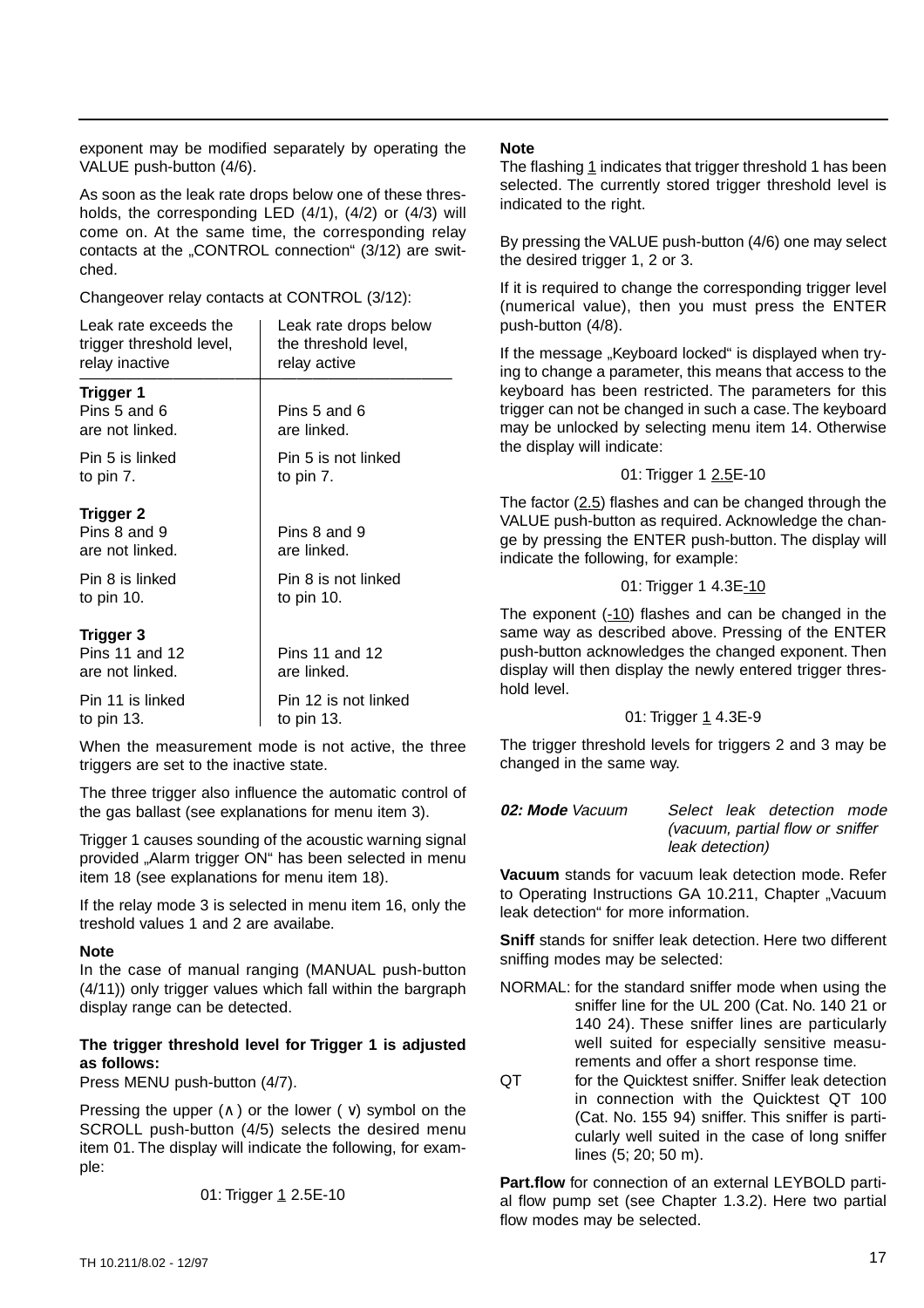Normal: Standard partial flow operating mode

Oil-free Avoids possibly occurring backstreaming of oil vapour from the partial flow pump.

#### **Note**

Switch off the FINE MODE lock (menu item 31) "Only GROSS mode off".

#### 03: Gas ballast closed Remove helium background with the gas ballast facility

The gas ballast is employed to reduce a helium background in the UL 200 which is too high. For this, the built in gas ballast valve of the forevacuum pump must be opened in the Standby mode ("Gas ballast **OPEN**").

After 20 minutes the valve closes automatically. But the gas ballast valve may also be closed manually by selecting "Gas ballast **CLOSED**".

The gas ballast valve will also closed after having selected "START" (start of the measurement process).

The gas ballast valve may also be opened automatically. This is done in the setting "Gas ballast **AUTO**". Here the internal helium background is monitored for the first time after 30 s have elapsed in the Standby mode. If a helium background in excess of 1/10th of the entered trigger level for triggers 1, 2 or 3 is detected, the gas ballast valve on the forevacuum pump will open automatically. The gas ballast valve also opens automatically when the helium signal is so great that measurements in the most sensitive range are not possible.

 $(Q \sim 1E - 6 \text{ mbar} \cdot 1 \cdot s^{-1})$ 

The internal helium background can be displayed in the Standby mode through the function ..21: System BG display".

#### **04: Test** <enter> Check the measurement signal for helium

In this mode, the UL 200 checks whether or not the signal is generated by helium or by a high water vapour background, for example. For this, tuning of the mass spectrometer in the UL 200 is briefly shifted by 1/2 of a mass unit, i.e. it is adjusted to the masses 3.5 amu and 4.5 amu. The corresponding intensities which are then measured must reduce by at least 50 % compared to the measurement signal for mass 4.

The message "Test OK" indicates that the measurement signal is being caused by helium.

The message ..Test failed" means that there is no clear peak on mass 4.

Possible causes:

- The sensitivity cure of a neighbouring mass, mass 2, for example, extends over to mass 4, superimposing this mass.
- There is no helium signal present (during Standby or Vent, for example).

The same applies correspondingly when the UL 200 has been set to  $M = 2$  amu  $(H<sub>2</sub>)$  or  $M = 3$  amu.

**05: to 08:** not assigned

| 09: Password locked | Enter password for access to |
|---------------------|------------------------------|
|                     | the extended menu.           |
| See Chapter 2.5.2.  |                              |

**10: Evac Time** 1 30 s Monitoring of gross leaks. This menu item is used to define when the gross leak message is to occur. The gross leak detection process operates in two steps and the limits can be adapted as required.

This menu item is particularly useful in series testing under the same conditions at all times.

After pressing the Start push-button the test sample is evacuated. If the pressure conditions are not attained, or if the pressure does not drop low enough within the periods of time specified here, the pumpdown process is terminated and the display (4/2) will indicate one of the messages "EVAC Stopped Time 1" or "EVAC Stopped Time 2".

Within the period of Time 1, the inlet pressure at the test flange (3/2) must have dropped below 100 mbar. The duration may be selected freely between 1 second and 9 minutes or can be set to endless. The default is 30 s.

Within the period of Time 2 the status of measurement readiness must have been attained, i.e. the inlet pressure must have dropped below 2 mbar. The duration may be freely selected between 1 minute and 10 minutes or can be set to endless. The default is 10 minutes.

The periods which are selected in each case depend firstly on the desired reaction time for the gross leak message, and secondly on the volume of the test sample and the effective pumping speed.



**Caution** If the evacuation time was set to endless the oil level of the mechanical pump should be checked more often.

### **11: Sensitivity** normal Select sensitivity

**normal:** The output of leak rates to the hand unit and the control panel is restricted.

> For both hand unit and control panel "-9" is the lowest exponent for the unit mbar·l·s-1. Software filtering is performed over 8 measured values at intervals of 20 ms.

**high:** The sensitivity of the leak detector is increased. The detection limit is  $Q < 5.10^{-11}$  mbar-l-s<sup>-1</sup>. The reaction time of the UL 200 is now longer since software filtering is performed over 512 measu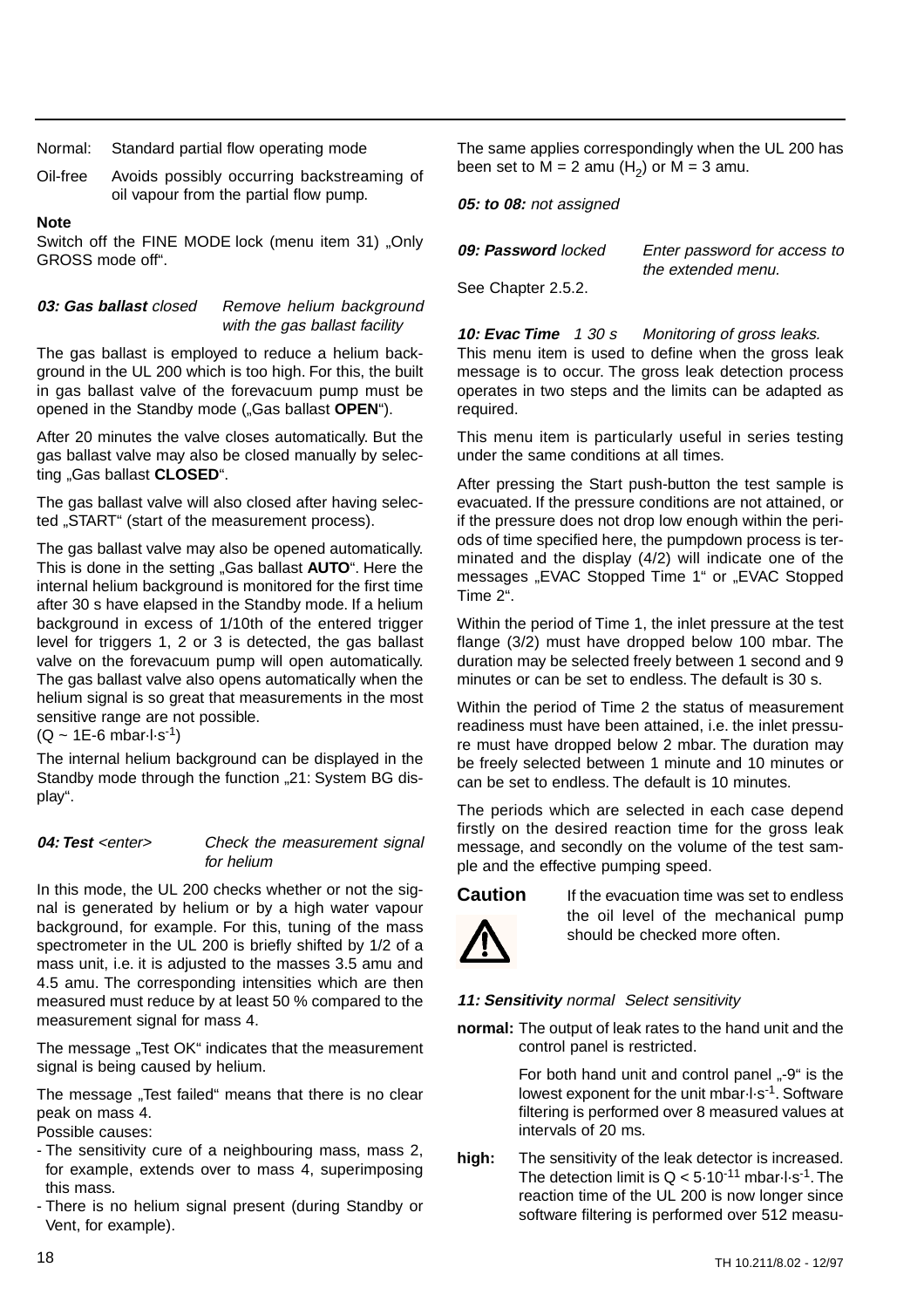red values at intervals of 20 ms, provided the most sensitive preamplifier area has been selected.

Switchover occurs at a leak rate of about  $1.10^{-6}$  mbar $\cdot$ l $\cdot$ s<sup>-1</sup>. This kind of averaging also applies when determining the offset. The calibration factor is calculated with normal filtering.

#### **Note**

When manual ranging has been selected (MANUAL 4/8), the exponent  $.40^{\circ}$  can be selected also in the "normal" status.

The resolution limit also affects the display in the Standby mode.

#### **12: Display** LR + PE Select information which is to be displayed on the LCD (4/2)

Information is displayed on the LCD panel (4/2) during the measurements. One may select between three different information modes:

LR + UNIT: Leak rate and unit are displayed.

LR + PE: Leak rate and inlet pressure are displayed.

PE + PV: Inlet pressure and forevacuum pressure are displayed.

#### **13: Recorder** LR Select chart recorder function (3/11)

In the extended menu it is possible to define the assignment of the chart recorder outputs. Depending on what is the selected the following assignments result: a) Selected assignment: LR

| Pin | Assignment                                                                               |
|-----|------------------------------------------------------------------------------------------|
|     | Leak rate mantissa<br>$U = 0.1$ to 10 V for manual ranging                               |
|     | $U = 1$ to 10 V for automatic ranging                                                    |
| 2   | GND, reference ground                                                                    |
| 3   | GND, reference ground                                                                    |
|     | Leak rate exponent (step function)                                                       |
|     | $U = 1$ to 10 V; 0.5 V / decade starting at                                              |
|     | $1 V = 1.10^{-12}$ mbar $1 \cdot s^{-1} / 1.10^{-12}$ Pa m <sup>3</sup> $\cdot s^{-1}$ . |
|     |                                                                                          |

#### Pin 1

|  |  |  |  |  | 0,1 1 2 3 4 5 6 7 8 9 Mantissa |
|--|--|--|--|--|--------------------------------|
|  |  |  |  |  |                                |
|  |  |  |  |  | 0,1 1 2 3 4 5 6 7 8 9 10 U[V]  |

#### Pin 4

|  |  |  | 10-12 10-10 10-8 10-6 10-4 10-2 100 102 104 |  |  | mbar $\cdot$ l $\cdot$ s <sup>-1</sup><br>Pa $m3$ s <sup>-1</sup> |
|--|--|--|---------------------------------------------|--|--|-------------------------------------------------------------------|
|  |  |  |                                             |  |  |                                                                   |
|  |  |  |                                             |  |  |                                                                   |
|  |  |  |                                             |  |  | $0 \t1 \t2 \t3 \t4 \t5 \t6 \t7 \t8 \t9 \t10 \tU[V]$               |

b) Selected assignment: LR + PE

| Pin. | Assignment                                                                                                                                                                                        |  |  |  |  |  |  |  |
|------|---------------------------------------------------------------------------------------------------------------------------------------------------------------------------------------------------|--|--|--|--|--|--|--|
|      | Leak rate, logarithmic<br>$U = 1$ to 10 V; 0.5 V / decade starting at<br>$1 V = 1.10^{-12}$ mbar $1 s^{-1} / 1.10^{-12}$ Pa m <sup>3</sup> s <sup>-1</sup> .                                      |  |  |  |  |  |  |  |
|      | GND, reference ground                                                                                                                                                                             |  |  |  |  |  |  |  |
| 3    | GND, reference ground                                                                                                                                                                             |  |  |  |  |  |  |  |
| 14   | nlet pressure PE, logarithmic<br>$U = 1$ to 10 V; 0.5 V / decade starting at<br>$1 V = 1.10^{-3}$ mbar / $1.10^{-3}$ Pa.                                                                          |  |  |  |  |  |  |  |
|      | Pin 1 LR                                                                                                                                                                                          |  |  |  |  |  |  |  |
|      | mbar $\cdot$ l $\cdot$ s <sup>-1</sup><br>Pa $\mathrm{m}^{3}$ s <sup>-1</sup><br>$10^{-12}$ 10 <sup>-10</sup> 10 <sup>-8</sup> 10 <sup>-6</sup> 10 <sup>-4</sup> 10 <sup>-2</sup> 10 <sup>0</sup> |  |  |  |  |  |  |  |
|      |                                                                                                                                                                                                   |  |  |  |  |  |  |  |
|      | $\mathcal{P}$<br>3<br>4<br>6<br>$\overline{7}$<br>10<br>5<br>8<br>9                                                                                                                               |  |  |  |  |  |  |  |

Pin 4 PE



#### c) Selected assignment: PE + PV

| Pin | Assignment                                  |
|-----|---------------------------------------------|
|     | Inlet pressure PE, logarithmic              |
|     | $U = 1$ to 10 V; 0.5 V / decade starting at |
|     | $1 V = 1.10^{-3}$ mbar / $1.10^{-3}$ Pa     |
| 2   | GND, reference ground                       |
| 3   | GND, reference ground                       |
|     | Forevacuum pressure of the TMP PV,          |
|     | logarithmic                                 |
|     | $U = 1$ to 10 V; 0.5 V / decade starting at |
|     | $1 V = 1.10^{-3}$ mbar / $1.10^{-3}$ Pa     |
|     |                                             |

### Pin 1 PE

![](_page_18_Figure_24.jpeg)

Pin 4 PV

![](_page_18_Figure_26.jpeg)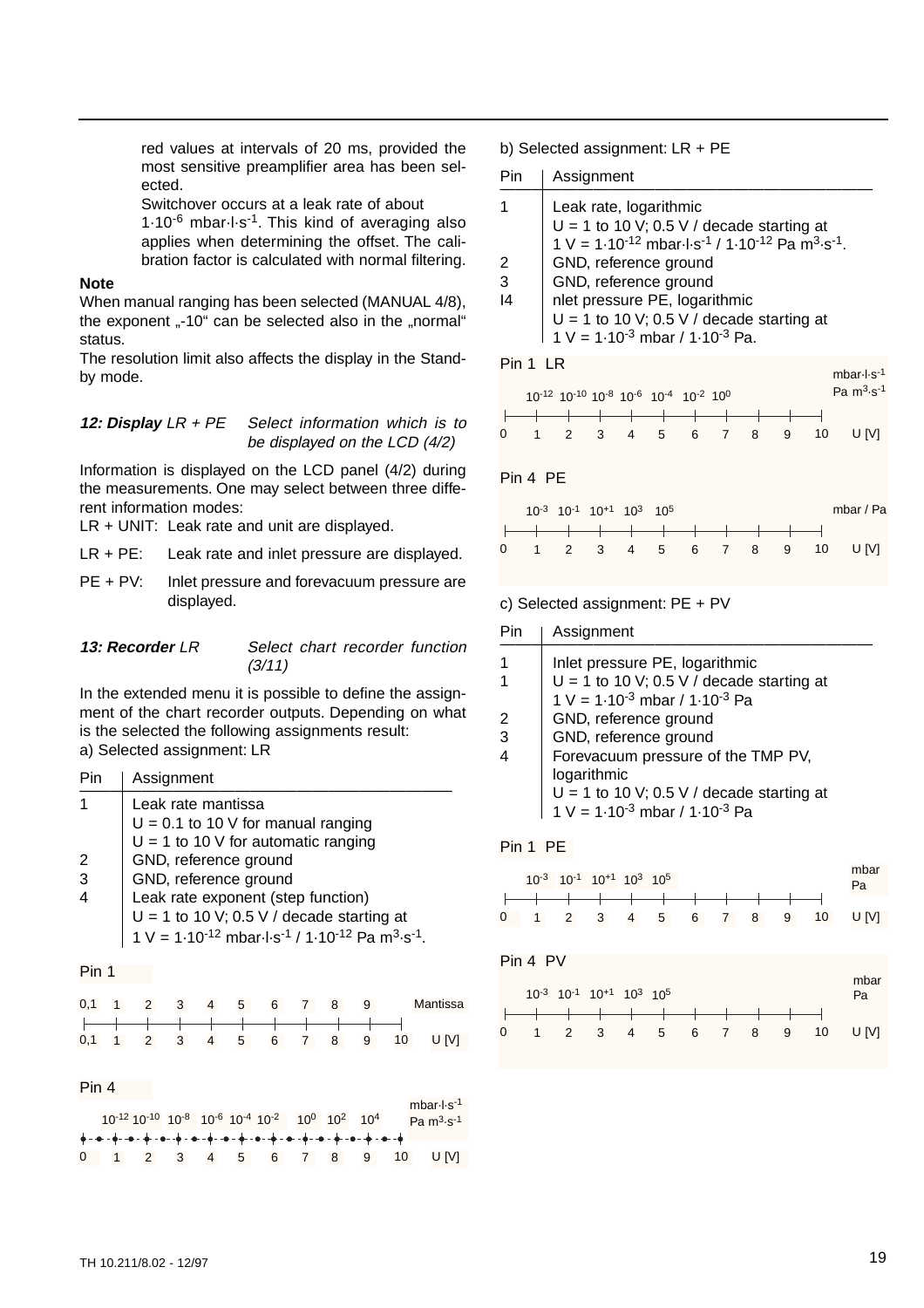### 14: **Control** Keyboard 1 Select control location / define locks

The UL 200 may be controlled from 3 locations. Here it is possible to define which location is to control the UL 200.

- **Keyboard:** The UL 200 is controlled by the hand unit (Fig. 4) and the control panel (Fig. 5). Access to the keyboard can be restricted in two levels.
- **Keyboard 1:** The keyboard is fully operational. No restrictions for the hand unit or the control panel.
- **Keyboard 2:** The CAL push-button (4/9) is locked. No changes can be made in the basic menu. Access to the extended menu as well as changes to the service menu are only possible after entering the passwords once more.
- **Keyboard 3:** The push-button CAL, MANUAL and ZERO are locked. No changes can be made in the basic menu. Access to the extended menu as well as changes to the service menu can then only be made by entering the passwords once more. The UL 200 can only be controlled via the push-buttons START / STOP / VENT and volume control.
- **RS 232:** A computer which is connected to SERIAL (2/10) socket controls the UL 200. All function keys on the hand unit and the control panel are locked. No changes can be made in the menus.
- **Ext. Inputs:** The UL 200 is controlled via the CON-TROL connections (3/12) Start, Stop and Zero. See Chapter 2.6.

The starting process is initiated by a rising edge at the corresponding input.

When a positive rising edge is applied to the STOP input, the measurement is stopped or an error is acknowledged.

Venting occurs when a logic level of "1" is applied to the STOP input for a period of time which exceeds the time defined in menu item 22. In the same way as for the ZERO push-button (5/1) a constant background coming from the test sample may be suppressed via the CONTROL connection. When applying a logic signal 1 (high), the current leak rate is reset to Zero (suppression of the external helium background). When applying a logic signal 0 (low) (or when the ZERO input is left unused) the entire measurement signal will be displayed.

**15:RS 232** Baud rate 9600 Parameter setting for the SERIAL connection (3/10) (refer also to the description for the interface SB 10.211).

#### **16: Relay** Mode 1 Definition of the function output

The function of the relay changeover contacts 11, 12, 13 or 14, 15 and 16 of the plug CONTROL (3/12) can be set by modifying the relay mode. 3 modes are available: Mode 1: Contacts 14, 15, 16 generate a ready signal Mode 2: Contacts 14, 15, 16 generate a fail signal Mode 3: Contacts 14, 15, 16 generate a ready signal Contacts 11, 12, 13 generate a fail signal

### **Note**

In mode 3 the treshold value 3 is not available (see Chapter 2.5.4) the corresponding LED (4/4) is not controlled.

| Instrument mode     | Contact status / linked contacts<br>Mode 1 and<br>3: Ready | Mode 2: Fail<br>(Mode 3: Fail)                   |
|---------------------|------------------------------------------------------------|--------------------------------------------------|
|                     |                                                            |                                                  |
| UL 200 switched off | inactive/Pin 14 and 16<br>closed                           | inactive/Pin 14 and 16<br>$(11$ and $13)$ closed |
| UL 200 switched on  | inactive/ Pin 14 and 16<br>closed                          | active / Pin 14 and 15<br>$(11$ and $12)$ closed |
| Standby             | inactive/ Pin 14 and 16<br>closed                          | active / Pin 14 and 15<br>$(11$ and $12)$ closed |
| <b>EVAC</b>         | inactive/ Pin 14 and 16<br>closed                          | active / Pin 14 and 15<br>$(11$ and $12)$ closed |
| Measurement mode    | active / Pin 14 and 15<br>closed                           | active / Pin 14 and 15<br>$(11$ and $12)$ closed |
| Inlet vented, VENT  | inactive/ Pin 14 and 16<br>closed                          | active / Pin 14 and 15<br>$(11$ and $12)$ closed |
| Calibration         | inactive/ Pin 14 and 16<br>closed                          | active / Pin 14 and 15<br>$(11$ and $12)$ closed |
| Fault condition     | inactive/ Pin 14 and 16<br>closed                          | inactive/Pin 14 and 16<br>$(11$ and $13)$ closed |
| SERVICE (default)   | inactive/ Pin 14 and 16<br>closed                          | active / Pin 14 and 15<br>$(11$ and $12)$ closed |

### **18: Alarm Trigger** off Select acoustic warning

The loudspeaker can output a signal which depends on the operating mode as described in the following.

**off:** The frequency of the acoustic output responds in the same way as the reading on the bargraph display (5/4). In this mode the presence of a leak can be localized very well without being able to see the UL 200 or the hand unit. The sound covers a range of appr. 300 Hz (underflow (5/5) indicator active) to appr. 3000 Hz (overflow indicator (5/7) active).When the reading on the bargraph (5/4) moves from the lower decade to the upper decade, a signal of  $f = 900$  Hz is generated.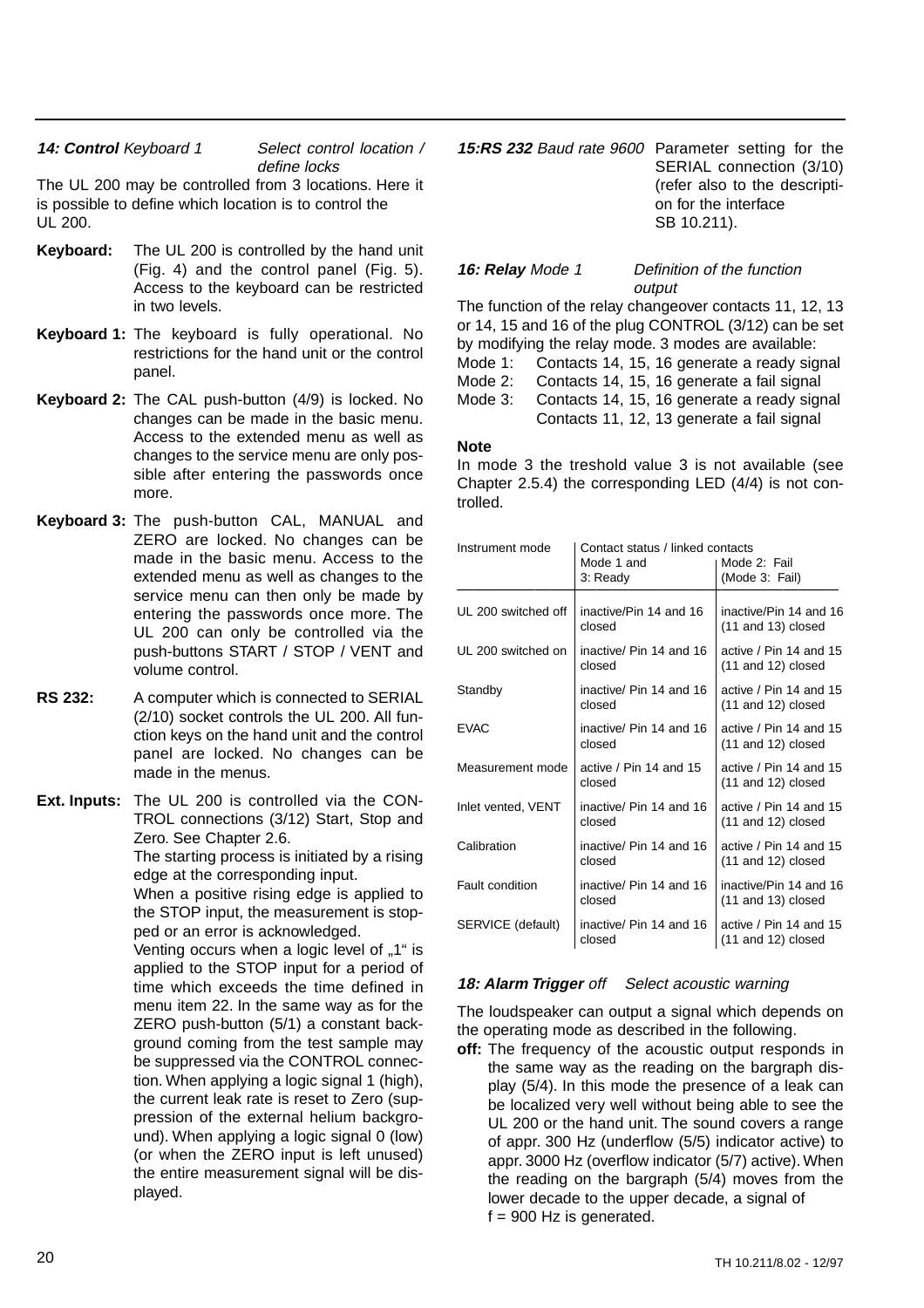**on:** This operating mode is recommended when a passed/rejected statement is to be made.

The loudspeaker will be active if the leak rate falls for the first time following the start procedure - below the treshold value 1. The activation is signalled by a short acoustic "Beep".

As soon as the leak rate exceeds the trigger threshold of trigger 1 (see menu item 1) a frequency modulated signal is produced.

### **19: LCD Contrast** 8 Change contrast for the LCD text display line (4/2)

The text display (4/2) on the UL 200 is of the liquid crystal type (LCD). This kind of display offers only a relatively limited optimum viewing angle. For this reason this menu item offers the possibility of being able to shift the optimum angle of view in the vertical direction.

| 21: System BG display off | Display / suppress heli- |
|---------------------------|--------------------------|
|                           | um background during     |
|                           | Standby                  |

**on:** In the Standby or Vent mode the internal helium background of the UL 200 is displayed on the bargraph (5/4) of the hand unit and also on the control panel (4/2) (refer also to the description of the STOP push-button).

When running measurements for extended periods of time on samples where the leak rates are high, helium may accumulate in the leak detector. This helium background may be displayed via this menu function.

### **Note**

The actual helium background may be up to 1.5 $\cdot$ 10<sup>-9</sup> mbar $\cdot$ l·s<sup>-1</sup> less than the displayed value.

**off:** In the Standby or Vent mode the detection limit is displayed on the bargraph display (5/4) of the hand unit and also on the control panel (4/2). During Standby the reading remains steady and constant.

### **22: Vent Delay** 1.5s Set venting delay time

The push-button (5/2) on the hand unit, or CONTROL connection (3/12) pins 2 and 4 may be used to initiate two functions: STOP and VENT (see description of the STOP push-button). Through this menu item it is possible to define the delay time until the test connection is vented when operating the push-button or in the case of actuation via the control input.

- **0:** The test connection of the UL 200 is vented immediately after operation of the push-button or actuation via the control input.
- **1; 1.5; 2:** One of three delay times may be selected. When the push-button is pressed or the control input is actuated for a period of time which is shorter than the delay time specified here, the UL 200 will only change to the Standby mode.

When the push-button is pressed or the control input is actuated for a period of time which is longer than the delay time specified here, the UL 200 will vent the test connection and thus the connected sample.

**No vent:** No venting can be initiated by operating pushbutton (5/2) or via the control input (3/12). This setting is of particular advantage if inadvertent venting of the vacuum system is to be avoided.

### **23: System Integration** off Switch systems leak detection mode on / off

- **off:** This setting should be used during normal leak detection on components. The inlet area of the UL 200 and the conncted test sample can be vented via the hand unit or by applying external signals (SERI-AL or CONTROL).The test port (3/2) is vented when switching the UL 200 off.
- **on:** When operating the UL 200 on an evacuated system, venting can be suppressed even in the case of a power failure or when inadvertently switching the UL 200 off. For this you must select the alternative "System integration on". The setting which has been selected menu item 22 is overruled.

### 24: **Request for CAL** off Automatic request for calibration

Through this function the operator may be reminded of a necessary calibration.

- **on:** The operator is reminded of the fact that a calibration has become necessary. The LCD display (4/2) will indicate the message "Request for CAL". It is then left to the user to run the calibration or simply acknowledge the message by pressing the CLEAR push-button (4/10) and continue with the measurements. A request for calibration is issued when 1/2 hour has elapsed after having switched the instrument on or if the housing temperature in the preamplifier has changed by over 5 °C compared to the temperature during the most recent calibration.
- **off:** The user is not reminded of the fact that a calibration has become necessary.

### **25: Mass 4 Select mass**

Here the mass setting may be changed between 2, 3 or 4 amu. For helium you must select mass 4.

### **26: Date** 09.Apr.96 Set date and time

Here date and time may be entered. If a printer is connected to the SERIAL socket, then the leak rates may be logged together with a date and time stamp. Moreover, date and time are used for logging of warnings, error messages and during the output of the status log (see service menu item 52 and 53).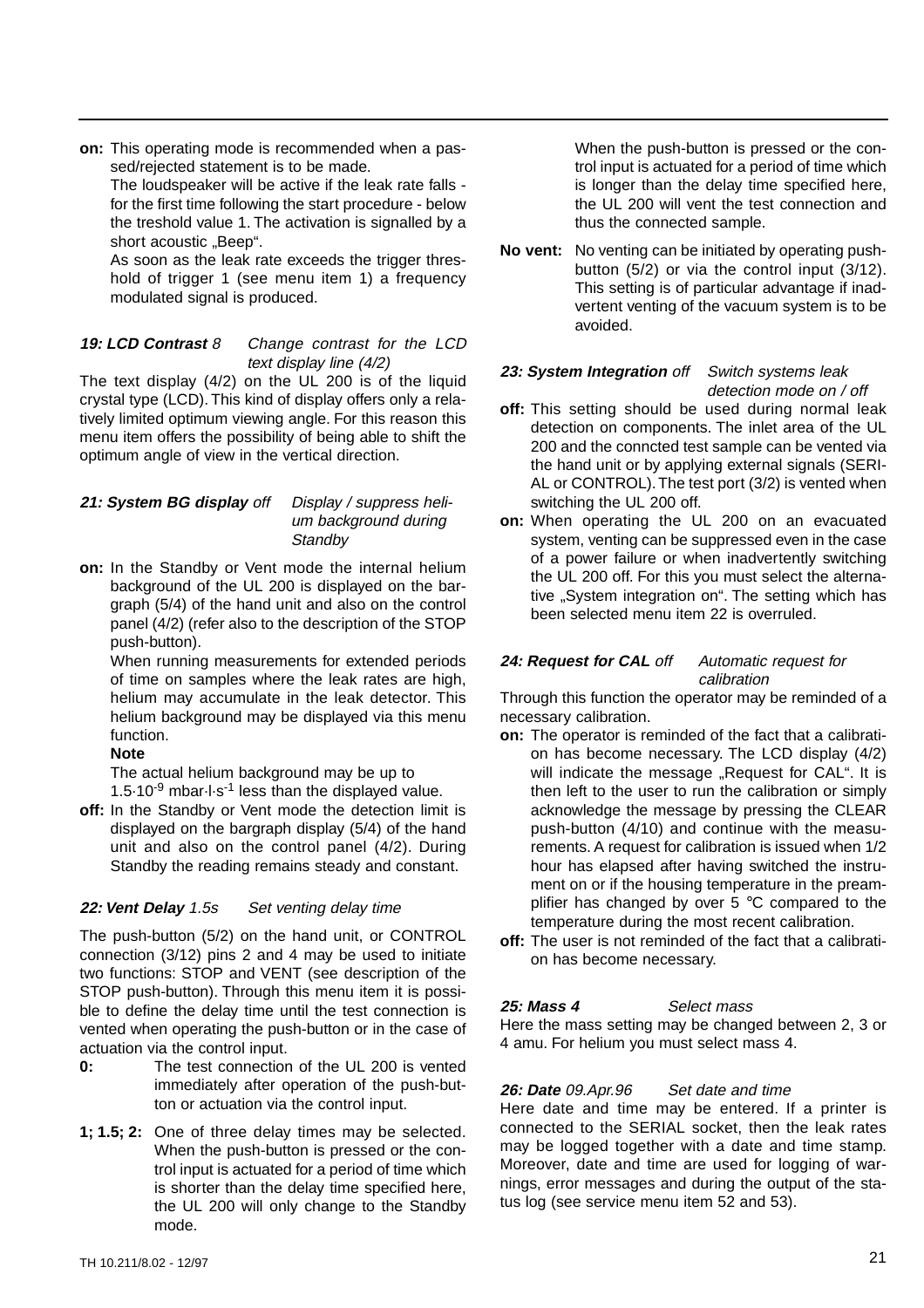### 27: Language english Set language

Choice between German, English, French or Italian language.

28: **Power Frequency** 50 Hz Set mains frequency Here the frequency of the mains power supply for the UL 200 must be entered.

The mains frequency has an effect on the effective pumping speed and also on the way in which the leak rates are calculated.

The mains frequency setting may be set to 50 Hz or 60 Hz.

### **29:Pumping speed 25 m<sup>3</sup>·h-1**

Entry of the nominal pumping speed of the partial flow pump (from  $4 - 80$  m<sup>3</sup> $\cdot$ h<sup>-1</sup>) at the set mains frequency.

**30: Cal Leak** 6.9E-7 mbar·l·s-1 Entry of the value of the calibrated leak (internal)

In this menu item the leak rate of the built-in calibrated leak, can be read off or also changed.

The display of 0.0 E-07 means that the optional "internal calibrated leak" has not been built-in. The entry range for this calibrated leak spans from 1.0 E-7 to 9.9 E-7 mbar·l·s-1.

### **Note**

The leak rate is **always** entered in mbar·l·s-1.

### **31:Only GROSS off**

When selecting the function "Only GROSS on" the access to the FINE mode is locked. The leak detector remains in the GROSS mode with its valid specifications (Chapter 1.5.1)

#### **Note**

If the function "Only GROSS" is switched on, oil vapours at low pressures can enter the vacuum lines of the leak detector and the test object.

#### **32: ZERO-time** 1 s Entry of time constant for sliding zero

There are conditions at which the UL 200 may display "negativ" leakrates, because the software substracts internal and external background signals due to the Zero- und Autozero-function (please see chapter 2.4.4 and chapter 5). To avoid negative readings the stored background signals is updated. The ZERO-time adjustable between 0,5 s and 5 s defines the frequency of updates.

#### **33: QUICK-Pump time** adjustment of sequences in partial flow mode

The QUICK-Pump time  ${\sf T}_{\sf Q}$  is adjustable from 0 s to endless. T<sub>Q</sub> defines whether and how long valve V 10 of the partial flow valve block in opened (For detailed descriptions please refer to the operating instructions "GA 10.277" of the partial flow pump system).

At  $T_{\Omega} = 0$  s valve V 10 will not open for the time being. This selection is recommended for large volumes or dirty test objects.

At  $T_{\Omega} = \infty$  (endless) valve V 10 will open when pressing START. At an inlet pressure  $p_F < 3$  mbar the UL 200 switches to measurement mode and displays leak rates.

 $T_{\Omega} = \infty$  is recommended, if it is acceptable to wait for a while until measurement mode ( $p_E < 3$  mbar) is reached and leak rate reading at high inlet pressures are not needed.

With times  $T_{\Omega}$  between 0 and endless V 10 is openend and the UL 200 tries to reach a inlet pressure of less than 3 mbar within this time  $T_{\Omega}$ . When  $T_{\Omega}$  has gone by V 10 is closed and the UL 200 switches to measurement mode (Helium inlet through the orifice of the partial flow valve block).

**49: Change password 1 ?** Change password 1 Access to the extended menu is protected by a password. If it is required to change this password you must first enter the old password according to the description given in Chapter 2.5.2 and then you must enter the password which is to be valid in future.

### **50: Password 2 locked** Permit changes in the service menu

Through the service menu it is possible to make changes to the control system of the UL 200 and run test function.

The second password protects the service menus from being accessed inadvertently. The required password is only made available after corresponding training.

The second password remains valid (opened) until a password is entered with is not valid or until the instrument is switched off. After completion of any service work a password which is not valid should be entered or the instrument should be switched off.

### **Note**

The second password restricts/enables access only to any **changes** which are made in the service menu, i.e. the user can access the service menu without having to enter the correct password as long he does not want to make any parameter changes.

### **51: 2.4 14000 D970000000** Display software version number, catalogue num-

ber and serial number

Display software version number, catalogue numbar and serial number.

In the case of failures or warranty claims, please state the serial number and the software version number of the instrument which are displayed here.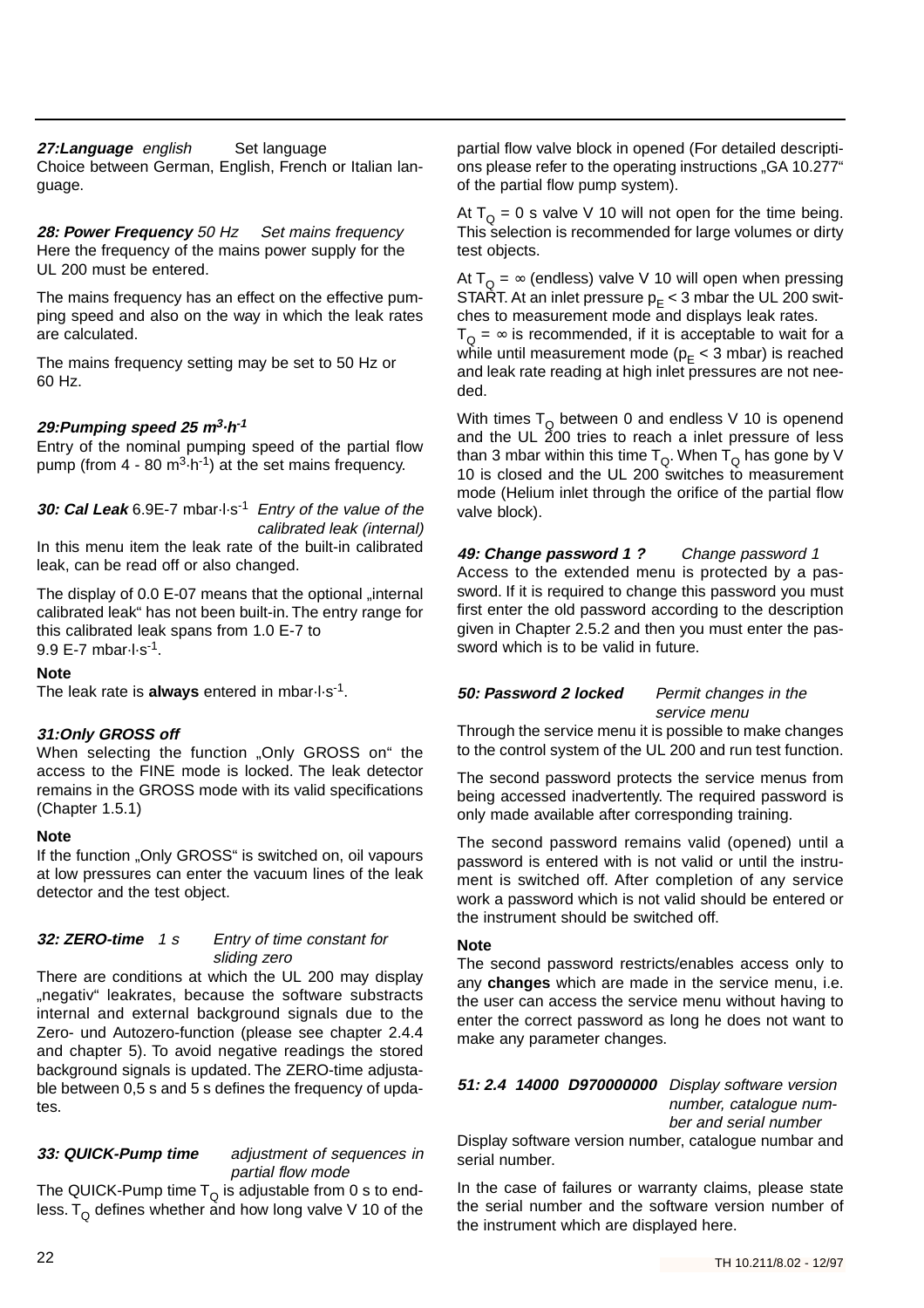#### **52: 01 E53** 03.07.96 13:00 List error log

Outputs the 10 most recent error messages or warnings together with date and time.

Through the value push-buttons it is possible to call up the 10 most recent messages.

Since the number of digits of the text panel (4/2) is limited, only the number code 1 ... 99 of the error messages and warnings is indicated and error messages are marked by and "E" whereas warnings are marked by a "W".

A description for each error code number is given in the list of Chapter 4.2.

#### **53: Status to RS232 <Enter>** Output status report through RS 232

The status report provides important information on the internal conditions of the UL 200 for service work.

The status report may be output through a printer which is connected to the SERIAL connection (2/10) on the UL 200 or by using a computer running a terminal program (Windows TERMINAL, for example). How to connect a printer or a PC is described in the description of the interface SB 10.211.

#### **54: Scan To Rec <Enter>** Output mass spectrum

Via the chart recorder output (2/11) it is possible to output a mass spectrum for masses M2, M3 and M4.

Thus proper functioning of the detection system can be checked. You may connect either an X(t) or an XY chart recorder.

In order to be able to output the mass spectrum, you must first enter the second password (menu item 50) and switch of the automatic facility (menu item 70).

The preamplifier voltage is output through channel 1 [(2/11) pin 1 to pin 2]. The preamplifier voltage is output is a logarithmic manner.

#### Preamplifier voltage

|  | 0.1 mV 1 mV 10 mV 100 mV 1 V 10 V                 |  |  |  |  |                            |
|--|---------------------------------------------------|--|--|--|--|----------------------------|
|  | \ <del>___\___\___\___\___\___\___\___\</del> ___ |  |  |  |  |                            |
|  |                                                   |  |  |  |  | 0 1 2 3 4 5 6 7 8 9 10 U V |

The mass spectrum can be run for each of the preamplifier's ranges (service menu 75).

The anode voltage which is required for selection of the mass is output through channel 2 [(2/11) pin 4 to pin 3] at a ratio of 1:100. The range of anode voltages which is swept ranges from 300 V to 1000 V (3 ... 10 V at the chart recorder output). Next, the anode voltage which has been stored for the selected mass is output.

The entire mass scan takes about 70 s.

Depending on the strength of the magnetic field of the built-in magnets, the peaks for the preamplifier voltages must fall into the following ranges:

M2: 785 ... 995 V M3: 510 ... 670 V M4: 390 ... 520 V

#### **How to proceed**

Channel 1 is connected to the Y-input of the XY chart recorder or the voltage input of the X(t) chart recorder. When using an XY chart recorder you must also connect channel 2 to the X-input. Switch the chart recorder on and start the mass scan by pressing the ENTER pushbutton (3/8). When evaluating an X(t) recording you must take note of the fact that the anode voltage is increased by 5 V every 480 ms.

### **55: Value PE 1.2E+2 mbar** Display (internal) mea-

surement quantities

This menu item has been provided to indicate internal measurement quantities:

| PE                        | Inlet pressure (1E-3  1E+3 mbar)                                                                                                                                                                                                                                                                                                                                                                        |
|---------------------------|---------------------------------------------------------------------------------------------------------------------------------------------------------------------------------------------------------------------------------------------------------------------------------------------------------------------------------------------------------------------------------------------------------|
| PV                        | Forevacuum pressure (1E-3  1E+3 mbar)                                                                                                                                                                                                                                                                                                                                                                   |
| Electronic                | Temperature on the electronics side in °C<br>(1060 °C)                                                                                                                                                                                                                                                                                                                                                  |
| Amplifier                 | Preamplifier temperature in °C                                                                                                                                                                                                                                                                                                                                                                          |
|                           | (1060 °C)                                                                                                                                                                                                                                                                                                                                                                                               |
| <b>TMP</b>                | Turbomolecular pump frequency in Hz<br>(1050 Hz)                                                                                                                                                                                                                                                                                                                                                        |
| <b>TMP</b> status         | Status of the turbomolecular pump. 5 para-<br>meters are indicated, the status of which is<br>indicated by 0 or 1. "0" means OK, whereas<br>"1" indicates a fault condition. The status of<br>the parameters is indicated from right to<br>left: standard output of the converter,<br>fail output of the converter,<br>gate interrupt of the converter is missing,<br>speed too low,<br>speed too high. |
| Anod-Cat                  | Anode-Cathode voltage (30 V  130 V)                                                                                                                                                                                                                                                                                                                                                                     |
| Anode                     | Anode voltage (M2: 785  995 V,                                                                                                                                                                                                                                                                                                                                                                          |
|                           | M3: 510  670 V, M4: 390  520 V)                                                                                                                                                                                                                                                                                                                                                                         |
| Suppressor                | Voltage at the suppressor of the ion<br>collector                                                                                                                                                                                                                                                                                                                                                       |
| <b>Battery</b>            | Battery voltage for date and time $(U > 3 V)$                                                                                                                                                                                                                                                                                                                                                           |
| Rem.Cont.                 | Supply voltage for the hand unit $(U > 20 V)$                                                                                                                                                                                                                                                                                                                                                           |
| Ext. Supp.                | Voltage at the OPTION connection, pin 1,<br>(20 V < U < 30 V)                                                                                                                                                                                                                                                                                                                                           |
| Reference<br>Control Inp. | Reference voltage (-10.02 V  -10.44 V)<br>Status of the 3 remote control inputs CON-<br>TROL (5/3) read from the left ZERO, STOP,<br>START. "1" means that the voltage at the<br>corresponding connection exceeds 8 V.                                                                                                                                                                                  |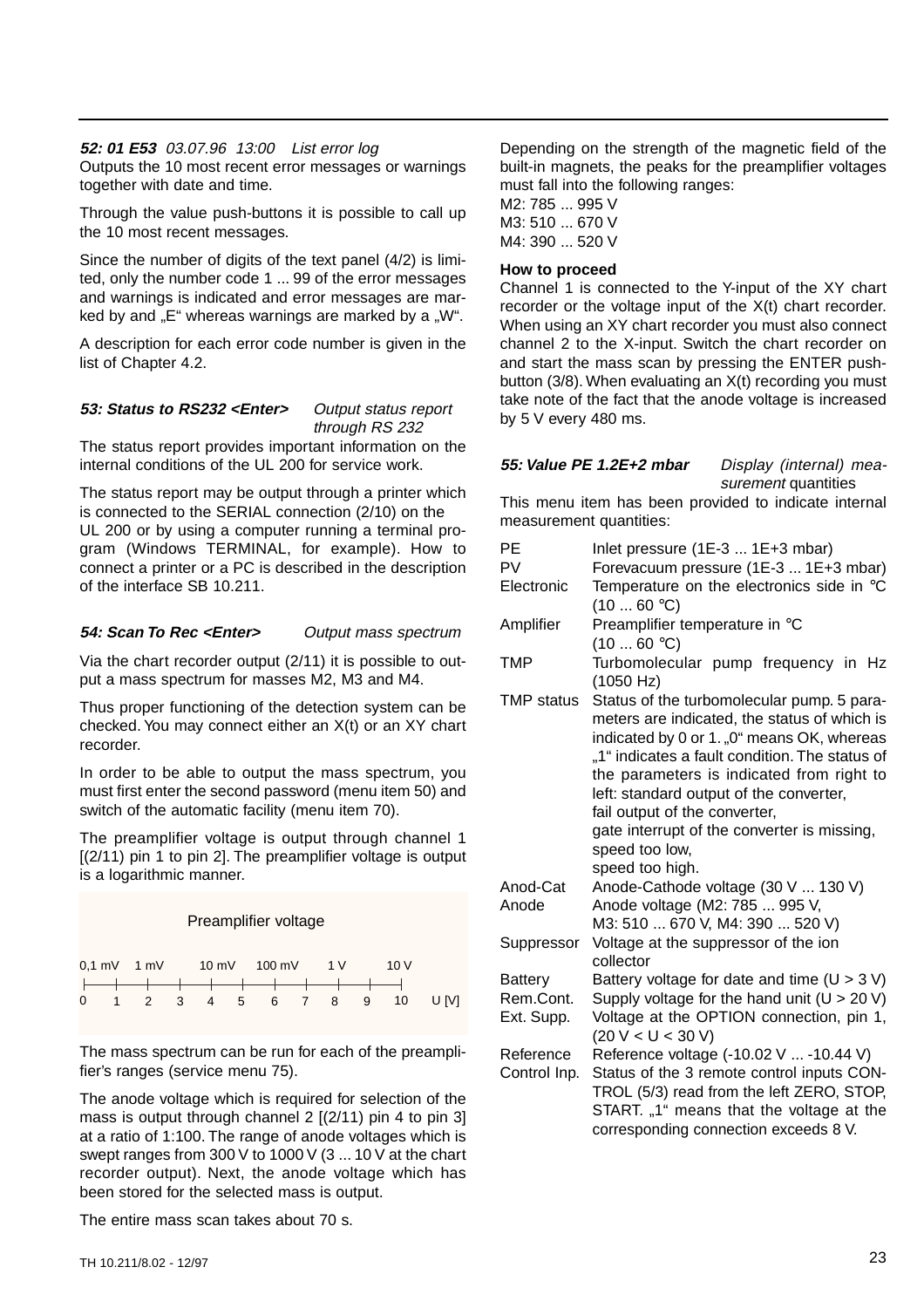**56: Cycles V1** 0012354 Display valve cycle counter Here the number is displayed which indicates how often the valve has been opened. The desired valve may be selected through the Value push-button.

**57: Operat. Time** 111111h Operating hours counter Displays the number of operating hours of the UL 200.

**58: Task 00.00.00** Display process status In the UL 200 several tasks are run in parallel.This menu item provides further servicing information.

- **59: Offset** 00.000 V Display characteristic quantities for leak rate calculations
- Offset Value of the offset in volts. As soon as the UL 200 has been running in the Standby mode for more than 20 s, the offset value is updated when changing from Standby to Measure. This offset value multiplied with the factor Fine produces as a result the internal helium background of the measurement system which is subtracted from the measurement signal during subsequent measurements. In the case of a clean measurement system this value must be less than 10 mV.
- Factor Fine Calibration factor for vacuum leak detection  $2$ ) (default: 7.265 E-13).
- Factor G/F Sensitivity ratio between the vacuum ranges GROSS and FINE (1.000 ... 3.000). The ratio is defined in service menu item 92.
- Factor Resistor True ratio of the most sensitive preamplifier resistors; see menu item 92 (30.00 ... 40.00). The factor is determined in service menu item 92.
- Factor SN Calibration factor for standard sniffer leak detection<sup>2)</sup> (default: 7.265E-13).
- Factor SQT Calibration factor for Quicktest sniffer leak detection 2) (default: 2.906E-10).
- 2) The calibration factor is determined during an external calibration. The smaller the factor, the more sensitive the complete detection system of the UL 220 will be. The actual calibration factors may be by a factor of 2 greater or lower that the default value.

### **70: Automatic** on Switch automatic function on  $/$  off

If changes are to be made to any of the automatically controlled functions, the automatic functions must be switched off first. This is required when wanting to make changes to the following service menu items:

- 54: Output of the mass spectrum
- 72: Manual operation of the valves / display valve status
- 75: Display preamplifier voltage / selection of the operating resistor

76: Selection of the post amplification factor / display of A/D converter voltage

First the second password has to be entered in service menu 50.

- **Caution** When switching off the automatic functions, the built-in safety functions are partly disabled. Misoperation can lead to conditions where the leak detector may be impaired.
- **off:** Autoranging, Autozero as well as fault and emission monitoring are switched off. The push-buttons CAL, START and STOP are disabled.
- **on:** When the automatic function is switched on, the UL 200 will restart (warm boot).

### **71: Valve Supply** Auto Select valve supply voltage

- **Auto:** In order to reduce energy dissipation, valves V1, V2a, V4, V4.1, V6 and V7 are only briefly connected to the 24 V supply voltage  $(t = 200 \text{ ms})$  when actuated.Then the supply voltage drops to the holding level of  $U = 7.8$  V.
- **High:** The supply voltage remains at the 24 V level. The voltage is not reduced.

### **72: 12a2b3 V 4** Display valve status

Displayed to the right of the menu item number "72:" on the LCD display (3/2) are those valves which are open at the moment. With the push-buttons VALUE and ENTER the valves may be opened and closed manually. However, before doing so, the automatic function must be switched off first (service menu item 70).

### **73: Emission** On Switch emission on / off

When selecting this menu item, the current emission status is indicated first.

It is possible to switch the emission of the ion source on and off manually.

- **On:** The emission is or has been switched on.
- **Off:** The emission is switched off. The other supply voltages for the ion source remain switched on.

#### **74: Anode M4** 492V 10.000V Run manual mass alignment

### **Display anode voltage:**

The anode voltage which corresponds to masses M2, M3 and M4 is displayed. Valid voltage ranges are: M2: 785 ... 995 V M3: 510 ... 670 V M4: 390 ... 520 V

The mass number may be selected via the VALUE pushbutton.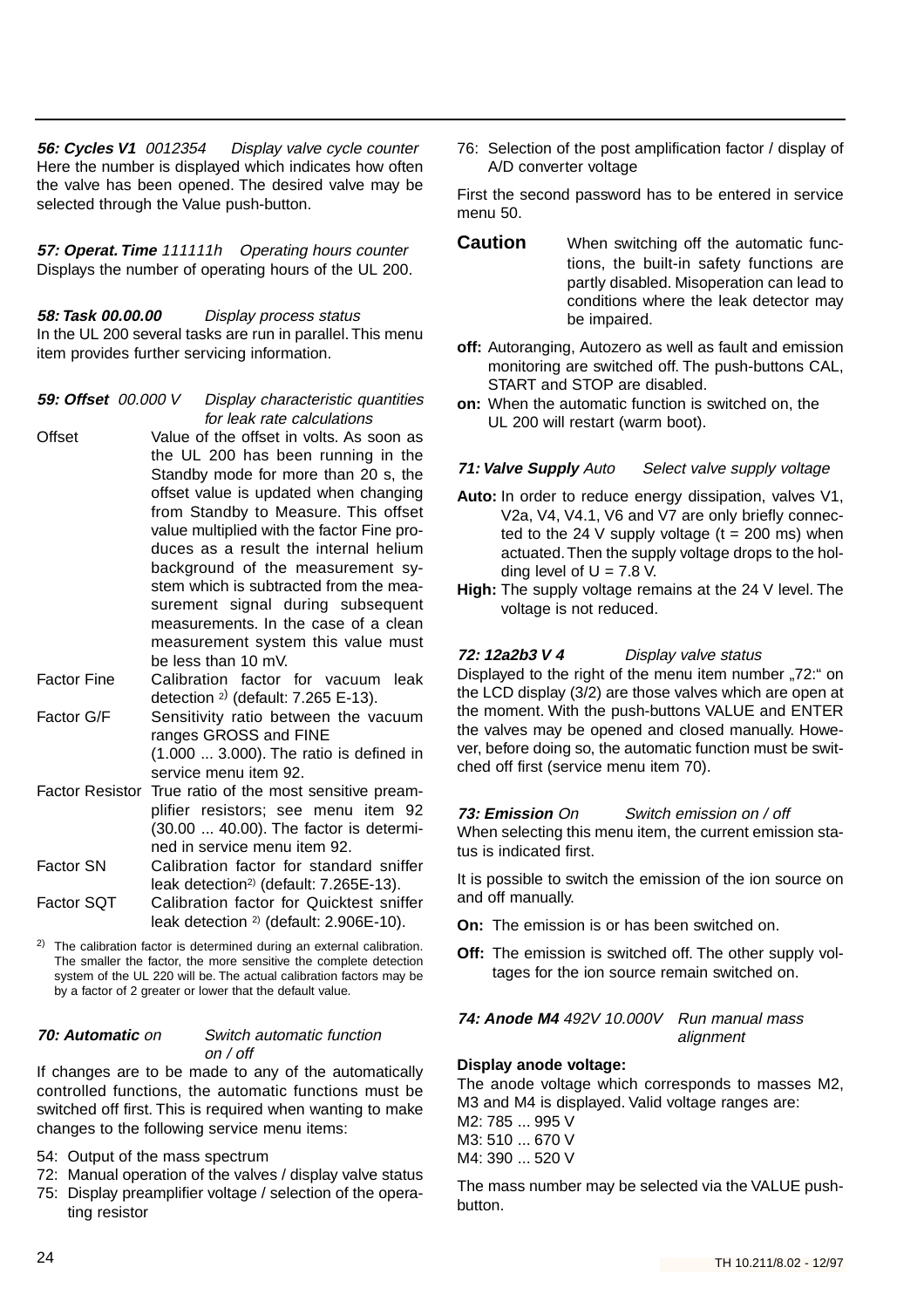#### **Manual mass alignment:**

As a rule, a mass alignment is run automatically during the calibration process. Through this menu item, the mass may be aligned manually.

For this a suitable calibrated leak (for example for M4: helium calibrated leak  $10^{-8}$  ...  $10^{-6}$  mbar $\cdot$ l $\cdot$ s<sup>-1</sup>) must be connected and the instrument must be running in the measurement mode. The correct password must be entered (service menu item 50) and the automatic function must be switched off (service menu item 70).

After the correct mass number has been selected, you must press the ENTER push-button (4/8).

The anode voltage flashes and can be changed via the VALUE push-buttons. At the same time the preamplifier voltage is monitored in the right-hand part of the LCD display  $(4/2)$  or on the bargraph display  $(5/4)$  of the hand unit. The anode voltage has been optimized as soon as the amplifier voltage has reached a maximum. The anode potential is stored in the EEPROM only when pressing the ENTER push-button once more and will thus be permanently available.

### **75: Amp** Emi 500G 10.000V Display preamplifier voltage

Shown in this menu item is the preamplifier voltage. At the same time the current emission status as well as the selected preamplifier resistor is indicated.

The emission status can be changed and also the preamplifier range. The correct password must be entered (service menu item 50) and the automatic function must be switched off (service menu item 70). The status of the parameter has been changed only after pressing the Value push-button (4/6) and the Enter push-button (4/8) once.

- Emi: Emission has been switched on.
- off: Emission in Standby. No ionization takes place.
- 13M: Preamplifier resistor 13 M $\Omega$
- 470M: Preamplifier resistor 470 M Ω
- 15G: Preamplifier resistor 15 GΩ
- 500G: Most sensitive preamplifier resistor 500 GΩ

### **76: Gain** A 16 2.5000V Display A/D converter voltage

Shown in this menu is the current post amplification gain factor 0.25, 1, 4, 16 and the corresponding voltage of the analogue/digital converter. The voltage from the preamplifier is amplified by this factor and applied to the A/D converter. The A/D voltage lies in the range between 0 ... 2.5 V. The UL 200 selects the most favourable gain

factor automatically. The four post amplification gain factors can be tested.

If, in the case of servicing, the post amplification factor is to be changed manually, the following conditions must be met first: enter the correct second password (service menu item 50), switch off the automatic function (service menu item 70). When running the service menu enter "76: Gain M" via the Value push-buttons and acknowledge by pressing the ENTER push-button. Then enter the required post amplification factor with the aid of the value push-buttons and the ENTER push-button. The corresponding A/D converter voltage can be read off in the right-hand part of the LCD display (4/2).

### **77: Cathod**e 1 Select cathode

The ion source built into the UL 200 is equipped with 2 independent cathodes. Cathode 1 is used by default.The diode L4 (4/13) is green. When cathode 2 has been selected it is orange.

In the case of a failure the other cathode is selected automatically. A warning (W45 or W46) is issued when switching on the instrument. If a new ion source has been built in, the warning can only be erased after the corresponding cathode has been successfully switched on manually.

#### **78: Unit mbar·l·s-1** Select unit of measurement Switching between units.

When having selected mbar $\cdot$ l $\cdot$ s<sup>-1</sup> as the unit for the leak rates, the total pressure will be indicated in mbar.

When having selected Pa  $m^3$  s<sup>-1</sup> as the unit for the leak rates, the total pressure will be indicated in Pa (Pascal). Different hand units will be required depending on which unit has been selected.

### **79: Default Reset <enter>** Reset parameters to

default All parameters of menu items 1, 2, 3, 9, 10 to 25, 27, 49 are reset to default.

The error log in service menu item 52 is deleted.

### **82: CAL Leak Factor** 3.39

Gives the calculation factor between internal and external calibrated leak.

**90: Amp-Test <enter>** Preamplifier test (amplifier test) When running the amplifier test it is possible to qualitatively check the operation of the measurement chain (suppressor signal, preamplifier, post amplifier and A/D converter). When switching on this test, a test signal is applied to the preamplifier so that at the output a square wave is produced which is symmetrical about 0 V or the offset voltage. The positive signal amplitude (about 0.6 V) can be read off on the LCD display.

The frequency is about 2 Hz. In this mode the emission is set to Standby and the preamplifier is switched to the most sensitive range (500 GΩ).

Before, the correct second password must have been entered (service menu item 50).

The AMP test is started by pressing the ENTER push-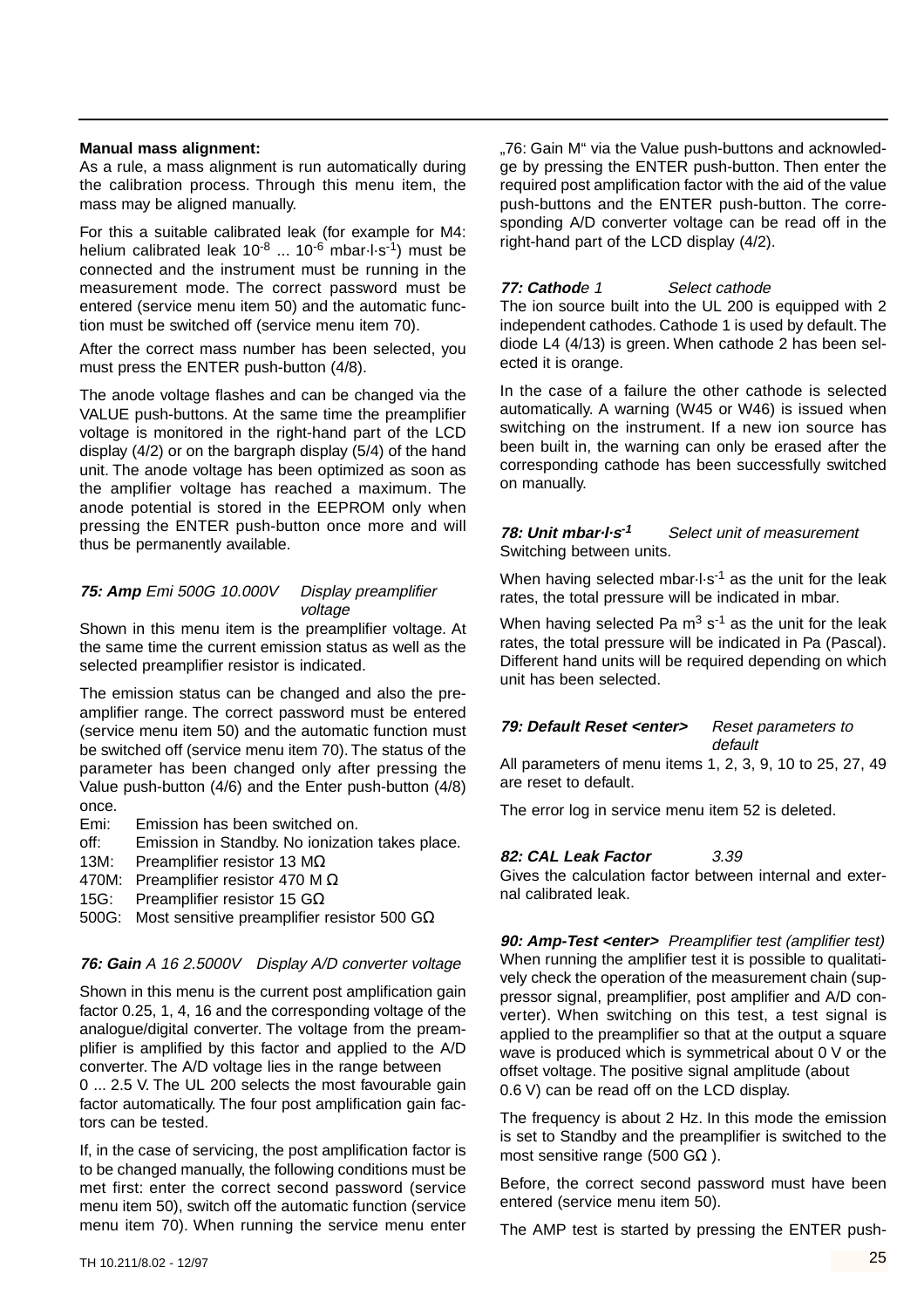button (4/8) whereas pressing of the CLEAR push-button (4/10) ends the AMP test. For accurate testing, the preamplifier signal should be displayed on an oscilloscope (BMEVS and EVS on the control assembly).

### **91: Burn In On <enter>** Burn in test

Through this function it is possible to check the stability of the leak detector.

The UL 200 runs a repetitive sequence composed of Measuring (about 80 s ), Stop (30 s) and Venting (10 s). If an internal calibrated leak is present, an internal calibration is run after each 5th run during the Stop phase. If logging of the leak rate on a printer has been selected in menu item 15, then the current leak rate is output to the SERIAL connection (2/10) at the end of each measurement phase.

The automatic function must be active for this test (service menu item 70).

This test may be terminated by pressing the CLEAR push-button (4/10).

The push-buttons START, STOP and CAL are disabled during this test.

**92: Adjust** Resistor Auxiliary alignment functions

After having exchanged the preamplifier, the vacuum gauges, the EEPROMs or after having made major modifications to the vacuum system, these functions will assist proper alignment of the UL 200.

Three functions are available here:

- Resistor (preamplifier alignment)
- GROSS/FINE (alignment of the two vacuum ranges) and
- Thermovac (alignment of atmospheric pressure reading).

Before, the correct second password (service menu item 50) must be entered.The automatic (menu item 70) must be switched on.

#### **Resistor:**

In the preamplifier, the most sensitive range may be adapted to the other ranges.

Connect a calibrated leak of 5E-7 ... 9.9E-7 mbar·l·s-1 to the test port (2/2) and open it.

Start the measurement process by pressing START (4/3) and wait until the FINE vacuum range has been attained.

Select service menu item "92: Adjust Resistor" and start by pressing the ENTER push-button (4/8). During the alignment process the message "Performing Adjust" will be displayed. As soon as the alignment process has been completed, the LCD display will return to its initial state "92: Adjust Resistor". The alignment value which has been calculated can be read off through service menu item "59: Factor Resistor".

#### **GROSS / FINE:**

Sensitivities alignment in the GROSS and FINE vacuum ranges.

Connect a calibrated leak of 1E-7 ... 9.9E-7 mbar·l·s-1 to the test port (2/2) and open it.

Start the measurement process by pressing START (4/3) and wait until the FINE vacuum range has been attained.

Select service menu item "92: Adjust GROSS / FINE" and start by pressing the ENTER push-button (4/8).

At first the reminder "Connect calibrated leak <enter>" will be displayed. When acknowledging this once more by pressing ENTER, the alignment process will begin. First the FINE and then the GROSS range is measured. In order to indicate what is happening, the LCD display indicates the message "Performing Adjust".

After completion of the alignment process, the alignment factor which has been calculated is displayed for about 2 s. This factor may also be displayed through service menu item "59: Factor G/F".

#### **Thermovac:**

Auxiliary function for alignment of the Thermovac gauges which measure PE and PV. These are aligned at atmospheric pressure. Alignment is performed through the 1 k  $\Omega$  trim pot. on the I/O board.

The lower pot. is used to align the gauge for PE whereas the upper pot. is used to align the gauge for PV. How to proceed:

- 1. Switch the UL 200 off.
- 2. Remove the electronics cover.
- 3. Unscrew the fuse F6 in the left chapter of the wiring backplane (Fig. 8).
- 4. Switch the instrument on and select the service mode.
- 5. Enter password 2 (service menu item 50).
- 6. Switch the automatic function off (service menu item 70).
- 7. Open valves V3 and V2b (service menu item 72); the gauges are vented.
- 8. Select menu item "92: Adjust Thermovac" and acknowledge by pressing ENTER.
- 9. Adjust PE and PV to 8.67 V via the trim pots.
- 10. Switch the instrument off, insert fuse F6 and fit the electronics cover.

During the alignment process the push-buttons START, STOP and CAL are disabled.

The CLEAR push-button (4/10) terminates the alignment process.

**99: Change Password 2 ?** Change password 2 The second password protects the service menus against inadvertent changes.

If it is required to change this password you must first enter the old password according to the description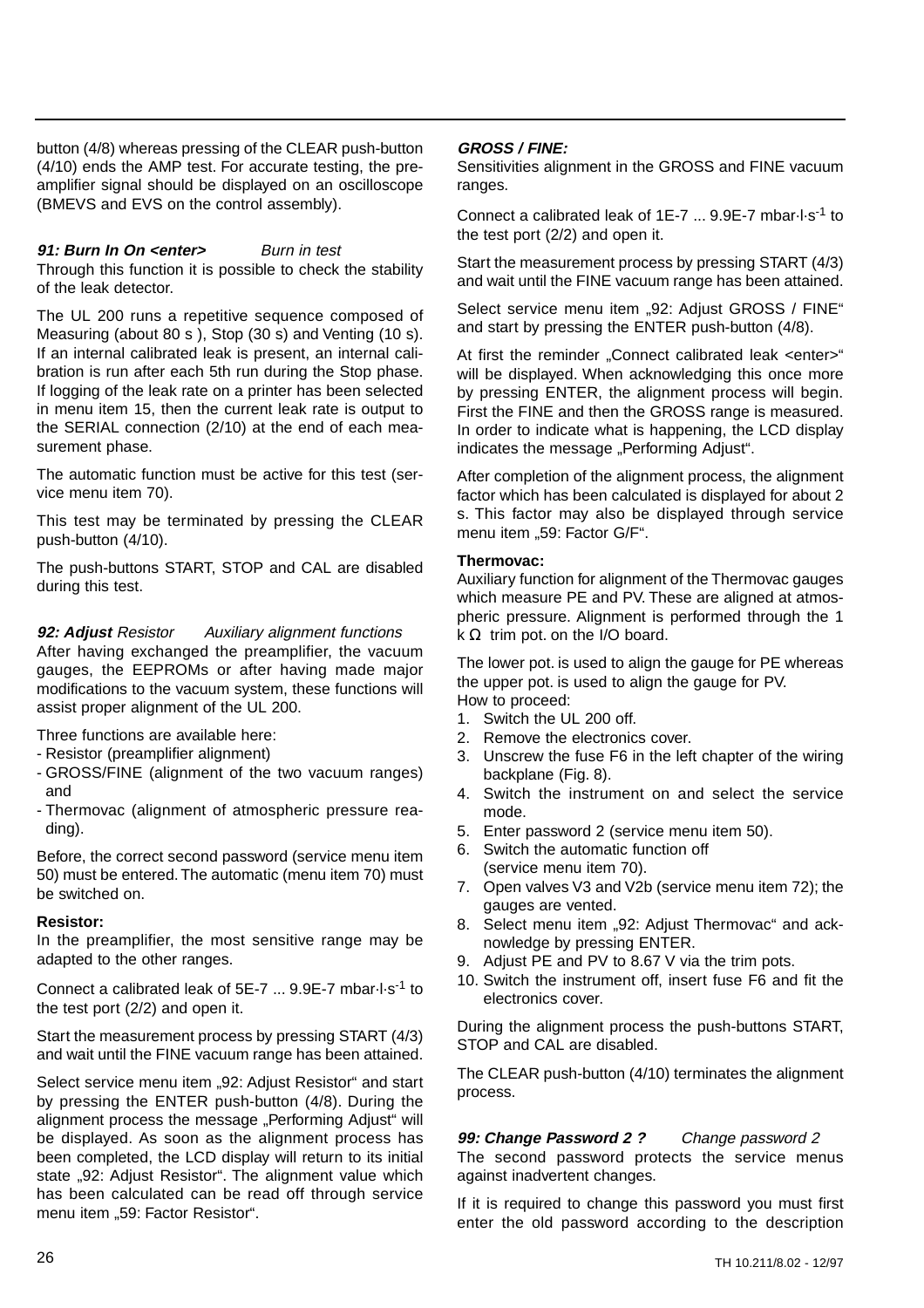given in Chapter 2.5.2 and then you must enter the password which is to be valid in future.

## **2.6 Equipment Connections**

The mechanical and electrical connections are located separately at the connector strips on the side of the instrument.

The mechanical connections serve the purpose of applying or removing gases. With the aid of the angled bracket which is supplied with the instrument, it is possible to easily connect plastic tubes (6 mm outside diameter and 4 mm inside diameter).

The connections have been assigned as follows (from top to bottom):

- Venting gas with silencer (3/4)
- Exhaust (3/5)
- Gas ballast connection (3/6)

The UL 200 is equipped with four different multi-pin connection sockets for the purpose of electrical communication:

- **SERIAL (3/10)**: RS 232 interface (25 pins) to control the UL 200 via a PC or for connecting a printer.
- **RECORD (3/11)**: Chart recorder output (4 pins), 2 channels, 0 to 10 V.
- **CONTROL (3/12)**: Inputs / outputs (16 pins) for access to the four relay contacts and to control the UL 200 by means of digital START / STOP signals.
- **OPTION (3/13)**: Connections for driving of Leybold accessories (8 pins) (partial flow valve, for example).

The option "Set of connection plugs" (see Chapter 1.3.2) is recommended in order to provide the corresponding links for the connections RECORD, CONTROL and OPTION. Commercially available connectors may be used for the SERIAL link.

#### **Note**

The optional plugs which have been supplied, are not numbered since they will only fit into their corresponding sockets. **In each case, the lower contact pin carries** the number "1".

The exact way in which the pins of these connectors have been assigned, is given in the following.

### **2.6.1 RS 232 C Interface (SERIAL)**

This RS 232 C interface (3/10) is wired as data communication equipment (DCE) and permits the connection of a printer or a PC for monitoring and data logging. The connection is made through a 25 way sub-D socket. Refer also to the interface description SB 10.211.

### **2.6.2 Chart Recorder Outputs (RECORDER)**

The RECORDER output (3/11) may be used to log the leak rate, the inlet pressure and the forevacuum pressure.

The measured values are output by way of an analogue signal in the range from 0 ... 10 V. Resolution is limited to 10 mV. The instrument which is connected here (X(t) chart recorder, for example) should have an input resistance of no less than 2.5 k  $\Omega$ . The measured values are available through pins 1 and 4. The reference potential (GND) is available at pins 2 and 3. **The contacts are numbered from bottom to top.**

The mode of the RECORDER output may be selected in menu item 13 (see Chapter 2.4).

#### **Note**

The chart recorder outputs are electrically isolated from the other plugs. If, in spite of this, hum interference is apparent it is recommended to operate the UL 200 and the chart recorder from the same mains phase. If this is not possible, you must make sure that the frame ground of both instruments is kept at the same potential.

### **2.6.3 Control Inputs and Outputs (CONTROL)**

Via this connection (3/12) it is possible to control and monitor the UL 200 from a central system controller. Via the relay changeover contacts the three triggers (menu item 1) and the mode (Ready / Fail) of the UL 200 (menu item 16) may be monitored. The maximum rating for the relay contacts is 60 V DC / 1A. Moreover, the functions of the START (5/3), STOP (5/2) and ZERO (5/1) push-buttons may alternatively be controlled by applying logic signals to the CONTROL connection (menu item 14). The level of the logic signals must not exceed 35 V.

For operation please refer to the description of the individual menu items (e.g. menu items 14, 16). All CON-TROL connections are electrically isolated.

### **The contacts are numbered from bottom to top.**

| Pin   | Assignment                                    |
|-------|-----------------------------------------------|
|       | Start, $U < 7$ V / I = 0 A (logic state 0)    |
|       | $U > 13$ V / I = 7 mA (logic state 1)         |
| 2     | Stop, $U < 7 V / I = 0 A$ (logic state 0)     |
|       | $U > 13$ V / I = 7 mA (logic state 1)         |
| З     | Zero, $U < 7$ V / I = 0 A (logic state 0)     |
|       | $U > 13$ V / I = 7 mA (logic state 1)         |
| 4     | GND, reference potential for contacts 1, 2, 3 |
| 5,6,7 | Relay for Trigger 1;                          |
|       | (compare with menu item 01)                   |
|       | 5 center contact; 6 normally open contact,    |
|       | 7 normally closed contact                     |
|       | This relay is activated when the level drops  |
|       |                                               |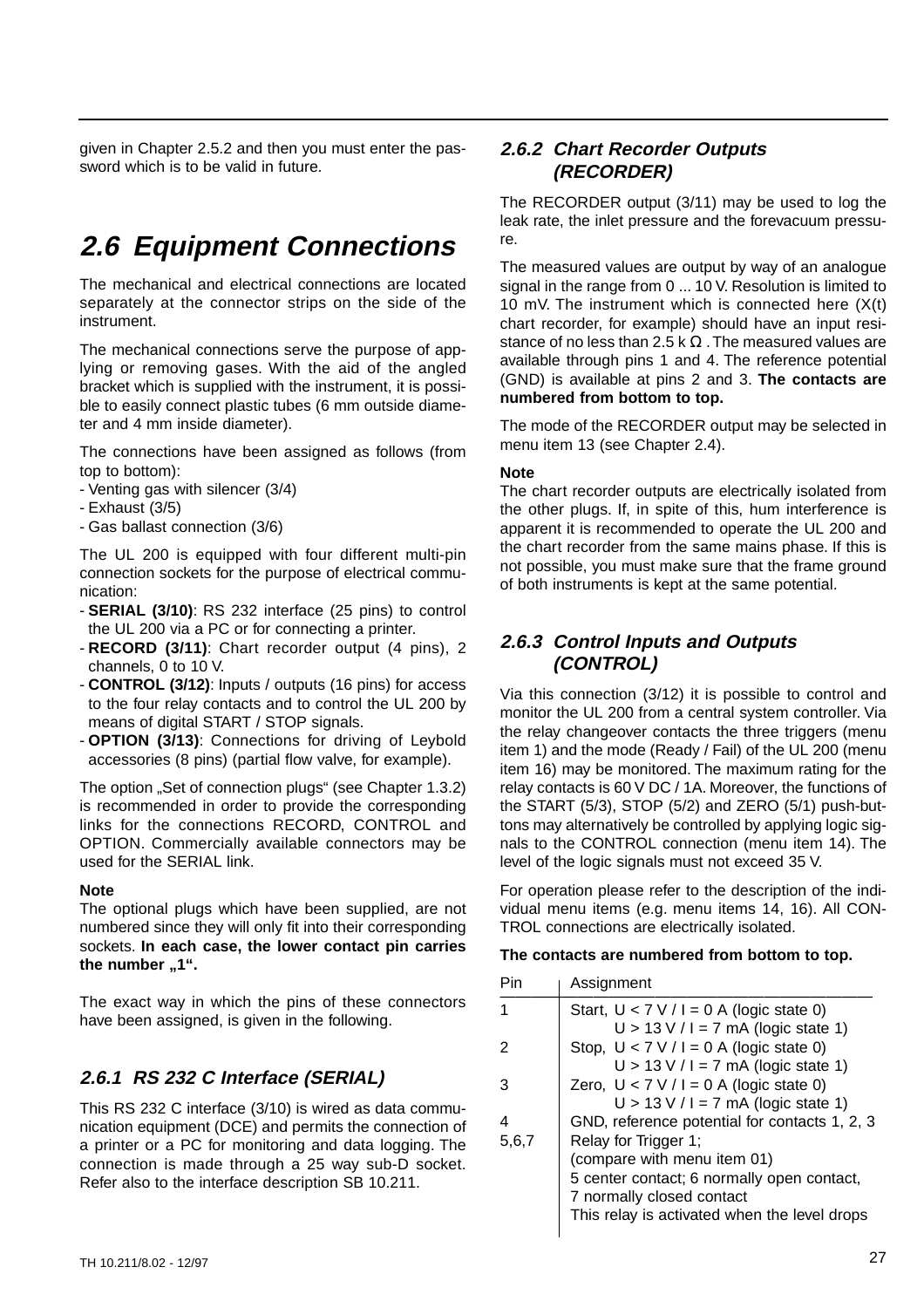| Pin | Assignment                                                                                                                                                                                                                                                 |
|-----|------------------------------------------------------------------------------------------------------------------------------------------------------------------------------------------------------------------------------------------------------------|
|     | below the trigger threshold, i.e. center contact<br>5 is then connected to contact 6.<br>8,9,10 Relay for Trigger 2<br>11,12,13 Relay for Trigger 3<br>14,15,16 Relay for the signal: ready to measure respec-<br>tively error (compare with manu item 16) |

#### **Note**

The pin assignment for contacts 8 to 16 follows the same order as for pins 5 to 7.

### **2.6.4 Connection for Accessories (OPTION)**

Contact pins 1 and 3 are fused with an 0.8 A slow-blow fuse. The amount of power which can be drawn is limited to 10 W.

The following accessories may be connected here:

- external venting valve
- external partial flow valve

- sniffer probe

| Pin                                   | Assignment   |                                                                                             |
|---------------------------------------|--------------|---------------------------------------------------------------------------------------------|
|                                       | +24 V,       | constantly applied, power supply for<br>the LEYBOLD partial flow valve or<br>sniffer lines. |
| $\begin{array}{c} 2 \\ 3 \end{array}$ | <b>GND</b>   |                                                                                             |
|                                       | $+24$ V,     | switched by the UL 200 for an exter-<br>nal venting valve                                   |
| 4,5,6                                 |              |                                                                                             |
| 7,8                                   | accessories. | These pins are used in connection with                                                      |

**The contacts are numbered from bottom to top.**

## **2.7 Calibration**

The UL 200 may be calibrated in all its operating modes. A difference is made between internal calibration and external calibration.

Internal calibration (also see Chapter 2.7.1) is run during Standby using the optionally built-in calibrated leak for helium (must be present) an with the inlet valve closed.

External calibration (see also Chapter 2.7.2 and 2.7.3) requires an additional separate calibrated leak. Under certain circumstances external calibrations offer the advantage that these may be performed under conditions which resemble the conditions during the measurements more closely.

### **Note**

- During initial start-up and before running the fist calibration, the valid mains freqency /see Chapter 2.5 / menu item 26) should be entered.
- If the UL 200 is connected to a vacuum system, the calibrated leak must be connected to a point on the vacuum system which is as far away from the inlet as possible when running an external calibration. It will then also be possible to determine the response time.

In the case of systems leak detection, the influences of the pressure within the test samples and the pressure conditions in the partial flow mode of operation must be taken into account. In the case of sniffer leak detection, the distance between the tip of the sniffer and the test object and the velocity at which the tip of the sniffer is moving must be taken into account. Therefore, the method of external calibration is recommended in the case of systems leak detection (menu item 2: Mode P.Flow) and also in the case of sniffing (menu item 2: Mode Sniff).

A voltage which is supplied by the detection system and a calibration factor are used by the control computer to calculate the leak rate. Independent calibration factors are stored for the sniffer mode and the vacuum mode. Thus it will not be required to recalibrate when changing the operating mode (sniffer mode, vacuum mode) provided both operating modes have been calibrated beforehand.

## **2.7.1 Internal Calibration**

For leak detection on components a calibration is normally started using the optionally built-in calibrated leak by pressing the CAL push-button (see Chapter 2.4.3 - Description of the CAL push-button). If the no internal calibrated leak has been built-in, an external calibration will have to be run. The internal calibration can only be run while the UL 200 is running in the Standby or Vent mode. Then the UL 200 will control everything else automatically, this being: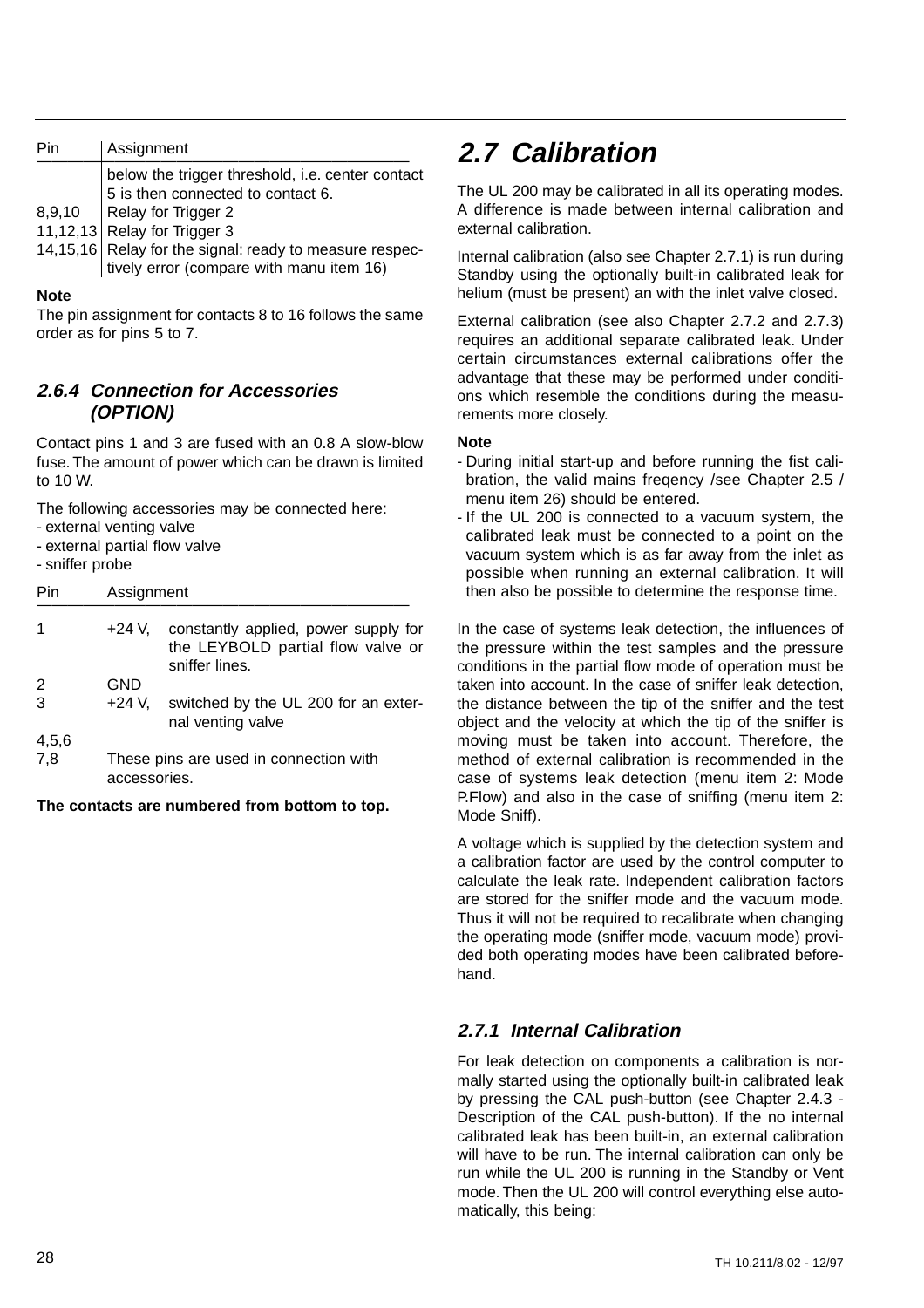- Mass alignment
- Measurement of the calibrated leak
- Zero measurement
- Calculation of the calibration factor

The calibration process takes about 25 s and has been completed when the message "Calibration complete" appears on the LCD display (4/2) and when an acoustic signal can be heard.

The calibration process can be terminated by pressing the CLEAR push-button (4/10) or by operating the CAL push-button (4/9) once more. Depending on the operating mode - vacuum or sniffer leak detection - the calibration factor "Factor Fine" or "Factor Sniff N/QT" is changed.

### **Note** for sniffer mode N and QT

During the internal calibration process, the internal sensitivity of the UL 200 is calibrated. The calculated number is multiplied by the standard factor of 400 for Quicktest operation and 1 for standard sniffer operation and the result represents the calibration factor for the sniffer mode.

## **2.7.2 External Calibration**

In the case of a calibration with an external calibrated leak, the external calibrated leak is attached to the test sample on the system or directly to the test port (3/2).

The use of calibrated leaks is permissible which produce a reading in the range from  $5.10^{-9}$  to  $9.9.10^{-4}$  mbar $\cdot$ l $\cdot$ s<sup>-1</sup>.

### **Note**

In the case of external calibration on systems where the pumping speed of the pump system is high, the circumstances may be such that a calibrated leak can not be detected owing to the high partial flow factor. In such cases a calibrated leak with a higher leak rate must be used.

For external calibration it is required that the UL 200 is running in the measurement mode.

Select the measurement mode by pressing the START push-button, for example.

When the green light emitting diode on the hand unit (5/3) is on continuously, or when the LCD display indicates a measured value, then press the CAL push-button (4/9).

The running process may be terminated by pressing the CLEAR push-button (4/10) or by pressing the CAL pushbutton (4/9) once more. In contrast to the fully automatic internal calibration process, the external calibration process is interactive. After it has been started, the LCD display (4/2) will indicate messages which inform the operator about the process and ask him to run further operations.

| Displayed message<br>(4/2)                                          | Action required by the<br>operator                                           |
|---------------------------------------------------------------------|------------------------------------------------------------------------------|
| Autotune                                                            | none                                                                         |
| Open Cal-Leak <enter></enter>                                       | Open the calibrated leak and<br>acknowledge by pressing<br><b>FNTFR</b>      |
| Cal-Leak:<br>$(z.B.)$ 3.5 E-07 mbar-l-s <sup>-1</sup>               | Enter the value of the mantis-<br>sa and acknowledge by pres-<br>sing ENTER. |
| Cal-Leak:<br>3.5 E-07 mbar l s <sup>-1</sup>                        | Enter the exponent and ack-<br>nowledge by pressing EN-<br>TFR               |
| Signal Stable ? <enter></enter>                                     | Wait until the readout (5/4) is<br>stable and then press EN-<br>TER.         |
| Performing mass<br>alignment<br>Acoustic signal after<br>completion | none                                                                         |
| Close Cal-Leak <enter></enter>                                      | Close the calibrated leak and<br>then press ENTER.                           |
| Signal Stable <enter></enter>                                       | Wait until the readout (5/4) is<br>stable and then press EN-<br>TER.         |
| Calibration finished                                                | The measurement may now<br>be continued.                                     |

The calibration factor is calculated on the basis of a twopoint measurement (open calibrated leak and closed calibrated leak).

### **Note**

For proper determination of the calibration factor a minimum difference between open and closed leak is required. If this difference is too small then the error message "E78: CAL difference too small" will appear. In such a case use a larger calibrated leak.

Depending on the operating mode - vacuum or sniffer leak detection - the calibration factor "Factor Fine" or "Factor Sniff N/QT" is changed.

If the calibration is run in the partial flow mode where the partial flow valve is open, then the calibration factor "Factor F/P" (see description for menu item 59) is changed.

## **2.7.3 External Calibration for Sniffer Applications**

For sniffer applications, the UL 200 should be calibrated externally. For this it is required that the UL 200 is running in the measurement mode and that a sniffer has been connected to the test port (3/2). The instrument must be running in the sniffer mode "2: Mode Sniff NOR-MAL" or "2: Mode Sniff QT".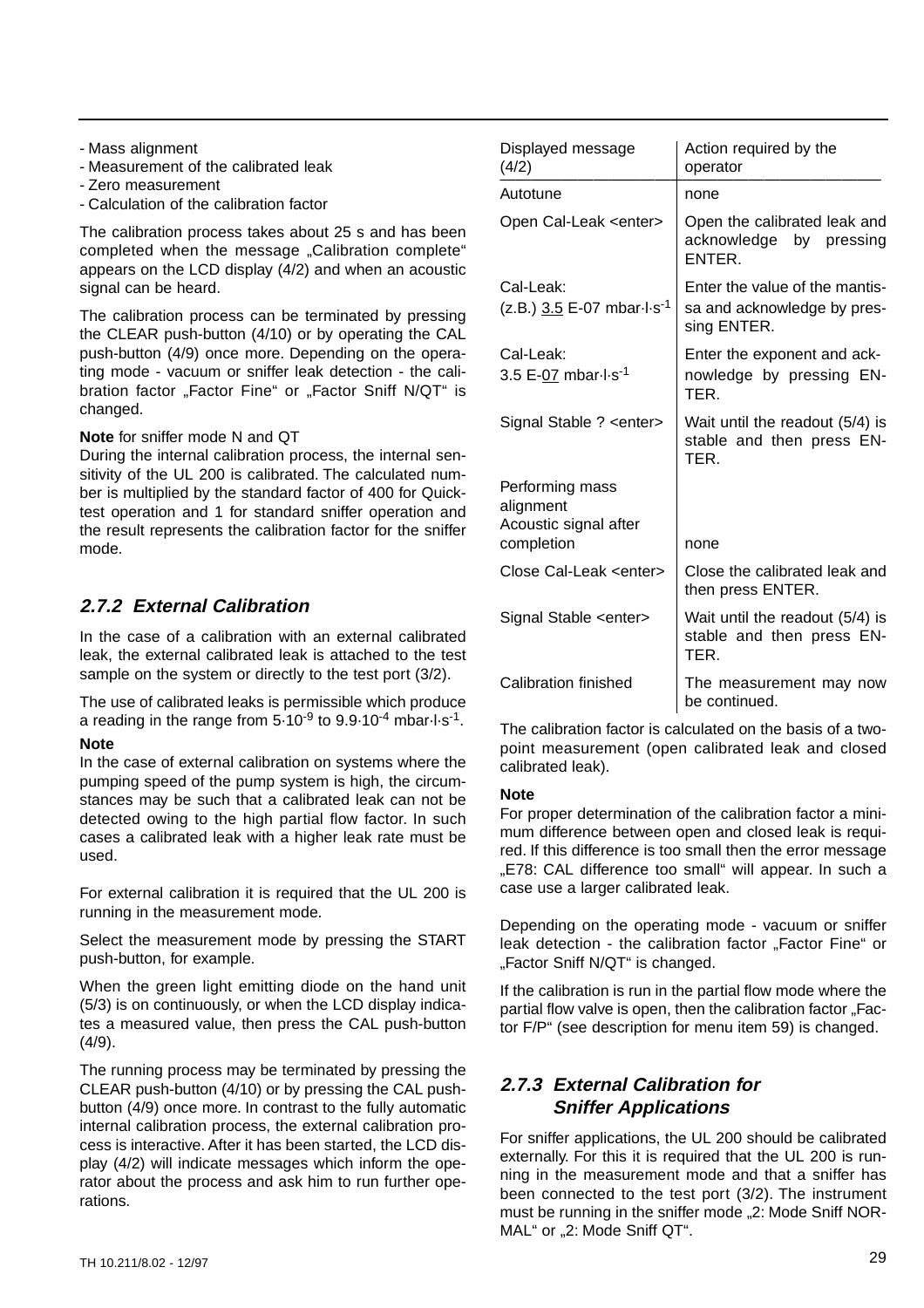Enter the measurement mode by operating the START push-button, for example.

When the green light emitting diode on the hand unit (5/3) is on continuously, or when the LCD display (4/2) indicates a measured value, then press the CAL pushbutton (4/9).

The running process may be terminated by pressing the CLEAR push-button (4/10) or by pressing the CAL pushbutton (4/9) once more. After it has been started, the LCD display (4/2) will indicate messages which inform the operator about the process and ask him to run further operations as above.

For calibration of the helium leak rate, a sniffer calibrated leak (e.g. Cat. No. 155 88, TL 4-6) is required. However, also a sample of a leaky component which is filled with helium where the leak rate is known may be used as a reference leak. After having entered the nominal leak rate and after having unscrewed the blocking valve on the leak (the opening of the leak is directly accessible) proceed in the same way as described in Chapter 2.7.2 "External Calibration" but with the following exceptions:

- When the message "Open Test Leak < enter>" is displayed, the tip of the sniffer must be held as closely as possible in front of the external leak instead of opening it.
- When the message "Close Cal-Leak <enter>" is displayed, the tip of the sniffer must be held in uncontaminated ambient air, i.e. no helium may be sprayed around in the vicinity.

## **2.8 Shutdown**

To shut down the UL 200, set the mains ON / OFF mains switch (2/7) to the "0" position regardless of the operating mode the UL 200 is currently running. Nothing else is required. When switching off the instrument it is vented as is the test sample too.

#### **Note**

If venting of the test sample or the system is to be prevented when switching the instrument off you should select in menu item 23: System integration "ON" before doing so.

The operating mode of the UL 200 and all other parameters are saved. After switching the instrument on again it will resume operation in the same mode.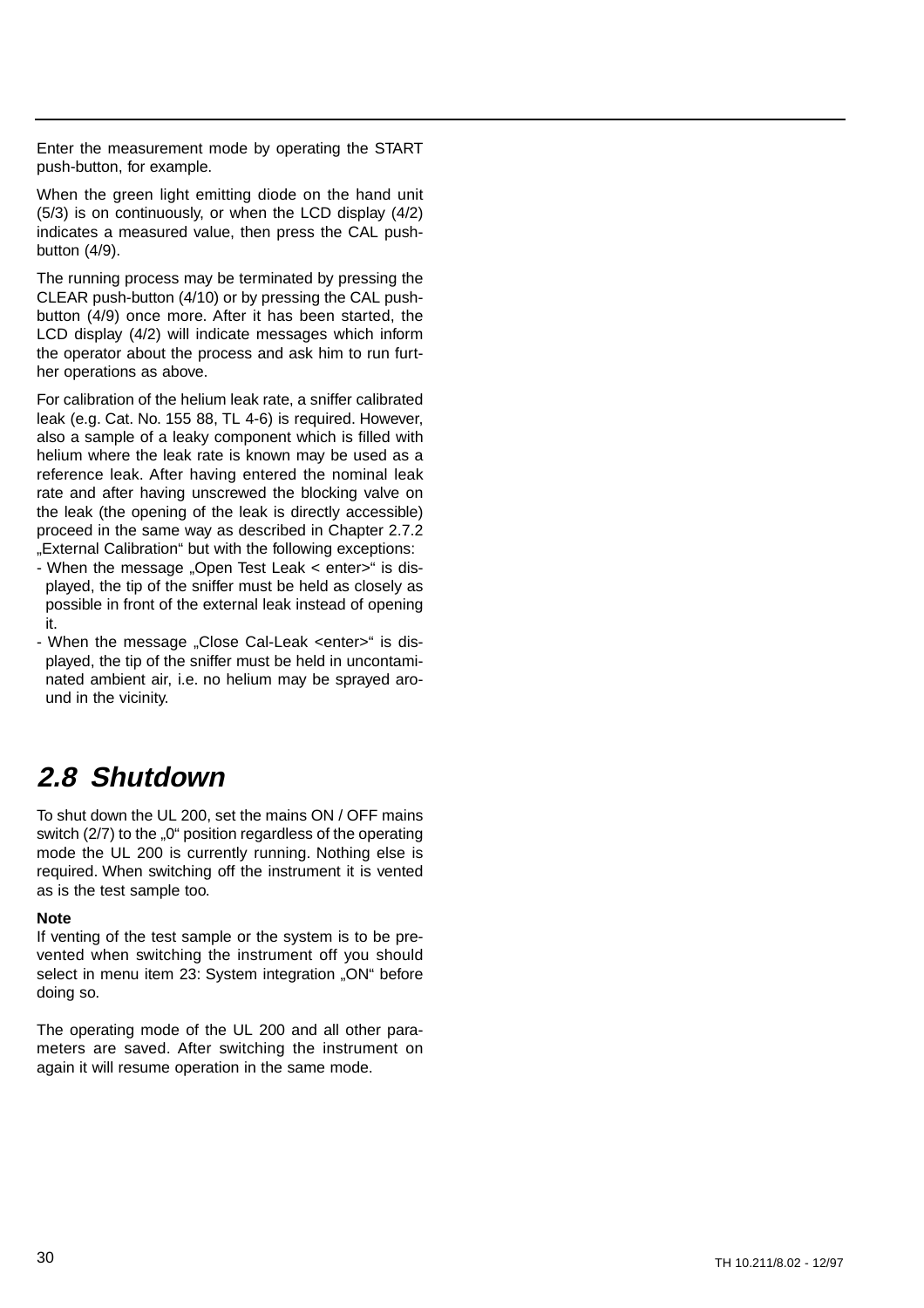# **3 Maintenance**

# **3.1 LEYBOLD Service**

If equipment is returned to LEYBOLD, indicate whether the equipment free of substances damaging to health or whether it is contaminated. If it is contaminated also indicate the nature of the hazard. For this you must use a form which has been prepared by us which we will provide upon request or you may copy the from which has been reproduced on the next to the last page of this handbook.

Please attach this form to the equipment or enclose it with the equipment.

This "Declaration of Contamination" is required to meet German Law and to protect our personnel. Leybold must return any equipment without a "Declaration of Contamination" to the sender's address.

Before shipping, fit the yellow screw-on seals on to the connections EXHAUST (3/5) and GAS BALLAST (3/6) (see Chapter 2.1.2).

# **3.2 Maintenance Plan**

Maintenance work should be done on the UL 200 as required.This work will normally be limited to exchanging the oil in the D 2,5 E rotary vane pump and the built-in air filters.

As a preventive measure it is recommended that you check the rotary vane pump once a month. Here note should be taken of the oil level and the colour of the oil. For details on this please refer to the Operating Instructions GA 01.600 for the TRIVAC D 2,5 E which have been enclosed.

**Caution** Only Arctic oil (Cat. No. 200 28 191) must be used in the TRIVAC D 2,5 E in the UL 200.

The monthly interval for the check is just a nominal period. If the leak detector is used heavily, in particular in the sniffer mode, then this check should be performed more frequently. The rotary vane pump is located on the side of the mechanical section at the bottom of the leak detector.

### **3.2.1 Opening the UL 200**

Switch the UL 200 off.

![](_page_30_Picture_13.jpeg)

Pull the mains cord on the UL 200.

**Remove the cover (6/8) for the mechanical section.** Separate the UL 200 from other vacuum components at the test port (6/2).

Turn the UL 200 so that it is orientated in the same way as shown in Fig. 6.

![](_page_30_Figure_17.jpeg)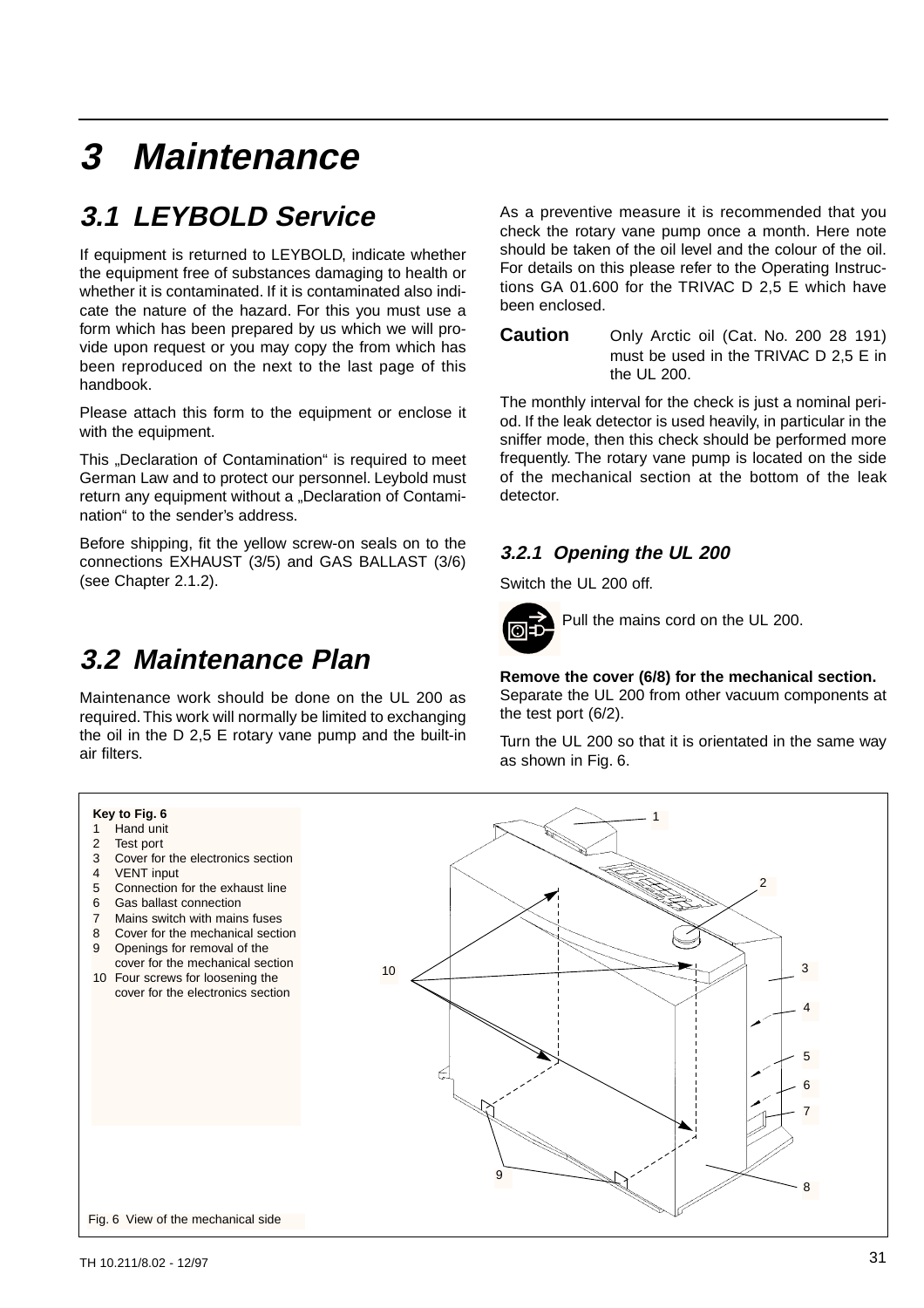Use two flat blade screwdrivers and insert these into the openings (6/9) and lever the cover for the mechanical section out at the bottom.

In doing so, the cover should at first be moved somewhat to the front by the downward motion of the screwdrivers (7/1). Then cover may be lifted up by the upwards motion (7/2) of the screwdrivers so that the cover is disengaged completely.

Then pull the cover off the mechanical section up to its stop and remove it to the front.

After completion of all maintenance work the cover of the mechanical section (6/8) must engage properly in the openings (6/9) at the bottom.

**Removing the cover (6/3) for the electronics section.** Detach the hand unit (6/1). Pull the cable for the hand unit out of its container on the UL 200.

Remove the cover for the mechanical section (6/8) as described above.

Remove the four Phillips screws (6/10).

Pull the cover of the electronics section (6/7) back to the rear and place it aside.

### **3.2.2 Exchanging the Filter Mats**

The filter mats have been built-in to filter the dust out of the air which is taken in. In order to ensure that the filter mats will not throttle the air flow and so that sufficient cooling is possible at all times, the filter mats should be cleaned or exchanged as soon as these have attained a dark grey colour.

Filter mats are used at three places within the UL 200.

- a.) at the ventilation slit behind the attached hand unit (only partly visible from the outside)
- b.) on the face side to the back (only partly visible from the outside)
- c.) at the fan of the turbomolecular pump (not visible from the outside).

To exchange the filter mats remove the covers (see Chapter 3.2.1).

- Filter mat a.) This filter mat is attached to the cover of the electronics section by means of a metal grid. Unscrew the grid and exchange the filter mat.
- Filter mat b.) This filter mat is located on the side together with a further metal grid in a recess. It can be exchanged without having to use any tools.
- Filter mat c.) This filter mat is fixed in place by the fan of the turbomolecular pump. Unscrew the two screws which attach the fan and exchange the filter mat.

Under certain circumstances a dirty mat may be cleaned by shaking the dust out or by using a vacuum cleaner so that the filter mat may be reused.

## **3.2.3 Exchanging the Oil**

Remove the cover of the mechanical section (2/8) as described in Chapter 3.2.1.

![](_page_31_Picture_21.jpeg)

![](_page_31_Picture_22.jpeg)

**Warning** Before starting with any disassembly work on the pumps, pull the mains plug first. When the pump has been pumping hazardous substances, determined the kind of hazard first and ensure that suitable safety precautions are taken.

Observe all safety regulations!

![](_page_31_Picture_25.jpeg)

**Caution** When disposing of waste oil you must observe the applicable regulations for the safety of the environment!

The type of maintenance work and the maintenance intervals as well as the oil change procedure are described in the corresponding Operating Instructions and

![](_page_31_Figure_28.jpeg)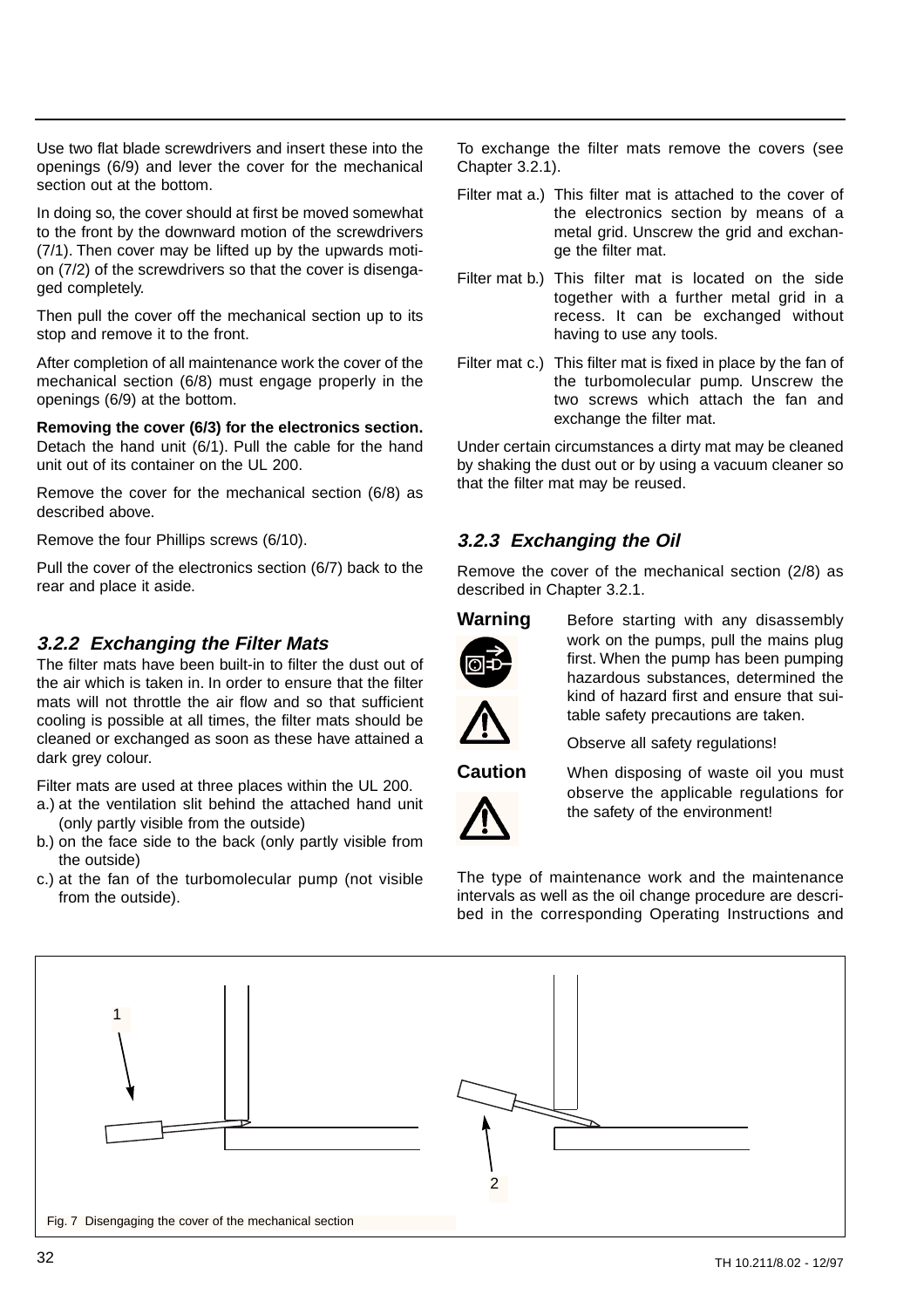these must be followed closely.

As already stated in Chapter 3.2 only Arctic oil must be used for the D 2,5 E pump in the UL 200.

Fit the cover for the mechanical section (6/8).

### **3.2.4 Cleaning**

The housing of the UL 200 is made of painted plastic parts.Thus for the purpose of cleaning, only such agents should be used which are generally also used for other pained or plastic surfaces (mild household cleaning agents, for example). Normally a moistened piece of cloth will do. Never use any solvents which are capable of dissolving paint (like acetone, toluol, etc.).

A soft brush or a vacuum cleaner is recommended for cleaning the ventilation slits.

### **3.2.5 Exchanging the Fuses**

**Warning** Before exchanging the fuses you must disconnect the mains cord.

Switch the UL 200 off.

Pull the mains cord on the UL 200.

Use a screwdriver to fold out the lid of the mains socket (3/7) from the right (the mains switch is not affected by this).

The fuses can be removed by pulling the drawers out which are marked by the arrows. When reinserting these make sure that the arrows point downwards.

In any case two fuses of the same rating must be inserted. The required mains fuses are:

- $-$  T 3.15 A slow-blow (20 x 5 mm dia.) for the 230 V model.
- T 6.3 A slow-blow (20 x 5 mm dia.) for the 100 / 110 V model.

After having exchanged the fuse(s) press the lid of the mains socket firmly back on.

Insert the mains cord into the UL 200 and switch the instrument on.

Besides these mains fuses several internal circuits are fused separately. These fuses are listed in the following table. See also Fig. 8.

In order to exchange these fuses you must proceed as follows:

- Switch the UL 200 off.
- Pull the mains cord on the UL 200.
- Remove the cover for the mechanical section (6/8) and the cover for the electronics section (6/3) according to Chapter 3.2.1.

![](_page_32_Figure_23.jpeg)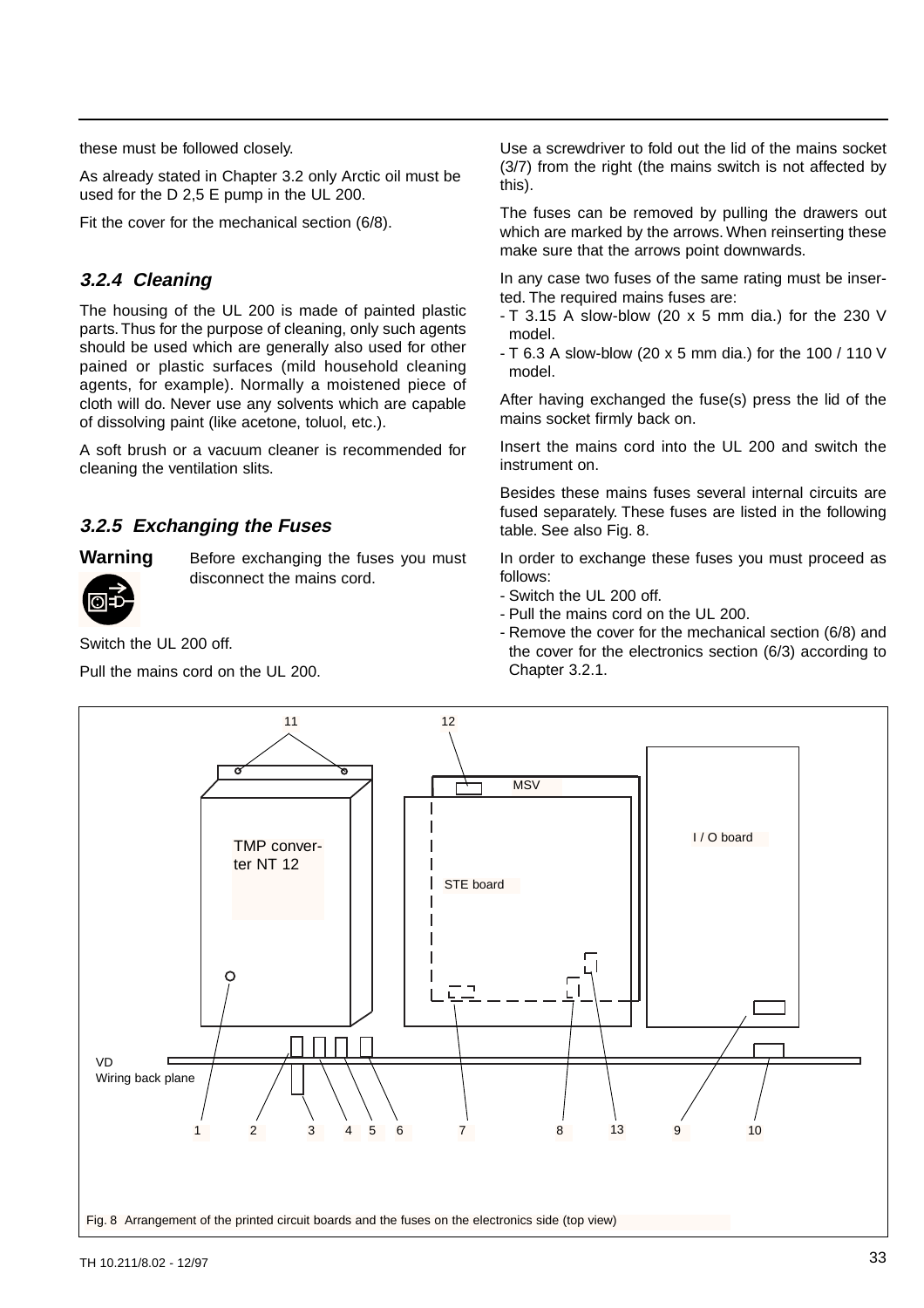| Fig.<br>8   | No in Desig-<br>nation          | Fuse<br>rating | Remark                                                                                                                                                                                                                                          | Fig.<br>8                                                                                                               | No in Desig-<br>nation          | Fuse<br>rating                              | Remark                                                                                                                        |  |
|-------------|---------------------------------|----------------|-------------------------------------------------------------------------------------------------------------------------------------------------------------------------------------------------------------------------------------------------|-------------------------------------------------------------------------------------------------------------------------|---------------------------------|---------------------------------------------|-------------------------------------------------------------------------------------------------------------------------------|--|
| $\mathbf 1$ | F1 in<br><b>NT 12</b>           | 1 AT           | Protects the electronics which<br>drive the turbomolecular pump.                                                                                                                                                                                | 8                                                                                                                       | F <sub>2</sub> on<br><b>MSV</b> | 2AT                                         | 24 V system voltage of the<br>mass spectrometer supply.                                                                       |  |
|             |                                 |                | Pull the electronics which drive<br>the turbomolecular pump out to<br>the top. For this loosen screws                                                                                                                                           |                                                                                                                         |                                 |                                             | Loosen control panel (Fig. 4)<br>(two Phillips screws).                                                                       |  |
|             |                                 |                | (8/11).<br>Unscrew fuse F1.                                                                                                                                                                                                                     |                                                                                                                         |                                 |                                             | Loosen the panel which<br>holds the MSV board in<br>place (two Phillips screws).                                              |  |
| 2           | F <sub>5</sub> on<br>VD         | 0.032AT        | Protects "TMP-Fail" signal.<br>Pull the electronics which drive<br>the turbomolecular pump out to<br>the top. For this loosen screws<br>(8/11).                                                                                                 |                                                                                                                         |                                 |                                             | Pull the MSV board up to the<br>top. For this insert a screw-<br>driver into two the recesses<br>at the sides (top) one after |  |
| 3           | F <sub>6</sub>                  | 6.3AT          | For protection of the forevacu-<br>um pump and the turbomolecu-<br>lar pump.                                                                                                                                                                    |                                                                                                                         |                                 |                                             | the other and lever the MSV<br>board out by resting the scr-<br>ewdriver on the STE board.                                    |  |
| 4           | F <sub>4</sub>                  | 0.032AT        | Protects "TMP Normal" signal.                                                                                                                                                                                                                   | 9                                                                                                                       | F1 on<br>I/O                    | 0.8AT                                       | Protects the 24 V supply<br>carried by the OPTION                                                                             |  |
|             |                                 |                | Pull the electronics which drive<br>the turbomolecular pump out to<br>the top. For this loosen screws<br>(8/11).                                                                                                                                | 10                                                                                                                      | board<br>F1 on<br><b>MB</b>     | 0.8AT                                       | socket (3/13).<br>Supply voltage for the hand<br>unit.                                                                        |  |
| 5           | F <sub>2</sub>                  | 0.032AT        | Protects "TMP Gate" signal.                                                                                                                                                                                                                     | 11                                                                                                                      | --                              | $\overline{a}$                              |                                                                                                                               |  |
|             |                                 |                | Pull the electronics which drive<br>the turbomolecular pump out to                                                                                                                                                                              | 12                                                                                                                      | F <sub>3</sub> on<br><b>MSV</b> | 1 AT                                        | For generating<br>$+5V$ and $\pm$ 15 V                                                                                        |  |
|             |                                 |                | the top. For this loosen screws<br>(8/11).                                                                                                                                                                                                      | 13                                                                                                                      | F4 on<br><b>MSV</b>             |                                             | 0.032 AMT Fuses for the anode<br>and cathode voltages                                                                         |  |
| 6           | F <sub>3</sub>                  | 0.032AT        | Protects "TMP Frequency" sig-<br>nal.<br>Pull the electronics which drive<br>the turbomolecular pump out to<br>the top. For this loosen screws<br>(8/11).                                                                                       | As can be seen in Fig. 8,<br>Fuse 1<br>in the NT 12 frequency converter.                                                |                                 |                                             |                                                                                                                               |  |
|             |                                 |                |                                                                                                                                                                                                                                                 | Fuses 2, 4, 5, 6 are located on the wiring backplane                                                                    |                                 |                                             |                                                                                                                               |  |
|             |                                 |                |                                                                                                                                                                                                                                                 | under the NT 12 frequency converter.                                                                                    |                                 |                                             |                                                                                                                               |  |
|             |                                 |                |                                                                                                                                                                                                                                                 | Fuse 3 is located beneath the wiring backplane.                                                                         |                                 |                                             |                                                                                                                               |  |
| 7           | F <sub>1</sub> on<br><b>MSV</b> | 2AT            | 24 V system voltage of the<br>mass spectrometer supply.                                                                                                                                                                                         |                                                                                                                         |                                 | Fuses 7 and 8 are located on the MSV board. |                                                                                                                               |  |
|             |                                 |                | Loosen control panel (Fig. 4)<br>(two Phillips screws).                                                                                                                                                                                         | Fuse 9 is located on the I/O board.<br>Fuse 10 is located on the wiring backplane under the I/O                         |                                 |                                             |                                                                                                                               |  |
|             |                                 |                | Loosen the panel which holds<br>the MSV board in place (two<br>Phillips screws).                                                                                                                                                                | board.<br>Finally re-install the covers for the electronics section<br>and the mechanical section in the reverse order. |                                 |                                             |                                                                                                                               |  |
|             |                                 |                | Pull the MSV board (the board<br>at the back) up to the top. For<br>this insert a screwdriver into two<br>the recesses at the sides (top)<br>one after the other and lever the<br>MSV board out by resting the<br>screwdriver on the STE board. |                                                                                                                         |                                 |                                             |                                                                                                                               |  |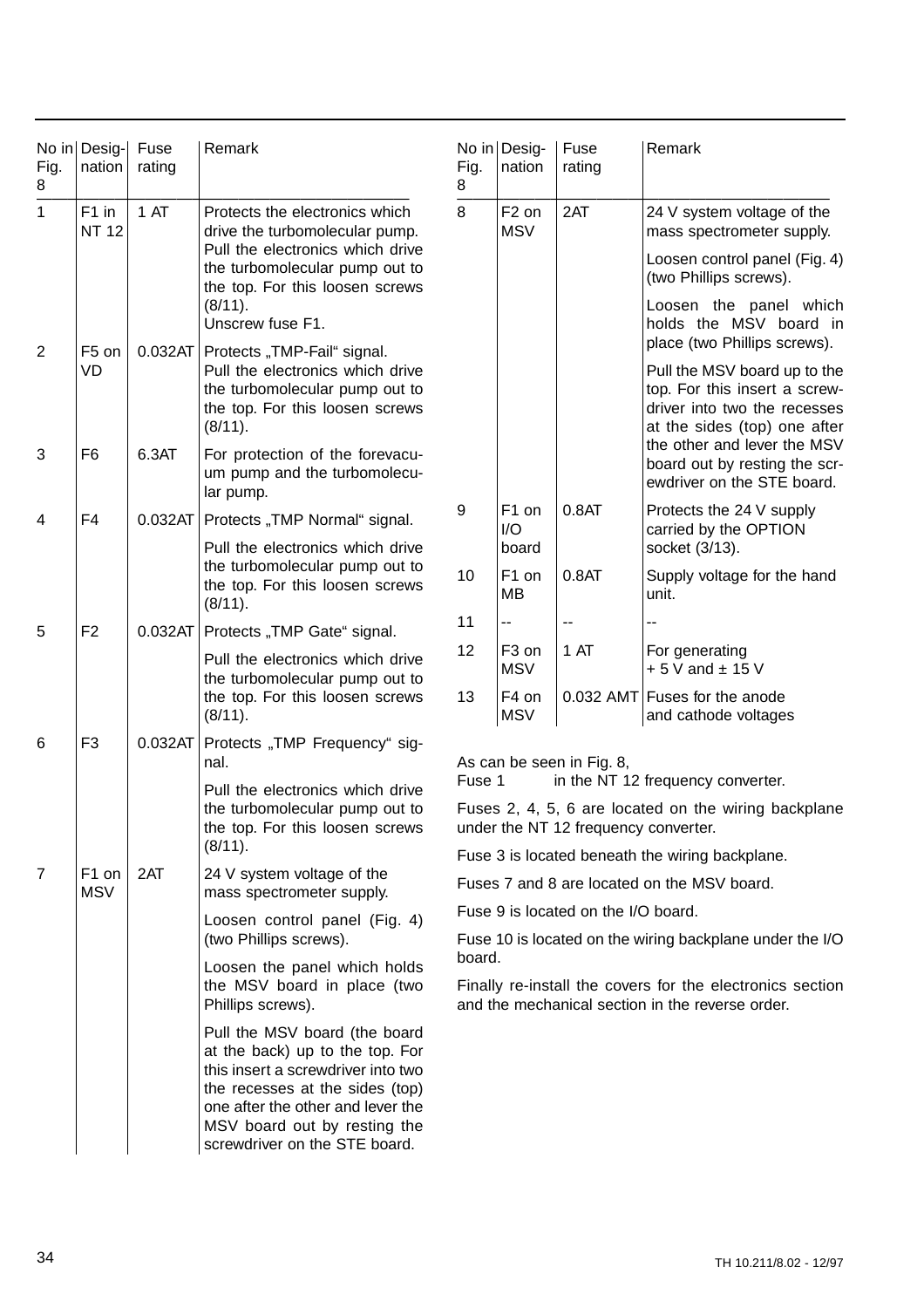# **4 Messages**

During leak detection operations, the LCD display (3/2) will indicate information which supports the operator operating the UL 200. Besides measurement data also current equipment conditions, operating hints as well as warnings and error messages can be displayed.

## **4.1 Equipment Messages**

All messages are listed in the following table in alphabetical order.

| <b>LCD text display</b>         | <b>Meaning</b>                                                                                                                                     |                               | open. First                                                               |
|---------------------------------|----------------------------------------------------------------------------------------------------------------------------------------------------|-------------------------------|---------------------------------------------------------------------------|
| Abort with <clear></clear>      | Function can be terminated<br>by pressing the "CLEAR"<br>push-button.                                                                              | No Gasballast allowed         | operating<br>button $(4/7)$<br>The gas bal<br>be opened                   |
| Are you sure ? < enter>         | Is this function to be continu-<br>ed? Continue by pressing the<br>ENTER push-button (4/8).<br>The function can be termina-<br>ted with "CLEAR".   | No Int. Cal-Leak              | mode. Ope<br>button $(5/2)$<br>Internal cali<br>run. Either<br>has not be |
|                                 | Cal-Leak: x.xE-xxmbarl/s The value of the external cali-<br>brated leak can be entered.                                                            |                               | value has<br>(service me                                                  |
| <b>Calibration finished</b>     | The calibration process has<br>finished.                                                                                                           | No Menu in Cal                | A calibratio<br>moment. T                                                 |
| Calibration stopped             | The calibration process has<br>been stopped.                                                                                                       |                               | be selecte<br>calibration                                                 |
| Close Cal-Leak <enter>,</enter> | The external calibrated leak<br>should now be closed. Conti-<br>nue by pressing the ENTER<br>push-button (4/8).                                    | No Zero in CAL                | it by pres<br>push-buttor<br>During cali                                  |
|                                 | Connect Testleak <enter> Connect the external calibra-<br/>ted leak to the test port <math>(3/2)</math><br/>or the test sample, open cali-</enter> |                               | push-buttor<br>minate the<br>or cancel i<br>CLEAR pus                     |
| Emission OFF $==$ > ON          | brated leak.<br>The emission of the mass                                                                                                           | No Zero in Standby            | The ZERO<br>be run in th                                                  |
|                                 | spectrometer (MS) is off and<br>will now be switched on.                                                                                           | No Zero in Vent               | The ZERO<br>be run in th                                                  |
|                                 | The corresponding LED L4<br>(4/13) on the control panel<br>flashes.                                                                                | Open Cal-Leak <enter></enter> | Open the ex<br>brated leak<br>calibration                                 |
| Evacuation PE=x.xE-x            | The test sample connected to<br>the test port $(3/2)$ is pumped                                                                                    |                               | sing the EN<br>(4/8).                                                     |
|                                 | down. The inlet pressure is<br>displayed.                                                                                                          | Password 1 changed            | The passw<br>cessfully ch                                                 |
| $GROSS/FINE = x.xxx$            | The GROSS/FINE conversion<br>factor is displayed.                                                                                                  | Password 2 changed            | The passw<br>cessfully ch                                                 |
| <b>Invalid Key</b>              | Operation of this push-button<br>is not allowed in this mode.                                                                                      | Password 1 locked             | The first p<br>been enter                                                 |
| Keyboard locked                 | keyboard has<br>The<br>been<br>locked. If required, unlock<br>through menu item 14. The                                                            |                               | extended r<br>10 to 49)<br>default pass                                   |
|                                 | ZERO function is accessed<br>via the OPTIONS socket (snif-<br>fer line, for example).                                                              | Password 2 locked             | Access to<br>item has be<br>no changes                                    |

| <b>LCD text display</b>           | <b>Meaning</b>                                                                                                                                                                                                                                  |
|-----------------------------------|-------------------------------------------------------------------------------------------------------------------------------------------------------------------------------------------------------------------------------------------------|
| <b>LEYBOLD INFICON</b>            | First message to appear after<br>the instrument has been swit-<br>ched on.                                                                                                                                                                      |
| $LR = x.xE$ -xx mbar- $1/s$       | Indication of the leak rate in<br>the unit mbar-l-s <sup>-1</sup> .                                                                                                                                                                             |
| LR = x.xE-xx Pa m <sup>3</sup> /s | Indication of the leak rate in<br>the unit Pa Pa $m^3/s$ .                                                                                                                                                                                      |
| $LR=x.xE$ -xx $PE=x.xE-x$         | Simultaneous display of leak<br>rate and inlet pressure in the<br>unit which has been selected                                                                                                                                                  |
| No Cal in Menu                    | (menu item 12).<br>Calibration can not be called<br>up as long as the menu is<br>open. First exit the menu by<br>operating the MENU push-                                                                                                       |
| No Gasballast allowed             | button $(4/7)$ .<br>The gas ballast valve can only<br>be opened in the Standby<br>mode. Operate STOP push-                                                                                                                                      |
| No Int. Cal-Leak                  | button $(5/2)$ .<br>Internal calibration can not be<br>run. Either a calibrated leak<br>has not been built in or its                                                                                                                            |
| No Menu in Cal                    | value has not been entered<br>(service menu item 81).<br>A calibration is running at the<br>moment. The menu can not<br>be selected. Terminate the                                                                                              |
| No Zero in CAL                    | calibration process or cancel<br>it by pressing the CLEAR<br>push-button (4/10).<br>During calibration the ZERO<br>push-button is disabled. Ter-<br>minate the calibration process<br>or cancel it by pressing the<br>CLEAR push-button (4/10). |
| No Zero in Standby                | The ZERO function can not<br>be run in the Standby mode.                                                                                                                                                                                        |
| No Zero in Vent                   | The ZERO function can not<br>be run in the Vent mode.                                                                                                                                                                                           |
| Open Cal-Leak <enter></enter>     | Open the externally fitted cali-<br>brated leak and continue the<br>calibration process by pres-<br>sing the ENTER push-button<br>(4/8).                                                                                                        |
| Password 1 changed                | The password has been suc-<br>cessfully changed.                                                                                                                                                                                                |
| Password 2 changed                | The password has been suc-<br>cessfully changed.                                                                                                                                                                                                |
| Password 1 locked                 | The first password has not<br>been entered. Access to the<br>extended menu (menu lines<br>10 to 49) is restricted. The<br>default password is 0013.                                                                                             |
| Password 2 locked                 | Access to the service menu<br>item has been restricted and<br>no changes can be made.                                                                                                                                                           |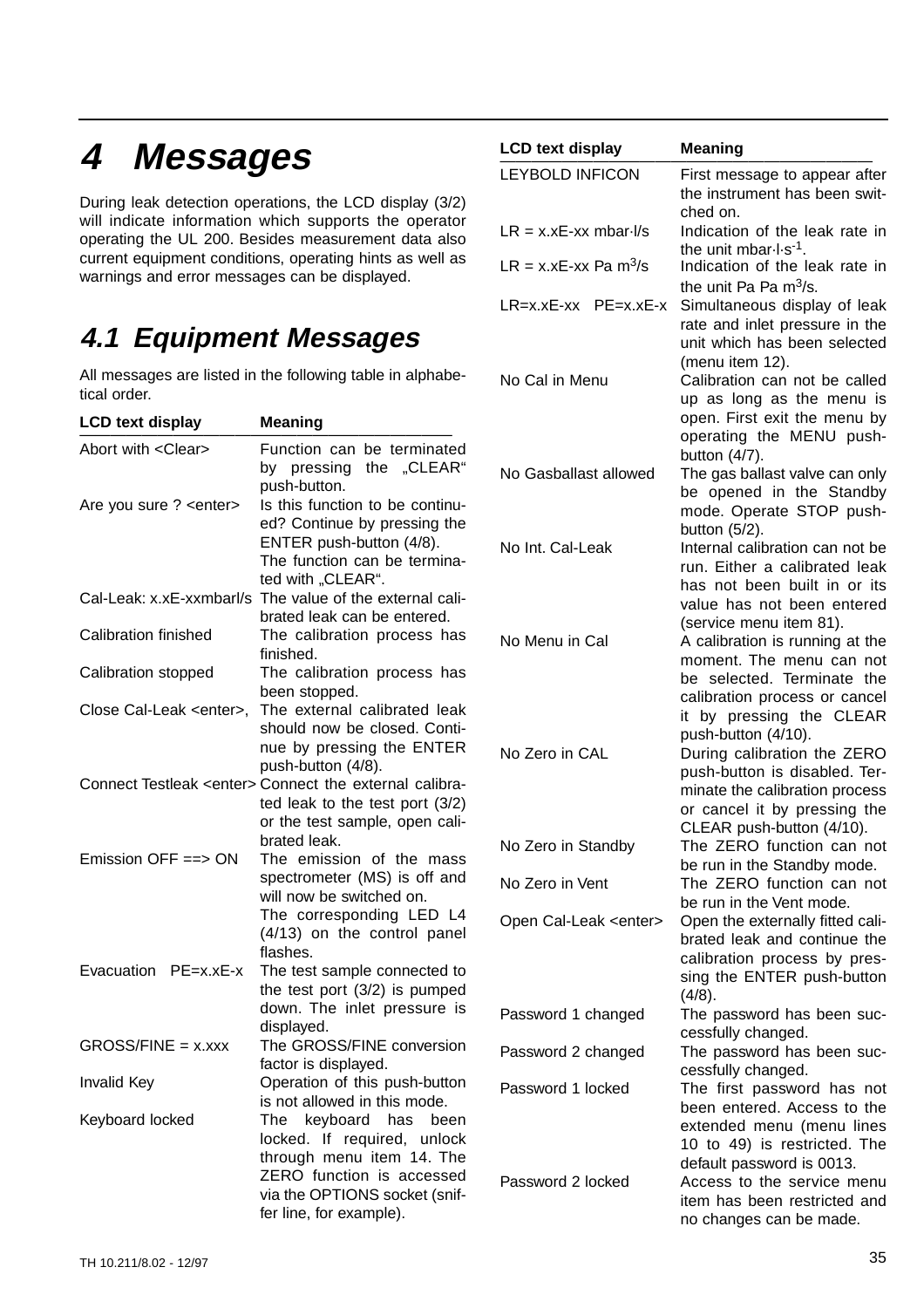| <b>LCD text display</b>  | <b>Meaning</b>                                                                                                                                                                                 | <b>LCD text display</b>                   | <b>Meaning</b>                                                                                                                                                  |
|--------------------------|------------------------------------------------------------------------------------------------------------------------------------------------------------------------------------------------|-------------------------------------------|-----------------------------------------------------------------------------------------------------------------------------------------------------------------|
|                          | The correct password must be<br>entered in service menu item<br>50 first.                                                                                                                      | Performing Standby                        | After having switched on the<br>automatic functions (serv. me-<br>nu item 70), the UL 200 per-                                                                  |
| Password failed          | The wrong password has<br>been entered. The default                                                                                                                                            |                                           | forms a warm boot and then<br>enters the Standby mode.                                                                                                          |
| Password ok              | password 1 is "0013".<br>The password has been ente-<br>red correctly. The extended                                                                                                            | <b>Performing Status</b><br><b>RS 232</b> | A status log is output to the<br>SERIAL connection.                                                                                                             |
|                          | menu (password 1) is now<br>accessible or changes can                                                                                                                                          | Performing Test                           | Function of menu item 4 is<br>active.                                                                                                                           |
| $PE=x.xE-x$              | now be made in the service<br>menu.<br>PV=x.xE-x Display of inlet and forevacu-                                                                                                                |                                           | Running Up TMP:xxxxHz The speed of the turbomole-<br>cular pump is indicated during<br>run-up.                                                                  |
|                          | um pressure in the previously<br>selected unit (menu item 12).                                                                                                                                 | Signal Stable ? < enter>                  | The leak rate signal which is<br>indicated on the bargraph dis-                                                                                                 |
| PV=xx.xxV<br>$PE=xx.xxV$ | Display of sensor bridge volta-<br>ge for inlet and forevacuum<br>pressure.                                                                                                                    |                                           | play (5/4) must be stable.<br>Then the calibration may be<br>continued by pressing the                                                                          |
|                          | In the vented state (V3 and<br>V2b open) a voltage of 8.67 V<br>must be displayed. In the case<br>of greater deviations                                                                        | Sniff x.xE-xx mbar-l/s                    | ENTER push-button (4/8).<br>The instrument is running in<br>the sniffer mode (menu item<br>2) and the measured leak rate                                        |
|                          | $(\pm 100 \text{ mV})$ an alignment<br>should be run (see explanati-<br>ons for service menu item 92).                                                                                         | Standby                                   | is displayed.<br>The Standby mode has been<br>attained.                                                                                                         |
| Performing Adjust        | Running of service menu item<br>92. Function can be termina-<br>ted by operating the "CLEAR"<br>push-button (4/10).                                                                            | Switch off Automatic                      | This service menu item can<br>only be changed after having<br>switched off the automatic<br>function (service menu item                                         |
| Performing Autotune      | During the calibration pro-                                                                                                                                                                    |                                           | 70).                                                                                                                                                            |
|                          | cess, the anode voltage of the<br>detection system is changed<br>so that the correct mass posi-<br>tion is used. Function can be<br>terminated by operating the<br>"CLEAR" push-button (4/10). | Switch off Pump                           | Both forevacuum pump and<br>turbomolecular pump must be<br>switched off when aligning the<br>Thermovac gauge. See des-<br>cription for service menu item<br>92. |
| Performing Burn In       | Continuous test in the se-<br>quence START, STOP, VENT<br>(service menu item 91) is run-<br>ning.<br>Function can be terminated                                                                | <b>Test failed</b>                        | Result of the mass test func-<br>tion of menu item 4. No helium<br>signal is measured. The heli-<br>um signal is lost in the signals<br>from mass 2 or mass 3.  |
| Performing CAL intern    | by operating the "CLEAR"<br>push-button (4/10).<br>A calibration is being run with<br>the internal calibrated leak.                                                                            | Test ok                                   | Result of the mass test func-<br>tion of menu item 4. The mea-<br>surement signal is generated<br>by helium (mass 4).                                           |
|                          | Function can be terminated<br>by operating the "CLEAR"<br>push-button (4/10).                                                                                                                  | UL 200 Version                            | Display of instrument desi-<br>gnation and software version<br>number when switching the                                                                        |
| Performing Mass Scan     | A mass spectrum is output to<br><b>RECORDER</b><br>the<br>output.<br>Duration 70 s approx.<br>Function can be terminated                                                                       | <b>Updating Parameter</b>                 | instrument on.<br>A parameter which remains<br>permanently stored in the<br>case of mains failures has                                                          |
| Performing Offset        | by operating the "CLEAR"<br>push-button (4/10).<br>Determination of the helium<br>background after the gas bal-<br>last valve has been closed.                                                 | Vent                                      | been changed and stored.<br>Vent mode, test connection<br>(3/2) is vented. An optionally<br>connected venting valve (OP-<br>TION) is activated.                 |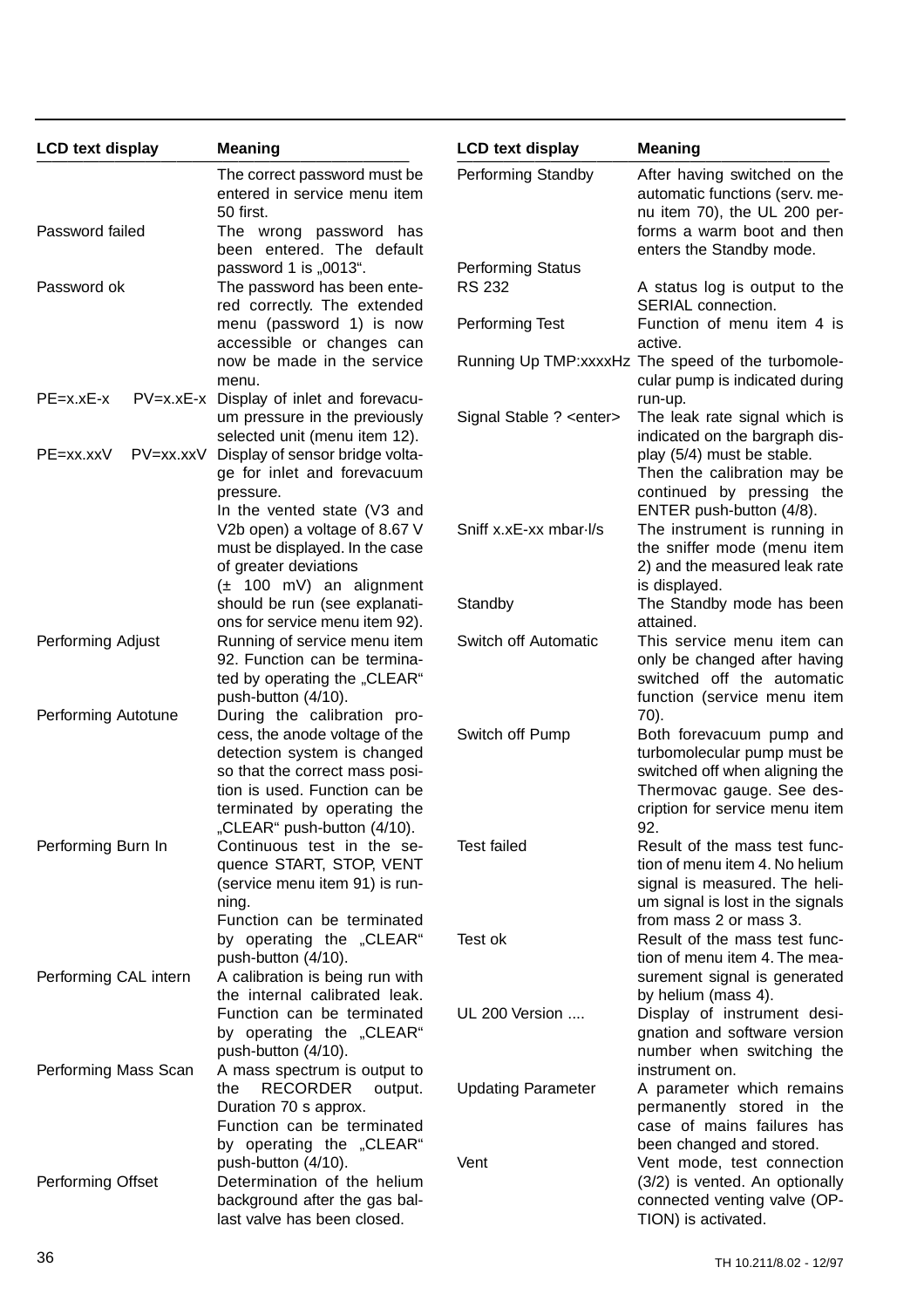## **4.2 Warnings and Error Messages**

The UL 200 is equipped with comprehensive self-diagnostic facilities.When a fault condition has been sensed by the control board, this condition is indicated to the operator via the LCD display (4/2) as far as possible. Basically a difference is made between warnings and error messages.

## **4.2.1 Warnings**

Warnings are indicated

- when the measurement process has been interrupted and when the UL 200 has been able to continue on its own without user intervention (for example when cathode 1 is faulty the UL 200 automatically switches over to cathode 2).
- when external influences impair the measurements (for example an air inrush will cause the UL 200 to revert to the Standby mode).

The UL 200 will indicate a massage on the display ("W21: xxxxxxxxx") and will remain in the Standby or the measurement mode.

Warnings remain displayed until they are acknowledged by pressing CLEAR or via a signal at the CONTROL connection (see menu 14).Warnings are logged and can be also be displayed at a later date through service menu item 52.

## **4.2.2 Error Messages**

Errors are events which force the UL 200 to interrupt its measurement operations whereby the UL 200 is not able to continue on it own. Errors are logged, and can be also be displayed at a later date through service menu item 52.

The UL 200 remains in the error status described in the following. After the fault cause has been removed the error can be acknowledged by pressing the CLEAR push-button (4/10) or via the CONTROL connection (menu 14): The UL 200 then reverts to Standby.

#### **Instrument status / instrument response in the case of errors:**

Hand unit Fig. 5:

All LEDs on the hand unit flash. As far as the error is related to the hand unit the error code will also be displayed in the exponent display (5/9). START and STOP push-buttons are disabled.

Control panel Fig. 4:

The trigger status displays (4/1), (4/3) and (4/4) are off. The error information is indicated by the LCD display whereby an unambiguous error cause has been assigned to each error condition (e.g.  $E21: ...$ ").

In the case of several errors, the individual errors are displayed cyclically for 2 s each.

### Loudspeaker:

A frequency variable signal can be heard through the loudspeaker. The frequency changes every 400 ms from 500 to 1200 Hz so that this signal stands out well from any ambient noises normally encountered, and it can also be heard very well around the instrument.

### RECORDER connection (3/11):

A voltage of 0 V is output through channels 1 and 2 of the analogue outputs. This voltage is not attained during normal operation.

### CONTROL connection (3/12)

| Function               | Contact<br>closed | Contact<br>open |
|------------------------|-------------------|-----------------|
| Trigger 1<br>Trigger 2 | 5, 7<br>8, 10     | 5, 6<br>8, 9    |
| Trigger 3 / Fail       | 11, 13            | 11, 12          |
| Ready/Fail             | 14, 16            | 14, 15          |

### **Note**

During a fault valve 2a is open. All other valves (except the exhaust valve) are closed. Detection system and test flange are separated. The emission is switched off depending on the nature of the fault.

**System errors** are errors with occur in the control electronics and indicate the presence of a fault in the control assembly or in the operation of the instrument. Due to the nature of the fault, the information which can be provided is limited and incomplete.

The errors are mostly detected during initialization of the UL 200. Logging is not possible. The instrument can not be operated. Errors which are marked by a number between 10 ... 19 belong to this category of errors.

### **Note**

Under extreme conditions (unknown software errors, excessively high electromagnetic interference levels) the built-in "watchdog" circuit will prevent uncontrolled operation of the UL 200. This watchdog will cause the UL 200 to restart. After having done so, the instrument will be running in the Standby mode. No error message will be output.

**Caution** In case of enquiries please keep the serial number and the software version number of the instrument at hand (service menu item 51).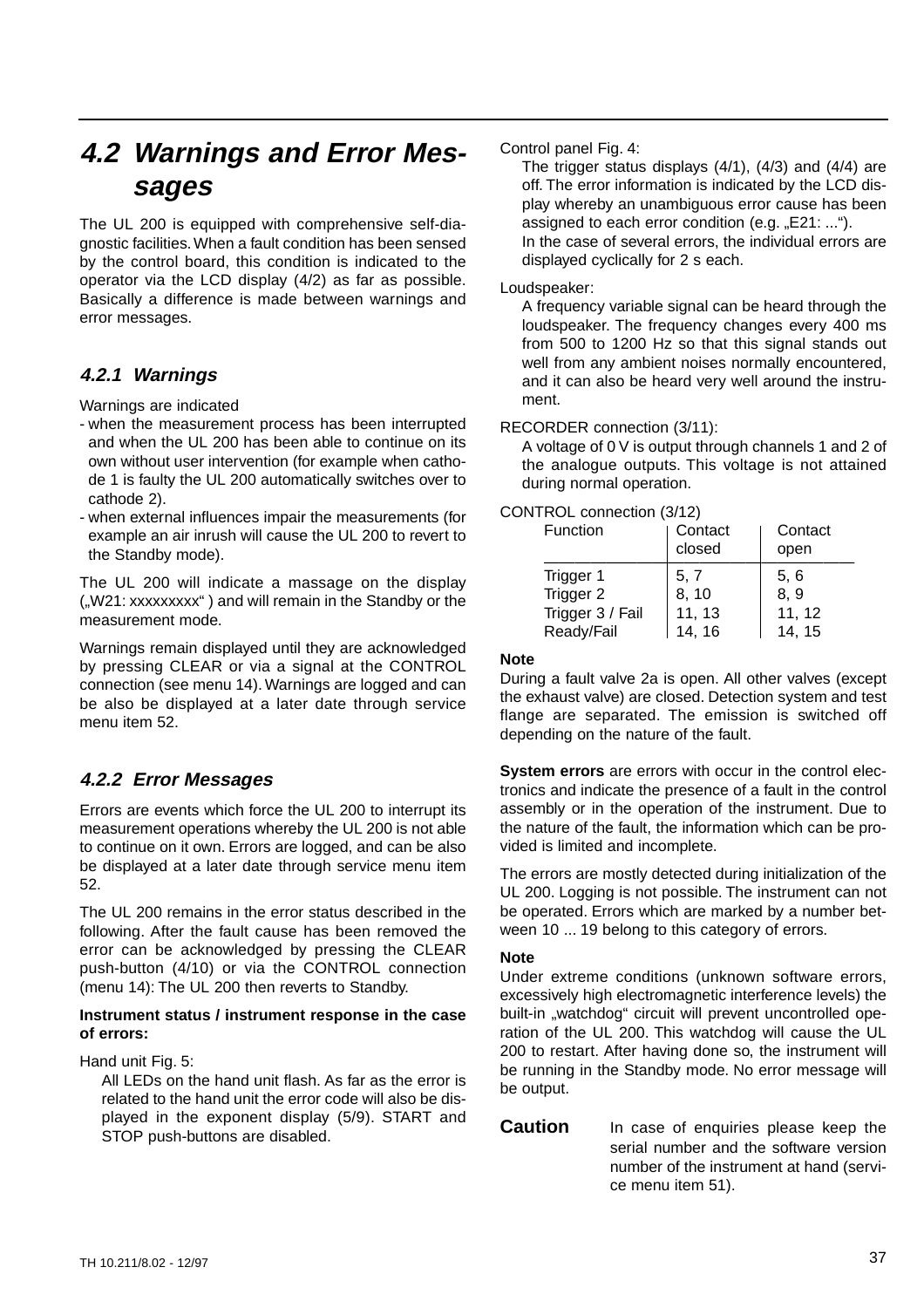## **4.2.3 List of all Warnings and Error Messages**

Each message is composed of three parts:

The first letter of the message (E or W) indicates whether this message is an error message or a warning message. This letter is followed by a two-digit number and then the actual abbreviated message is displayed.

Listed in the following are all messages together with a brief explanation as to what has caused this message and what measures can be introduced.

Any abbreviations used in this list which may not be quite so familiar are explained at the end of this list.

Hardware problems are covered by messages 01 to 61, application-related problems by messages 71 to 81 and software problems by messages 84 to 93.

### **Hardware Problems**

### **Note**

The first 17 error messages will possibly not be displayed in the way they are described. For this reason these error messages are given in brackets.

### **E01: (FB-RAM)**

RAM test for the hand unit (Fig. 5) has failed; exchange the hand unit (Fig. 5).

### **E02: (FB-ROM)**

ROM test for the hand unit (Fig. 5) has failed; exchange the hand unit (Fig. 5).

### **E03: (FB-No Communication) during self test only** No communication during the self test.

Hand unit (Fig. 5) or interface component is faulty.

### **E04: (FB-Watch-Dog)**

Watchdog in the hand unit has sensed something wrong. Hand unit is faulty.

### **E05: (FB-Communication)**

There is no communication. The hand unit is not receiving any data from the control board. Interface component on the control board is faulty. Interface component in the hand unit (Fig. 5) is faulty.

### **E10: (GB-Failed)**

Busy flag on the control panel has not been reset. Exchange control panel (Fig. 4).

### **E11: (STE RAM failed)**

Write/read test has failed during initialization. Control board faulty.

### **E12: (STE ROM failed)**

An incorrect checksum has been determined. Control board faulty.

### **E13: (STE EEPROM failed)**

- Acknowledgement signal ACK has not been received. - Write/read test has failed during initialization. EEPROM faulty.

### **E14: (STE Real-time Clock failed)**

- Time and data information does not make any sense. - Clock has stopped or control board is faulty.

### **E15: (STE Recorder failed)**

Clock signal is not present; control board is faulty.

### **E16: (STE DUART failed)**

No characters are output through the V24 interface. Interface component on the control board is faulty.

### **E17: (STE A/D Converter failed)**

The test measurement was not completed during initialization.

Control board is faulty.

### **E20: STE Ref U > -10.02 V**

Limit at -10.02 V. The reference voltage is generated on the control board. Control board is faulty.

### **E21: STE Ref U < -10.44 V**

Limit at -10.44 V. The reference voltage is generated on the control board. Control board is faulty.

### **W22: STE Battery U < 3 V**

The battery voltage (Ubatt) on the control board has dropped below 3 V. The battery on the control board must be exchanged.

### **E 23: OPTION U24 > 30 V**

 $U > 30$  V at the options socket. - A voltage which is too high has been applied to pin 1 of the OPTION socket. - 24 V power supply in the UL 200 has developed a fault.

### **E 24: OPTION U24 < 20 V**

24 V at pin 1 of the OPTION socket is too low. U < 20 V. Fuse on the I/O board has blown.

### **E 25: IO Valve U < 7 V**

The voltage for the valves is dropped to under 8 V; affects V1, for example. I/O board is faulty.

### **E26: IO Valve > 10 V**

When the voltage for the valves has dropped, the voltage is > 10 V; affects V1, for example. I/O board is faulty.

### **E30: FB U24 < 20 V**

Voltage for the hand unit is too low U < 20 V. Possibly the fuse (9/10) on the wiring backplane has blown.

### **E32: Amp T > 60** °**C**

Temperature of the preamplifier is too high  $T > 60$  °C.

- Ambient temperature is too high.
- Air filters are dirty and must be exchanged.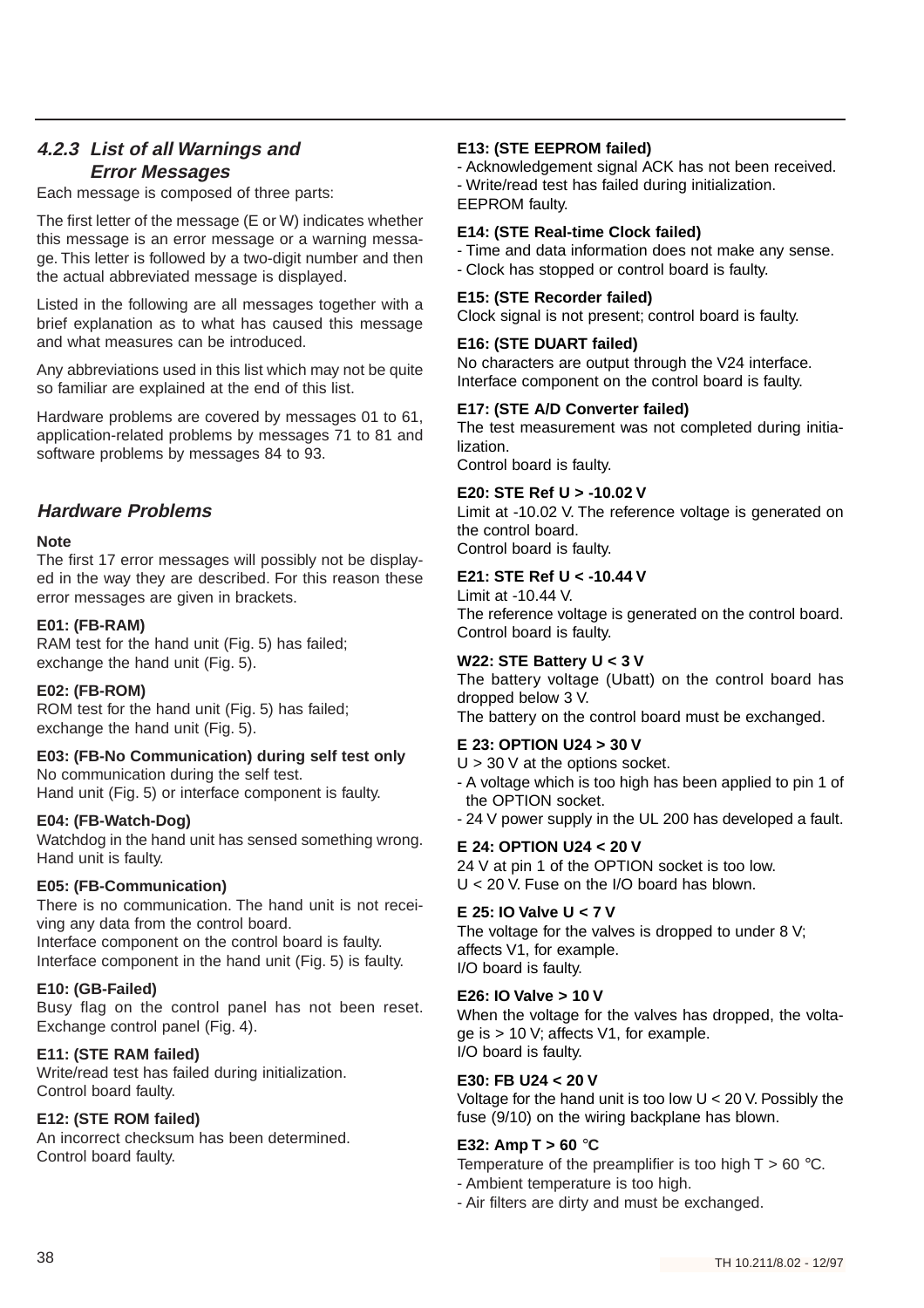### **W33: Amp T < 10** °**C**

- The temperature sensor in the preamplifier signals  $T < 10 \degree C$ .
- Run-up time for the forevacuum pump will be longer.
- Temperature sensor faulty.

### **E34: MSV U24 > 18.3 V**

Signal MVPZN on the MSV board is active; 24 V signal voltage is too low U < 18.3 V.

- Fuse F1 on the MSV board has blown.
- 24 V power supply voltage is missing. **!!! Switch the UL 200 off!!**

The missing voltage will cause the exhaust valve on the rotary vane pump to close which in turn can lead to a contamination of the vacuum system. Clean the UL 200 as required and check the oil level.

- Reference voltage UREF on the MSV board XT7/1 is too high  $>$  5 V.

### **E35: MSV Anod-Cat-U > 130 V**

Anode-Cathode voltage is too high, U > 130 V. MSV is faulty.

### **E36: MSV Anod-Cat-U < 30 V**

Anode-Cathode voltage is too low, U < 30 V. MSV is faulty.

### **E37: MSV Sup-Nom U>>**

Signal MFSZH on MSV board is active. Suppressor signal command variable is too high. - Suppressor voltage has a short circuit. MSV is faulty.

### **E38: MSV Sup-Pot > 363 V**

 $U > 363$  V MSV is faulty.

### **E39: MSV Sup-Pot < 297 V**

 $U < 297 V$ MSV is faulty.

### **E40: MSV Anod-Pot U>>**

The actual anode potential exceeds its nominal value by 10 %.

The nominal value can be displayed in the service menu (line 55).

MSV is faulty.

### **E41: MSV Anod-Pot U<<**

The actual anode potential has dropped below its nominal value by over 10%. The nominal value can be displayed in the service menu (line 55). MSV is faulty.

### **E42: MSV Anod-Nom U>>**

- Signal MFAZH on MSV board is active.
- Anode voltage has been short-circuited.
- Nominal value of the anode voltage is too high. Anode voltage is limited to about 1,200 V.

### **E43: MSV Cat-Heater I>>**

Signal MPKZH on MSV board is active; cathode current is too high;  $I > 3.6 A$ MSV is faulty.

### **E44: MSV Cat-Heater I<<**

Signal MPKZN on MSV board is active; cathode current is too low;  $I < 0.2 A$ MSV is faulty.

### **W45: MSV Cathode 1 defect**

Signal MSIBE on MSV board is not active.

Emission for cathode 1 can not be switched on.

UL 200 switches to cathode 2.

Warning is repeated when switching on the UL 200 the next time. The warning will cease to appear when switching on the emission for cathode 1 manually through the service menu.

Order a new ion source.

### **W46: MSV Cathode 2 defect**

Signal MSIBE on MSV board is not active.

Emission for cathode 2 can not be switched on.

UL 200 switches to cathode 1.

Warning is repeated when switching on the UL 200 the next time.

The warning will cease to appear when switching on the emission for cathode 2 manually through the service menu.

Order a new ion source.

### **E47: MSV Cathodes defect**

Signal MSIBE on MSV board is not active. Emission can not be switched on.

- Exchange the cathodes by exchanging the ion source.

After having exchanged the ion source it must be possible to switch on both cathodes manually via the service menu.

### **E48: MSV Fuse F2 defect**

Signal MSAFD on MSV board is active; anode heater fuse has blown.

Replace fuse F2 on the MSV board.

### **E49: TMP-Fail**

Signal on the NT 12 is active. Turbomolecular pump has failed. Priority: 1 - Fuse (1 A) in the NT 12 has blown.

- Turbomolecular pump is faulty.

### **E50: TMP No Clock**

Clock from the frequency converter has failed. Priority: 2 - NT 12 is faulty.

### **E51: TMP-Freq F>1100 Hz**

TMP frequency is too high  $f = 1100$  Hz Priority: 3 - NT 12 is faulty.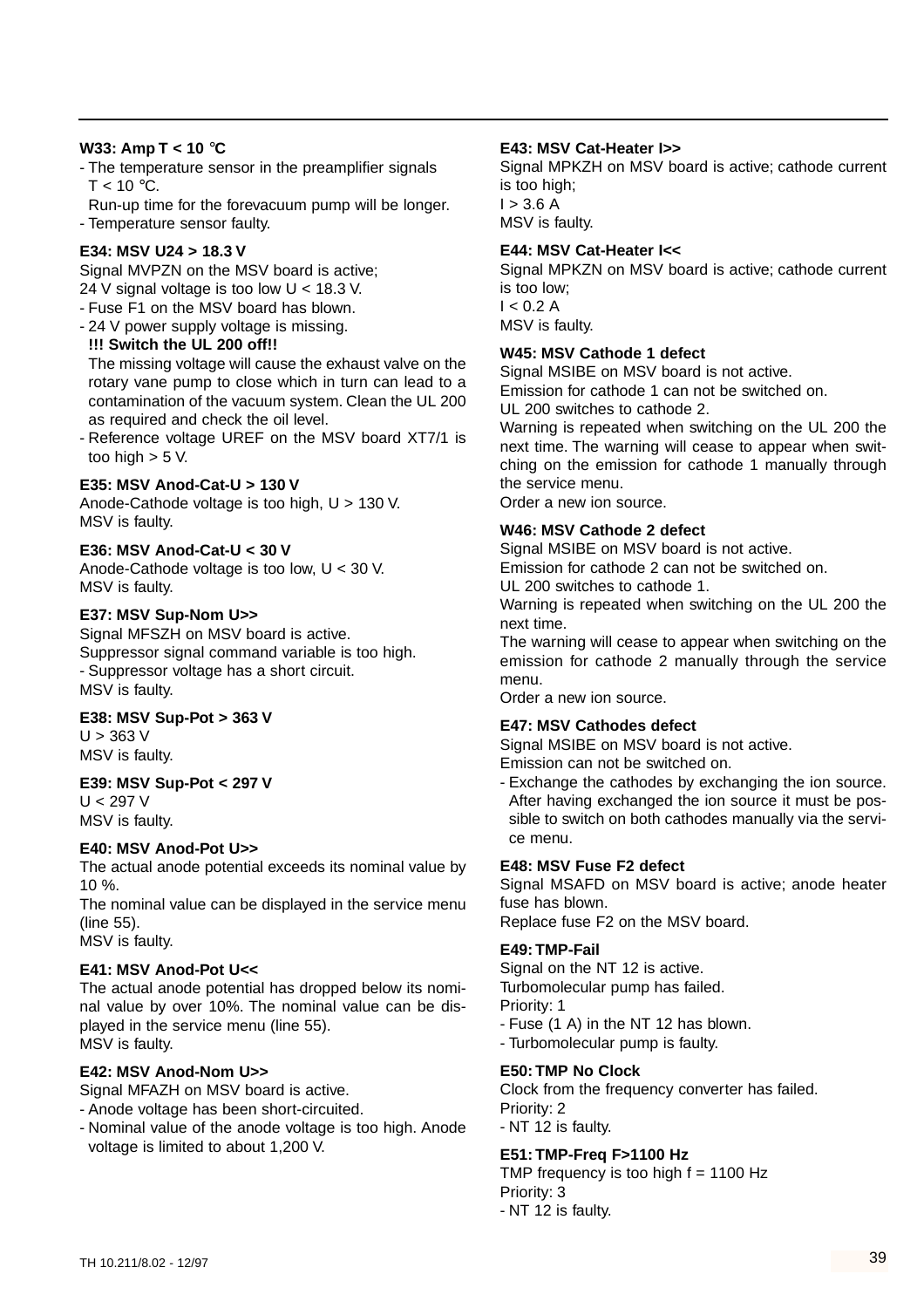### **E52: TMP-Freq F<<,t>5min**

TMP frequency is too low.

The frequency of  $f = 1000$  Hz has not been reached after  $t = 5$  minutes. Time t starts as soon as the pressure has dropped below the PV threshold pressure of  $PV = 1$  mbar;

Priority: 3

- NT 12 is faulty.

- Turbomolecular pump is faulty.

### **E53: TMP-FREQ<<**

TMP frequency too low.

- Signal TMP-Normal is no longer active

- Fuse F4 has blown

- NT 12 faulty

- Turbomolecular pump faulty

### **E54: Electr. T>60** °**C**

The temperature on the electronics side is too high  $T > 60 °C$ .

- Ambient temperature is too high.

- Internal ventilation has failed.

- Air filters are dirty and must be exchanged.

### **W55: Electr. T<10**°**C**

- The temperature sensor on the wiring plane indicates  $T < 10 \degree C$ .

The forevacuum pump will take longer to run up.

- The temperature sensor is faulty.

### **E56: PE defect U<270mV**

U < 0.27 V; filament broken.

Exchange the sensing cell on the Thermovac which measures PE.

### **E57: PE U>9.5V**

The bridge voltage PE > 9.5 V for over 500 ms; see service menu item 92.

Realign on I/O board, or exchange the sensing cell on the Thermovac gauge (short circuited or low resistance filament).

This error message is not checked during the pumpdown process and during "Vent".

### **E58: PV defect U<270mV**

U < 0.27 V; filament broken.

Exchange the sensing cell on the Thermovac which measures PV.

### **E59: PV U>9.5V**

The bridge voltage  $PV > 9.5 V$  for over 500 ms; see service menu item 92.

Realign on I/O board, or exchange the sensing cell on the Thermovac gauge (short circuited or low resistance filament).

This error message is not checked during the pumpdown process and during "Vent".

### **W60: PV> 1mbar,t=5min**

 $Pv > 1$  mbar after  $t = 5$  minutes since switching on. Run up time for the forevacuum pump is too long.

#### **E61: Emission Fail**

Emission should be switched on. MSV subassembly indicates a fault.

MENB emission current not within range.

#### **E62: Capillary blocked**

In the sniffer mode the intake pressure of the sniffer line is controlled. If the pressure falls below 0.1 mbar, the flow through the capillary is too low (contamination) or the capillary is blocked (foreign objects, particles).

#### **E63: Capillary broken**

In the sniffer mode the intake pressure of the sniffer line is controlled. If the pressure exceeds 0.3 mbar, the flow through the capillary is too big (no leak tightness, broken capillary)

### **Application-Related Problems**

### **W71: No Part. Flow Valve**

No return signal from the partial flow valve after it has been activated.

24 V missing at OPTION pin 6.

Partial flow valve has not been properly connected or it is faulty.

### **W72: Emission Off PE>>**

 $PE \gg 0.2$  or 3 mbar.

Due to an air inrush, for example.

The UL 200 will again try to resume the measurement mode.

### **W73: Emission Off PV>>**

PV >> 0.2 or 3 mbar

Due to an air inrush, for example.

The UL 200 will again try to resume the measurement mode.

#### **W75: EVAC stopped Time 1**

See explanations for menu item 10.

- Check the application.
- Optimize Time 1.

### **W76: EVAC stopped Time 2**

See explanations for menu item 10.

- Check the application.
- Optimize Time 2.

#### **E77: Peak not in Range**

The signal maximum has shifted to the mass range alignment limits.

- Check the basic setting for the anode voltage through the service menu.
- Check calibrated leak.

### **W78: Difference too small**

The amplifier voltage difference between opened and closed calibrated leak is less than 10 mV. Calibrated leak has not been closed properly.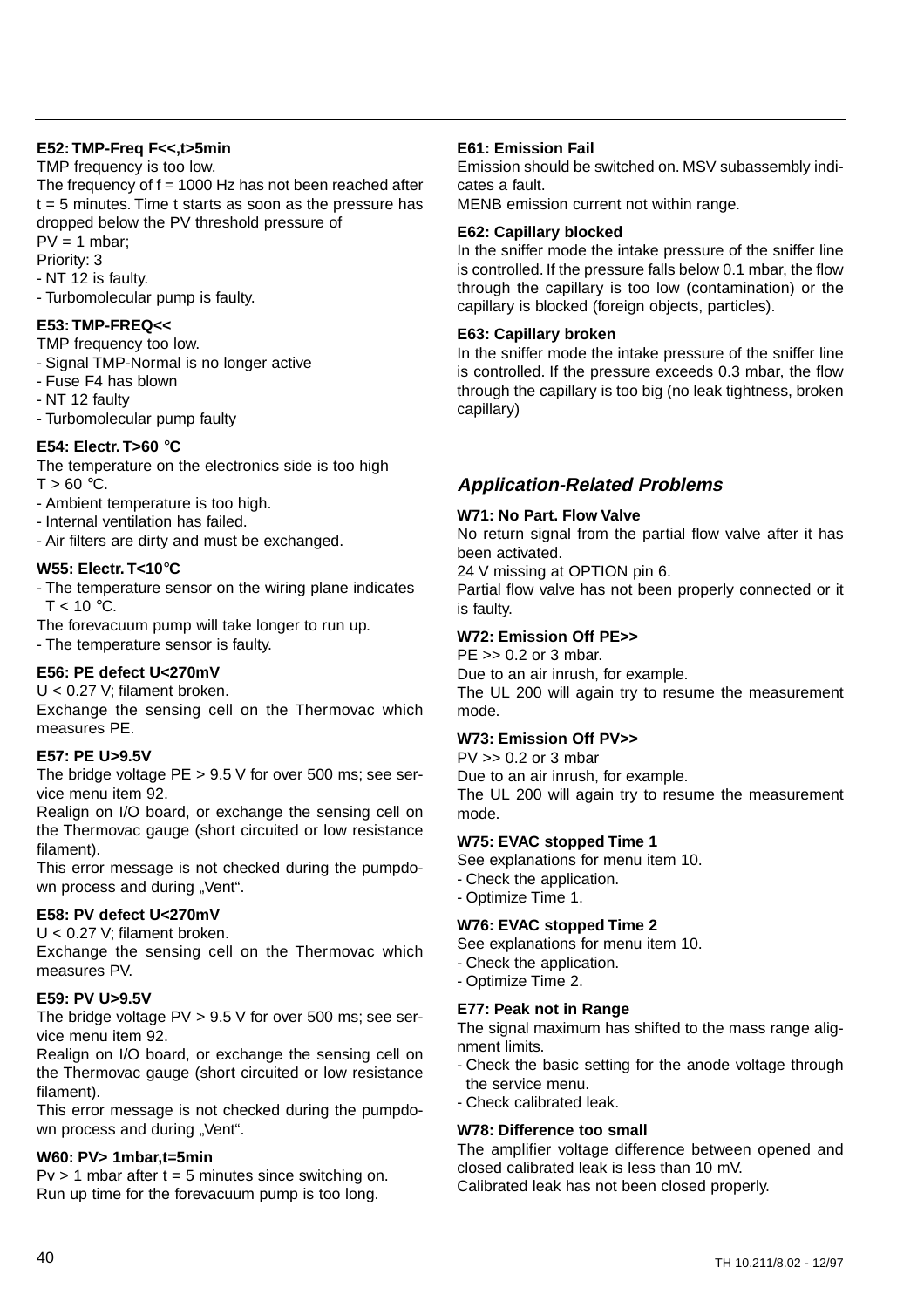#### **W79: Signal too small**

Calibrated leak is too small or has not been opened. Preamplifier voltage < 10 mV.

The tune process is ignored and the calibration process is continued.

### **W80: Request for Cal**

Request for calibration.

See explanations for menu item 24.

Since the last request for calibration, the temperature has changed by 5 °C or the UL 200 has warmed up for 30 minutes.

#### **W81: Factor out of Range**

The calculated factor falls out of the valid range. The old factor which has been calculated is retained. Possible fault cause:

- The conditions for calibration have not been maintained.

- The leak rate of the calibrated leak which was entered is much too high or much too small.

### **Software Problems**

#### **W84: EEPROM Write XX**

The parameter could not be written into the EEPROM. XX indicates the number of the parameter.

#### **E85: Parameter Lost XX**

At least one parameter has been lost.

The UL 200 will assume the default value for that parameter.

Check trigger values and calibrate the instrument. XX indicates the number of the parameter.

#### **W86: FB Timeout**

No data have been received from the hand unit for 500 ms.

This error occurs as a follow-up error to error numbers 1 ... 5.

The hand unit has not been connected.

#### **E87: FB CRC-Error**

The data from the hand unit have not been received correctly over a period of 500 ms. - Faulty data link.

#### **W88: Serial Parity** See interface description SB 10.211.

**W89: Serial Framing** See interface description SB 10.211.

**W90: Serial Overrun**

See interface description SB 10.211.

**W91: Serial B. Overrun** See interface description SB 10.211.

#### **W92: Serial Missing EOS** See interface description SB 10.211.

### **W93: Syntax Error**

See interface description SB 10.211.

#### **Abbreviations which are used:**

FB Hand unit

- MSV Mass spectrometer supply (the rear board of the two electronics boards)
- STE Control board = CPU board (the front board of the two electronics boards)
- TMP Turbomolecular pump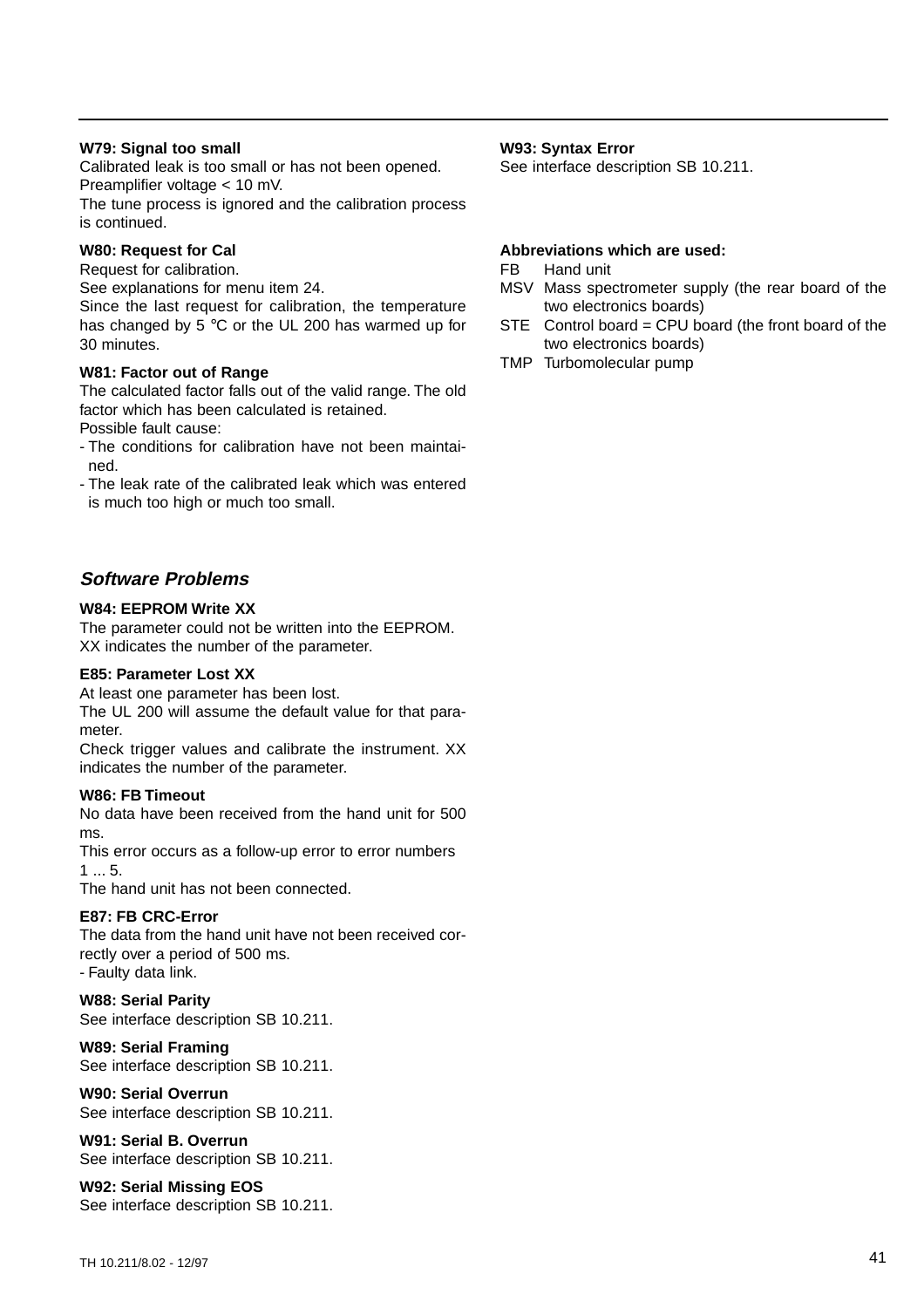# **5 Definition of Terms**

|                             | PUNNIUTI UI IUNIU                                                                                                                                                                                                                                                                                                                                      |                               | obtained. In this way the values                                                                                                                                                                                                                                                                                                  |
|-----------------------------|--------------------------------------------------------------------------------------------------------------------------------------------------------------------------------------------------------------------------------------------------------------------------------------------------------------------------------------------------------|-------------------------------|-----------------------------------------------------------------------------------------------------------------------------------------------------------------------------------------------------------------------------------------------------------------------------------------------------------------------------------|
| Autoranging                 | The range of the preamplifier and<br>the vacuum ranges are selected<br>automatically.<br>The autoranging feature of the<br>UL 200 covers the entire range or<br>leak rates depending on the sel-<br>ected operating mode: "2: Mode<br>Vacuum", "2: Mode Sniff N/QT" or<br>"2:Mode Partial normal/oil-free".<br>Not only the leak rate signal, but      |                               | adapt automatically to a decaying<br>background (adaptive backgro-<br>und correction).<br>The entire measurement process<br>may take up to 10 s after opera-<br>ting STOP. However, this process<br>is interrupted automatically when<br>operating the START push-button<br>in the mean time.                                     |
|                             | also the pressure in the test sam-<br>ple (inlet pressure PE) and the<br>forevacuum pressure (PV) are<br>used for control purposes. Range<br>switching between the main ran-                                                                                                                                                                           | Basic menu                    | Comprises menu lines 1 to 9.<br>This part of the menu is not pro-<br>tected by a password. For details<br>please refer to Chapter 2.5 and<br>2.5.4 (menu line 14).                                                                                                                                                                |
|                             | ges is performed via valves. Fine<br>range switching within the main                                                                                                                                                                                                                                                                                   | <b>CONTROL</b>                | Control connection on the rear of<br>the instrument.                                                                                                                                                                                                                                                                              |
|                             | ranges is implemented by swit-<br>ching over the gain factor of the<br>preamplifier.                                                                                                                                                                                                                                                                   | Default condition             | Status of the UL 200 when sup-<br>plied by the factory.                                                                                                                                                                                                                                                                           |
| Autotune,<br>mass alignment | This function automatically aligns<br>the mass spectrometer so that a<br>maximum leak rate is displayed.<br>The control computer changes                                                                                                                                                                                                               | Extended menu                 | Comprises menu lines 10 to 49.<br>Access to this part of the menu<br>can be restricted / or enabled by<br>entering the first password (see<br>also Chapter 2.5).                                                                                                                                                                  |
|                             | the voltage which accelerates the<br>ions in the selected mass range<br>until a maximum ion current is<br>detected by the ion detector.<br>During each calibration the mass<br>alignment is run automatically.                                                                                                                                         | <b>FINE</b>                   | Valves V2a and V4 are open;<br>$PE < 0.2$ mbar; the turbomolecu-<br>lar pump with its high pumping<br>speed is connected to the inlet<br>flange.                                                                                                                                                                                  |
| Autozero                    | Determination and compensation<br>of the helium background.                                                                                                                                                                                                                                                                                            | <b>GROSS</b>                  | Valves V2a and V2b are open; PE<br>$= 0.2  3$ mbar.                                                                                                                                                                                                                                                                               |
|                             | With this function, the internal<br>Zero level of the leak rate signal<br>is determined in order to avoid a<br>readout of the internal helium<br>background and mistaking it as a<br>proper measured value.<br>This function is run automatically                                                                                                      | Internal helium<br>background | The existing helium partial pres-<br>sure in the measurement system.<br>The level of the internal helium<br>background is measured in the<br>Standby mode and subtracted<br>from the measured signal.                                                                                                                             |
|                             | each time when pressing STOP<br>to enter Standby or Vent, or when<br>entering the CAL mode. The Zero                                                                                                                                                                                                                                                   | Measure,<br>measurement mode  | The UL 200 measures the leak<br>rate of the test sample.                                                                                                                                                                                                                                                                          |
|                             | measurement is only run in the<br>most sensitive preamplifier range<br>and it is calculated for the other                                                                                                                                                                                                                                              | Menu item                     | Menu lines numbered from<br>1  99.                                                                                                                                                                                                                                                                                                |
|                             | ranges. The Zero values which<br>have been determined in this way<br>for the various measurement ran-<br>ges are stored and are used to<br>correct all leak rates which are<br>determined later on.<br>If subsequently negative leak ra-<br>tes are obtained due to this cor-<br>rection, the stored offset values<br>are changed so that Zero will be | Standby                       | Mode which is attained by opera-<br>ting the STOP push-button; the<br>START LED on the hand unit is<br>turned off. The LCD display (3/2)<br>indicates the message Standby.<br>All valves leading to the test<br>connection are closed. The mea-<br>surement system is internally dis-<br>connected from the test connec-<br>tion. |

the lowest value which can be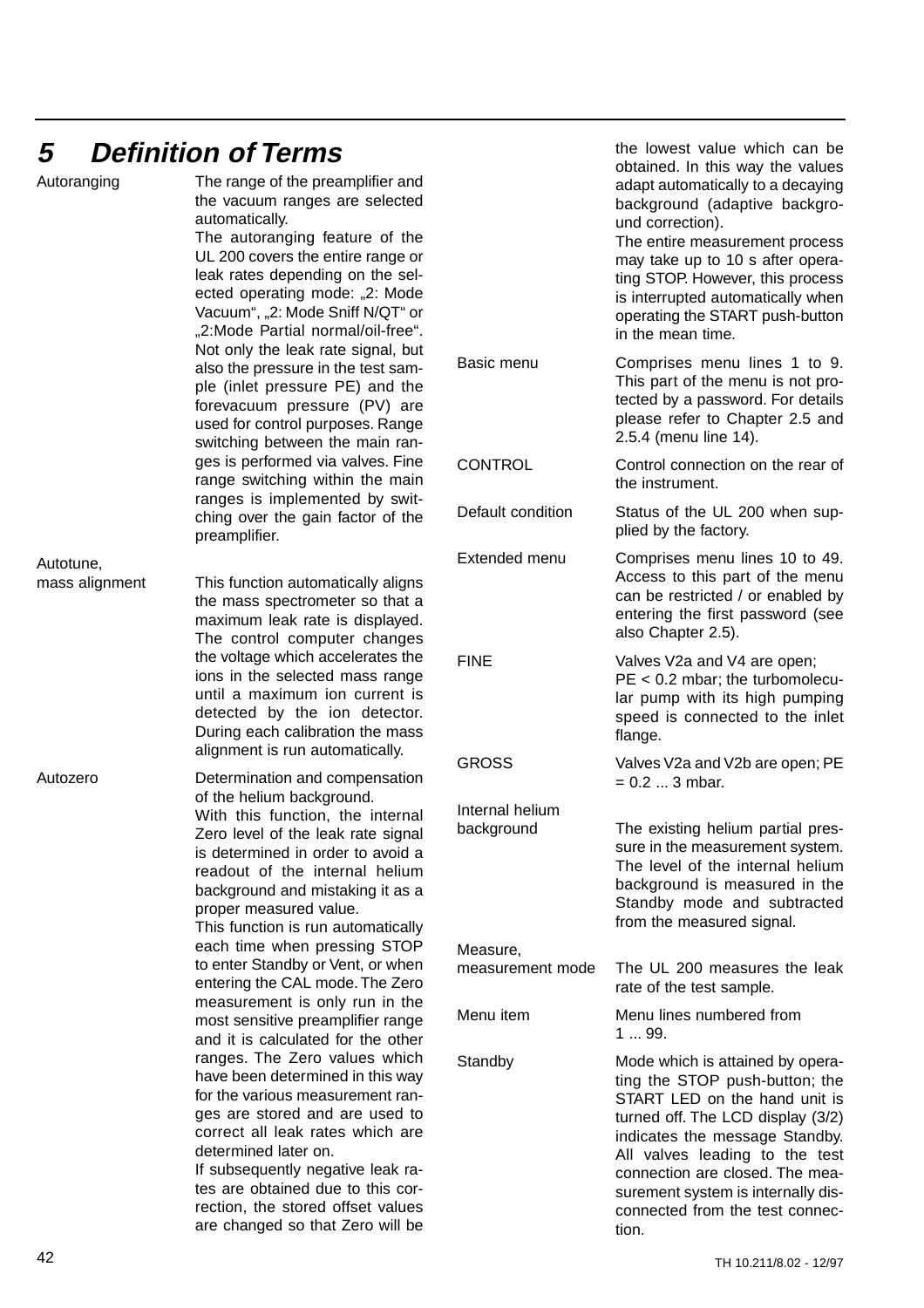| Service menu         | Comprises menu lines 50 to 99.<br>The service menu is called up by<br>operating the Service push-but-<br>ton (see also Chapter 2.5 and<br>$2.5.4$ ). |
|----------------------|------------------------------------------------------------------------------------------------------------------------------------------------------|
| Partial flow range 1 | Valves V2a, V4.1 and V8 are<br>open; $PE = 1  100$ mbar.                                                                                             |
| Partial flow range 2 | Valves V2a, V2b and V8 are<br>open; $PE = 0.1$ 2 mbar; equi-<br>valent to the GROSS state plus<br>additional external partial flow<br>pump.          |
| Partial flow range 3 | Valves V2a, V4 and V8 are open;<br>$PE = 0.01 \dots 0.1$ mbar; equivalent<br>to the FINE state plus additional<br>external partial flow pump.        |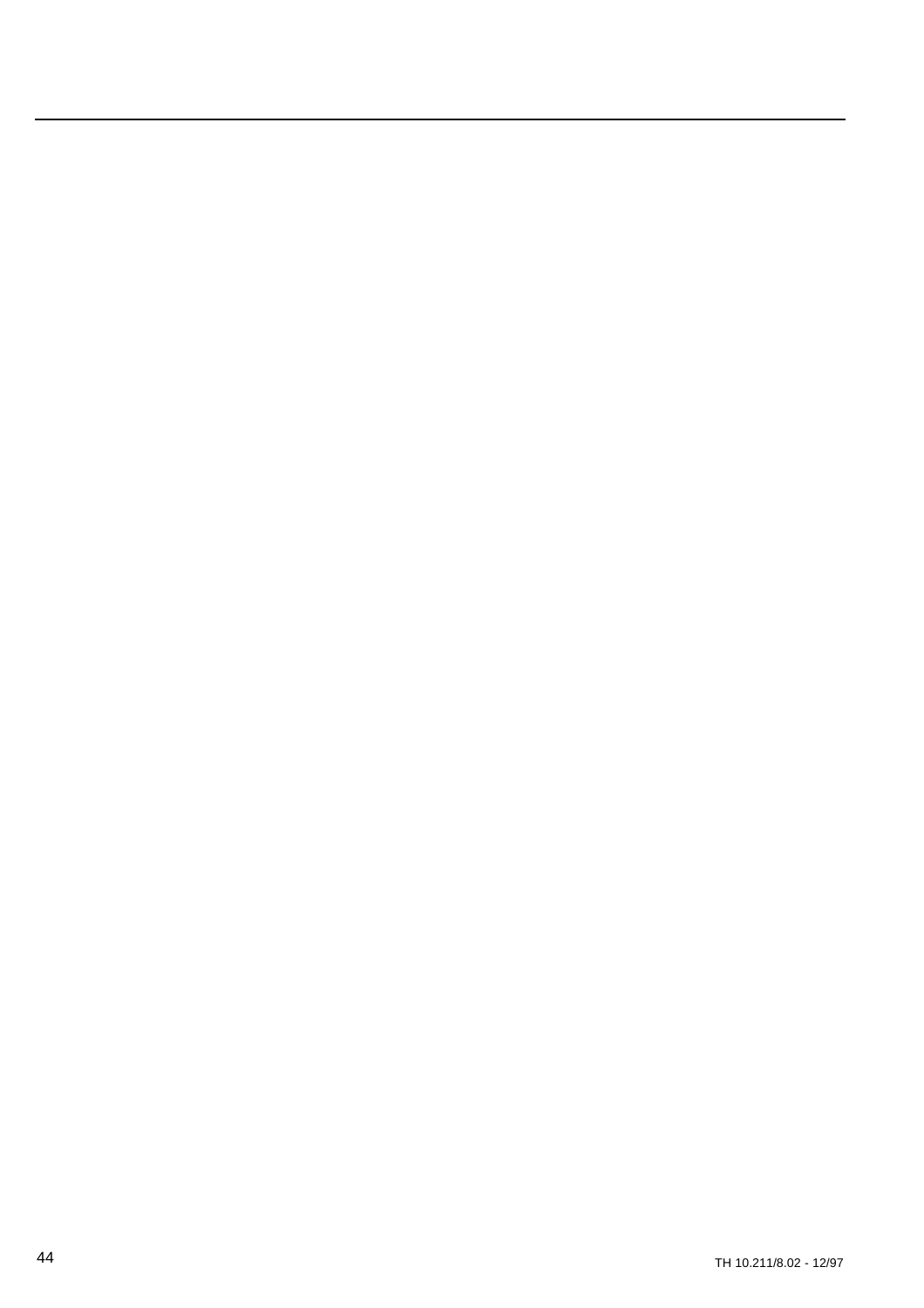![](_page_44_Picture_0.jpeg)

![](_page_44_Picture_1.jpeg)

### **Declaration of Contamination of Vacuum Equipment and Components**

The repair and/or service of vacuum equipment and components will only be carried out if a correctly completed declaration has been submitted. Non-completion will result in delay. The manufacturer could refuse to accept any equipment without a declaration.

This declaration can only be completed and signed by authorized and qualified staff.

| Description of Vacuum Equipment and Com-<br>1.<br>ponents                                              | 2. Reason for Return                                                                                                 |
|--------------------------------------------------------------------------------------------------------|----------------------------------------------------------------------------------------------------------------------|
| - Equipment type/model:                                                                                |                                                                                                                      |
| - Code No.:                                                                                            |                                                                                                                      |
| - Serial No.:                                                                                          |                                                                                                                      |
| - Invoice No.:                                                                                         |                                                                                                                      |
| - Delivery date:                                                                                       |                                                                                                                      |
| 3. Condition of the Vacuum Equipment and Com-<br>ponents                                               | 4. Process related Contamination of Vacuum<br><b>Equipment and Components:</b>                                       |
| - Has the equipment been used?                                                                         | $-$ toxic<br>yes $\Box$<br>$\Box$<br>no                                                                              |
| $\Box$<br>$ves$ $\Box$<br>no                                                                           | corrosive<br>yes $\Box$<br>$\Box$<br>no                                                                              |
| - What type of pump oil/liquid was used?                                                               | - explosive*)<br>yes $\Box$<br>$\Box$<br>no                                                                          |
| - Is the equipment free from potentially<br>harmful substances?                                        | - biological hazard*)<br>yes $\Box$<br>$\Box$<br>no                                                                  |
| (go to Section 5)<br>yes<br>$\Box$                                                                     | - radioactive*)<br>yes $\Box$<br>$\Box$<br>no                                                                        |
| (go to Section 4)<br>$\Box$<br>no                                                                      | - other harmful substances<br>$\Box$<br>yes $\Box$<br>no                                                             |
|                                                                                                        |                                                                                                                      |
| $\ast$<br>not accepted without written evidence of decontamination!                                    | Vacuum equipment and components which have been contaminated by biological explosive or radioactive substances, will |
| Please list all substances, gases and by-products which may have come into contact with the equipment: |                                                                                                                      |

| Trade name<br>Product name<br>Manufacturer | Chemical name<br>(or Symbol) | Dangerous<br>material class | Measures<br>if spillage | First aid in case of<br>human contact |
|--------------------------------------------|------------------------------|-----------------------------|-------------------------|---------------------------------------|
| . .                                        |                              |                             |                         |                                       |
| 2.                                         |                              |                             |                         |                                       |
| 3.                                         |                              |                             |                         |                                       |
| 4.                                         |                              |                             |                         |                                       |
| G.                                         |                              |                             |                         |                                       |

#### **5. Legally Binding Declaration**

I hereby declare that the information supplied on this form is complete and accurate. The despatch of the contaminated vacuum equipment and components will be in accordance with the appropriate regulations covering Packaging, Transportation and Labelling of Dangerous Substances.

| Address:   | <u> 1989 - Johann John Harry Harry Harry Harry Harry Harry Harry Harry Harry Harry Harry Harry Harry Harry Harry H</u> |
|------------|------------------------------------------------------------------------------------------------------------------------|
| Tel.:      |                                                                                                                        |
| Fax:       |                                                                                                                        |
| Name:      |                                                                                                                        |
| Job title: |                                                                                                                        |
| Date:      | Company stamp:                                                                                                         |
|            |                                                                                                                        |

Copyright © 1991 by MaschinenbauVerlag GmbH, Lyoner Straße 18, 6000 Frankfurt/M. 71 Order No.: 2121